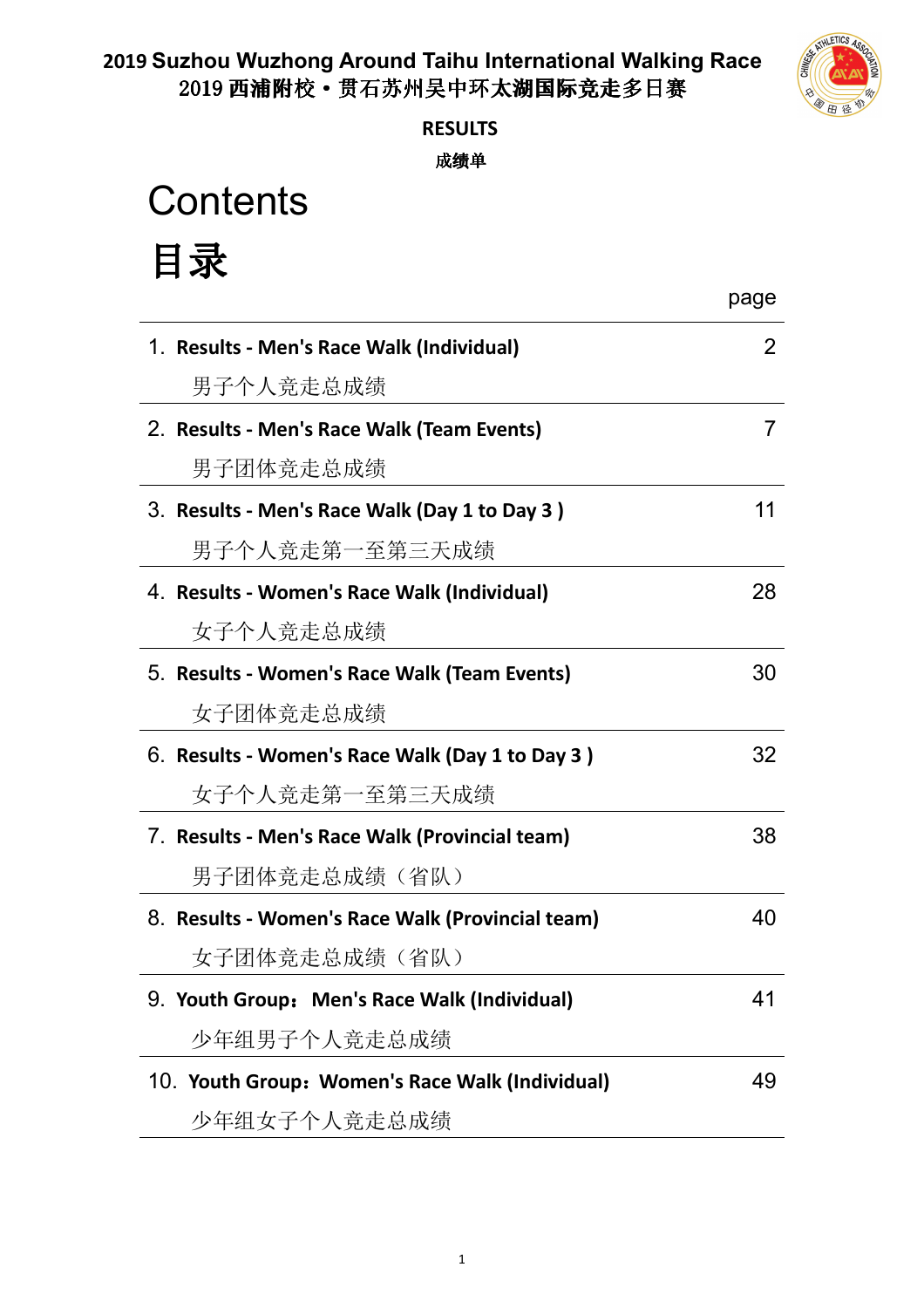

### **RESULTS** 成绩单

## **Men's Race Walking (Individual) 2008年10月20日 10:00 10:00 10:00 10:00 10:00 10:00 10:00 10:00 10:00 10:00 10:00 10:00 10:00 10:00 10:00 10:00 10:00 10:00 10:00 10:00 10:00 10:00 10:00 10:00 10:00 10:00 10:00 10:00 10:00 10**

|                 |                   | 男子专业组个人竞走总成绩                                   |                                               |              |                         |                         | 2019.10.20-22       |
|-----------------|-------------------|------------------------------------------------|-----------------------------------------------|--------------|-------------------------|-------------------------|---------------------|
| Rank<br>名次      | <b>Bib</b><br>比赛号 | Name<br>姓名                                     | Country/Region Date of Birth<br>出生日期<br>国家/地区 | DAY 1<br>第1天 | DAY <sub>2</sub><br>第2天 | DAY <sub>3</sub><br>第3天 | <b>RESULT</b><br>成绩 |
| $\,1\,$         | 1025              | PHILIP<br>ENRIQUE<br>PERSEUS                   | SWE                                           | 1:22:43      | 50:30                   | 48:28                   | 3:01:41             |
|                 |                   | <b>KARLSTROM</b>                               | 瑞典                                            |              |                         |                         |                     |
| $\,2$           | 1014              | MANUEL ESTEBAN SOTO RUIZ                       | COL                                           | 1:23:23      | 51:18                   | 49:20                   | 3:04:01             |
|                 |                   |                                                | 哥伦比亚                                          |              |                         |                         |                     |
| $\sqrt{3}$      | 1008              | Cowley Rhydian Daniel                          | <b>AUS</b>                                    | 1:24:10      | 51:57                   | 49:49                   | 3:05:56             |
|                 |                   |                                                | 澳大利亚                                          |              |                         |                         |                     |
| 4               | 1011              | ANDRES CHOCHO                                  | ECU                                           | 1:23:11      | 52:25                   | 50 49                   | 3:06:25             |
|                 |                   |                                                | 厄瓜多尔                                          |              |                         |                         |                     |
| 5               | 1032              | Tongda Bian                                    | $\rm CHN$                                     | 1:24:23      | 51:25                   | 50:40                   | 3:06:28             |
|                 |                   | 边通达                                            | 中国                                            |              |                         |                         |                     |
| $\,6\,$         | 1021              | WAYNE SNYMAN                                   | <b>RSA</b>                                    | 1:24:29      | 53:18                   | 49:55                   | 3:07:42             |
|                 |                   |                                                | 南非                                            |              |                         |                         |                     |
| $\tau$          | 1020              | ISAAC ANTONIO PALMA OLIVARES                   | MEX                                           | 1:23:40      | 52.01                   | 52:03                   | 3:07:44             |
|                 |                   |                                                | 墨西哥                                           |              |                         |                         |                     |
| 8               | 1009              | Alexander<br>David<br>Hurtado                  | $\operatorname{ECU}$                          | 1:23:19      | 53:44                   | 50:53                   | 3:07:56             |
|                 |                   | Espinosa                                       | 厄瓜多尔                                          |              |                         |                         |                     |
| $\,9$           | 152               | Jiaxu Zhang                                    | CHN-Yunnan                                    | 1:26:04      | 51:27                   | 50:41                   | 3:08:12             |
|                 |                   | 张家旭                                            | 云南                                            |              |                         |                         |                     |
| 10              | 157               | Wenchao Niu                                    | CHN-Yunnan                                    | 1:25:22      | 53.35                   | 49:19                   | 3:08:16             |
|                 |                   | 牛文超                                            | 云南                                            |              |                         |                         |                     |
| $11\,$          | 1028              | <b>IVAN LOSEV</b>                              | $_{\rm{UKR}}$                                 | 1:25:52      | 52.45                   | 49:52                   | 3:08:29             |
|                 |                   |                                                | 乌克兰                                           |              |                         |                         |                     |
| $12\,$          | 1035              | Xiyangben Zha                                  | $\rm CHN$                                     | 1:24:00      | 55:34                   | 49:25                   | 3:08:59             |
|                 |                   | 扎西杨本                                           | 中国                                            |              |                         |                         |                     |
| 13              | 1039              | Xiaoqiang Zhu                                  | $\mathop{\rm CHN}\nolimits$                   | 1:26:20      | 53:06                   | 49:57                   | 3:09:23             |
|                 |                   | 朱小强                                            | 中国                                            |              |                         |                         |                     |
| $14\phantom{.}$ | 1033              | Song Sun                                       | <b>CHN</b>                                    | 1:25:41      | 53:23                   | 51:00                   | 3:10:04             |
|                 |                   | 孙松                                             | 中国                                            |              |                         |                         |                     |
| $15\,$          | 1024              | ANDREAS ENRIQUE ANATOLE ALM                    | SWE                                           | 1:26:02      | 53.16                   | 51.03                   | 3:10:21             |
|                 |                   | IBANEZ                                         | 瑞典                                            |              |                         |                         |                     |
| $16\,$          | 1013              | $\mbox{CASTANEDA}$<br><b>JHON</b><br>ALEXANDER | COL                                           | 1:26:02      | 53:26                   | 50:59                   | 3:10:27             |
|                 |                   | ANGULO                                         | 哥伦比亚                                          |              |                         |                         |                     |
| $17\,$          | 144               | tian cai Chen                                  | CHN-Tianjin                                   | 1:25:53      | 53:04                   | 52:04                   | 3:11:01             |
|                 |                   | 陈天才                                            | 天津                                            |              |                         |                         |                     |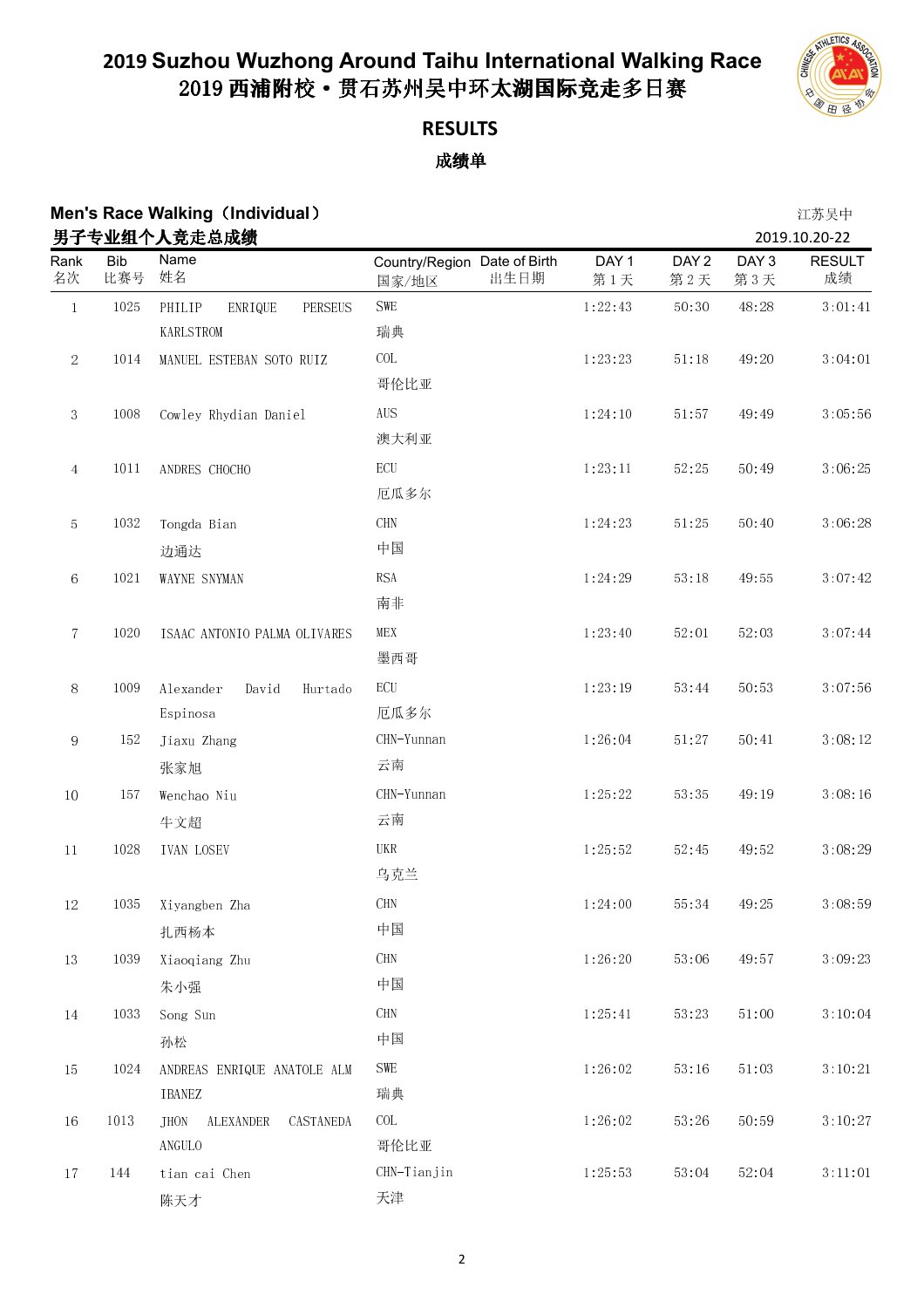

**RESULTS**

|             |                   | <b>Men's Race Walking (Individual)</b><br>男子专业组个人竞走总成绩 |                                               |              |                         |                         | 江苏吴中<br>2019.10.20-22 |
|-------------|-------------------|--------------------------------------------------------|-----------------------------------------------|--------------|-------------------------|-------------------------|-----------------------|
| Rank<br>名次  | <b>Bib</b><br>比赛号 | Name<br>姓名                                             | Country/Region Date of Birth<br>出生日期<br>国家/地区 | DAY 1<br>第1天 | DAY <sub>2</sub><br>第2天 | DAY <sub>3</sub><br>第3天 | <b>RESULT</b><br>成绩   |
| $18\,$      | $154\,$           | Fanglong Gong                                          | CHN-Yunnan                                    | 1:26:40      | 53:10                   | $5\,1\colon 15$         | 3:11:05               |
|             |                   | 龚方龙                                                    | 云南                                            |              |                         |                         |                       |
| 19          | 1034              | Haofeng Huang                                          | $\rm CHN$                                     | 1:28:40      | 52:59                   | 49:37                   | 3:11:16               |
|             |                   | 黄浩峰                                                    | 中国                                            |              |                         |                         |                       |
| $20\,$      | $103\,7$          | Zhongkai Meng                                          | $\rm CHN$                                     | 1:29:29      | 52.15                   | 50:23                   | 3:12:07               |
|             |                   | 蒙忠凯                                                    | 中国                                            |              |                         |                         |                       |
| $2\sqrt{1}$ | 1016              | EVAN FORSYTH DUNFEE                                    | CAN<br>加拿大                                    | 1:28:35      | 53:46                   | 50:05                   | 3:12:26               |
| $22\,$      | 160               | Yongcai Yu                                             | CHN-Yunnan                                    | 1:28:57      | 53:39                   | 50:31                   | 3:13:07               |
|             |                   | 于永才                                                    | 云南                                            |              |                         |                         |                       |
| $23\,$      | $107\,$           | Tianlei Li                                             | CHN-Jiangsu                                   | 1:26:55      | 55:14                   | 51:43                   | 3:13:52               |
|             |                   | 李天蕾                                                    | 江苏                                            |              |                         |                         |                       |
| $24\,$      | 159               | Jun Yin                                                | CHN-Yunnan                                    | 1:27:10      | 54:53                   | 52:16                   | 3:14:19               |
|             |                   | 尹俊                                                     | 云南                                            |              |                         |                         |                       |
| $25\,$      | 1036              | Ding Chen                                              | $\rm CHN$                                     | 1:30:20      | 55:35                   | 48:52                   | 3:14:47               |
|             |                   | 陈定                                                     | 中国                                            |              |                         |                         |                       |
| $26\,$      | 1038              | Xiaobin Li                                             | CHN                                           | 1:27:31      | 56:43                   | 51:17                   | 3:15:31               |
|             |                   | 李晓彬                                                    | 中国                                            |              |                         |                         |                       |
| $27\,$      | 156               | Zhi Liu                                                | CHN-Yunnan                                    | 1:29:15      | 56:02                   | 50:52                   | 3:16:09               |
|             |                   | 刘志                                                     | 云南                                            |              |                         |                         |                       |
| $28\,$      | 161               | Chendong Zhu                                           | CHN-Yunnan                                    | 1:30:36      | 55:31                   | 50:11                   | 3:16:18               |
|             |                   | 朱陈东                                                    | 云南                                            |              |                         |                         |                       |
| $\rm 29$    | $10\,19$          | CHRISTIE NICHOLAS STEVEN                               | <b>USA</b>                                    | 1:29:45      | 55:55                   | $51\colon\!54$          | 3:17:34               |
|             |                   |                                                        | 美国                                            |              |                         |                         |                       |
| $3\,0$      | 1042              | Jun Zhang                                              | $\rm CHN$                                     | 1:31:40      | 54:58                   | 51:28                   | 3:18:06               |
|             |                   | 张俊                                                     | 中国                                            |              |                         |                         |                       |
| $3\,1$      | 106               | Yingcheng Zhou                                         | CHN-Guangdong                                 | 1:32:46      | 55:28                   | 50:01                   | 3:18:15               |
|             |                   | 周应成                                                    | 广东                                            |              |                         |                         |                       |
| $3\sqrt{2}$ | 151               | Dongpo Luo                                             | CHN-Tianjin                                   | 1:30:57      | 56:09                   | 51:09                   | 3:18:15               |
|             |                   | 罗东坡                                                    | 天津                                            |              |                         |                         |                       |
| 33          | 1030              | Quentin Rew Christopher                                | NZL<br>新西兰                                    | 1:31:17      | 54.56                   | 52:47                   | 3:19:00               |
| $3\sqrt{4}$ | 114               | Yu Zeng<br>曾宇                                          | CHN-Jiangsu<br>江苏                             | 1 33 23      | 53:51                   | $51:51$                 | 3:19:05               |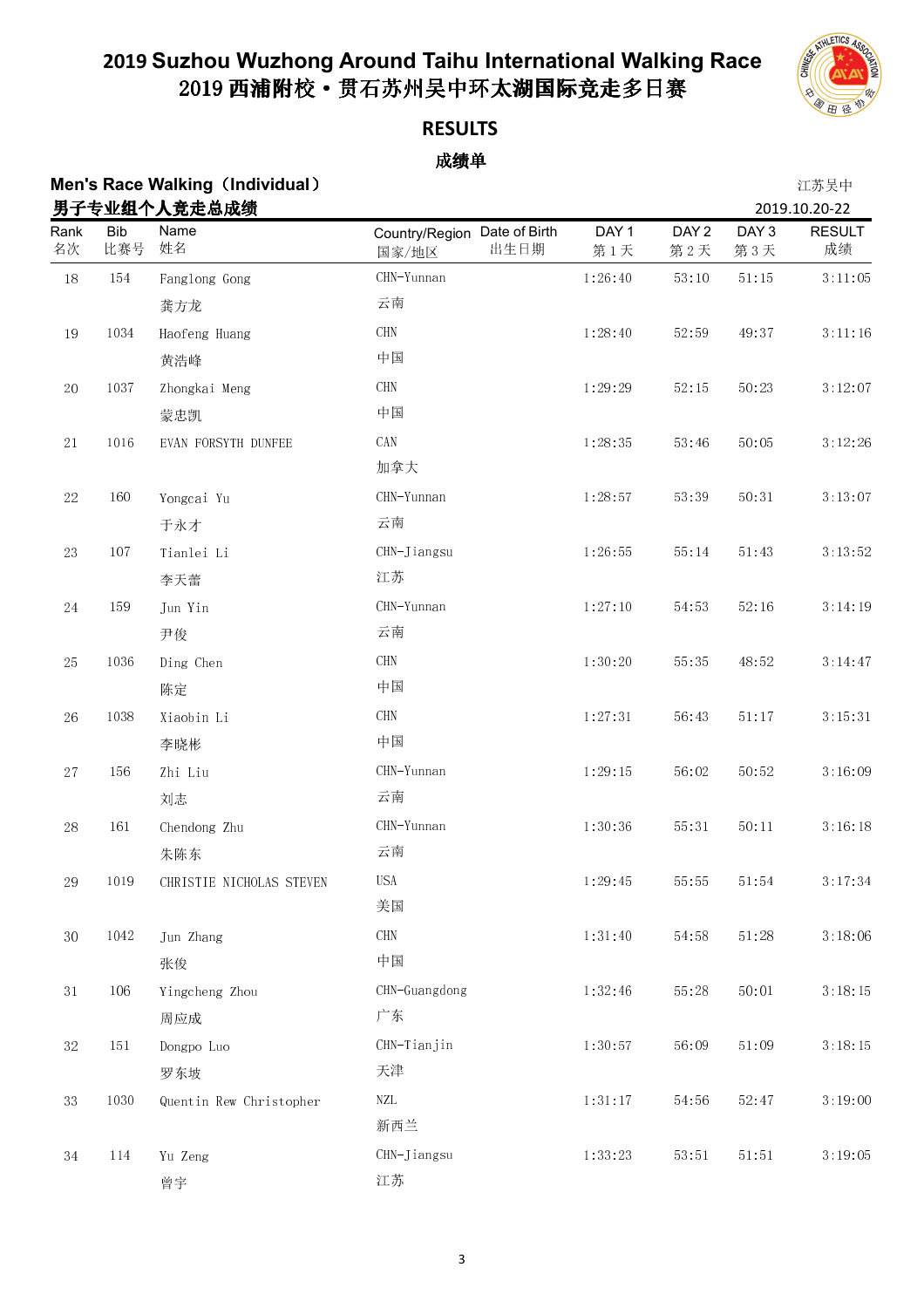

### **RESULTS**

|             |                   | <b>Men's Race Walking (Individual)</b><br>男子专业组个人竞走总成绩 |                                               |                         |                         |                         | 江苏吴中<br>2019.10.20-22 |
|-------------|-------------------|--------------------------------------------------------|-----------------------------------------------|-------------------------|-------------------------|-------------------------|-----------------------|
| Rank<br>名次  | <b>Bib</b><br>比赛号 | Name<br>姓名                                             | Country/Region Date of Birth<br>出生日期<br>国家/地区 | DAY <sub>1</sub><br>第1天 | DAY <sub>2</sub><br>第2天 | DAY <sub>3</sub><br>第3天 | <b>RESULT</b><br>成绩   |
| $3\sqrt{5}$ | $105\,$           | Chengyuan Zhang                                        | CHN-Guangdong                                 | $1 \t31 \t38$           | 55:39                   | 52:29                   | 3:19:46               |
|             |                   | 张丞源                                                    | 广东                                            |                         |                         |                         |                       |
| $36\,$      | 155               | Yunjiang Hu                                            | CHN-Yunnan                                    | 1:29:30                 | 57:04                   | 53:21                   | 3:19:55               |
|             |                   | 胡云江                                                    | 云南                                            |                         |                         |                         |                       |
| 37          | $10\sqrt{1}$      | Qiang Chen                                             | CHN-Guangdong                                 | 1:31:34                 | 55:37                   | 53:14                   | 3:20:25               |
|             |                   | 陈强                                                     | 广东                                            |                         |                         |                         |                       |
| $3\,8$      | 135               | Liang Yang                                             | CHN-Tianjin                                   | 1:32:04                 | 55:12                   | 53:12                   | 3:20:28               |
|             |                   | 杨亮                                                     | 天津                                            |                         |                         |                         |                       |
| 39          | 1005              | TYLER ROSS JONES                                       | $\rm{AUS}$                                    | 1:30:32                 | 56:19                   | 54:49                   | 3:21:40               |
|             |                   |                                                        | 澳大利亚                                          |                         |                         |                         |                       |
| $40\,$      | $124\,$           | wenliang ma                                            | CHN-Qinghai                                   | 1:32:36                 | 57:17                   | 51:56                   | 3:21:49               |
|             |                   | 马文良                                                    | 青海                                            |                         |                         |                         |                       |
| 41          | $102\,$           | Jinpeng Li                                             | CHN-Guangdong                                 | 1:33:31                 | 56:00                   | 52:43                   | 3:22:14               |
|             |                   | 李锦鹏                                                    | 广东                                            |                         |                         |                         |                       |
| $42\,$      | 1031              | HENDRO HENDRO                                          | <b>INA</b>                                    | 1:31:24                 | 57:44                   | 54:09                   | 3:23:17               |
|             |                   |                                                        | 印度尼西亚                                         |                         |                         |                         |                       |
| $43\,$      | $112\,$           | Wenan Xu                                               | CHN-Jiangsu                                   | 1:33:38                 | 57:57                   | 52:49                   | 3:24:24               |
|             |                   | 徐文安                                                    | 江苏                                            |                         |                         |                         |                       |
| $\bf 44$    | 104               | Jingyuan Pan                                           | CHN-Guangdong                                 | 1:31:33                 | 59:12                   | 54:53                   | 3:25:38               |
|             |                   | 盘景源                                                    | 广东                                            |                         |                         |                         |                       |
| 45          | 142               | Xuejing Hou                                            | CHN-Tianjin                                   | 1 35 49                 | 58:24                   | 54:28                   | 3:28:41               |
|             |                   | 侯学京                                                    | 天津                                            |                         |                         |                         |                       |
| $46\,$      | 113               | Luqiang Yan                                            | CHN-Jiangsu                                   | 1 33 33                 | 1:01:45                 | 53:39                   | 3:28:57               |
|             |                   | 阎禄强                                                    | 江苏                                            |                         |                         |                         |                       |
| $47\,$      | 109               | Yiming Liu                                             | CHN-Jiangsu                                   | 1:37:05                 | 56:16                   | 56:43                   | 3:30:04               |
|             |                   | 刘一铭                                                    | 江苏                                            |                         |                         |                         |                       |
| $48\,$      | 1006              | CARL MARK GIBBONS                                      | <b>AUS</b>                                    | 1:34:18                 | 58:49                   | 57:08                   | 3:30:15               |
|             |                   |                                                        | 澳大利亚                                          |                         |                         |                         |                       |
| $\rm 49$    | 1004              | DYLAN ALEX RICHARDSON                                  | $\rm{AUS}$                                    | 1:36:43                 | 59:22                   | 55:05                   | 3:31:10               |
|             |                   |                                                        | 澳大利亚                                          |                         |                         |                         |                       |
| $50\,$      | 125               | Jie Yang                                               | CHN-Qinghai                                   | 1:36:17                 | 59:24                   | 55 36                   | 3:31:17               |
|             |                   | 杨杰                                                     | 青海                                            |                         |                         |                         |                       |
| $5\,1$      | 1041              | Dong Wang                                              | <b>CHN</b>                                    | 1:38:09                 | 59:44                   | 55:08                   | 3:33:01               |
|             |                   | 王栋                                                     | 中国                                            |                         |                         |                         |                       |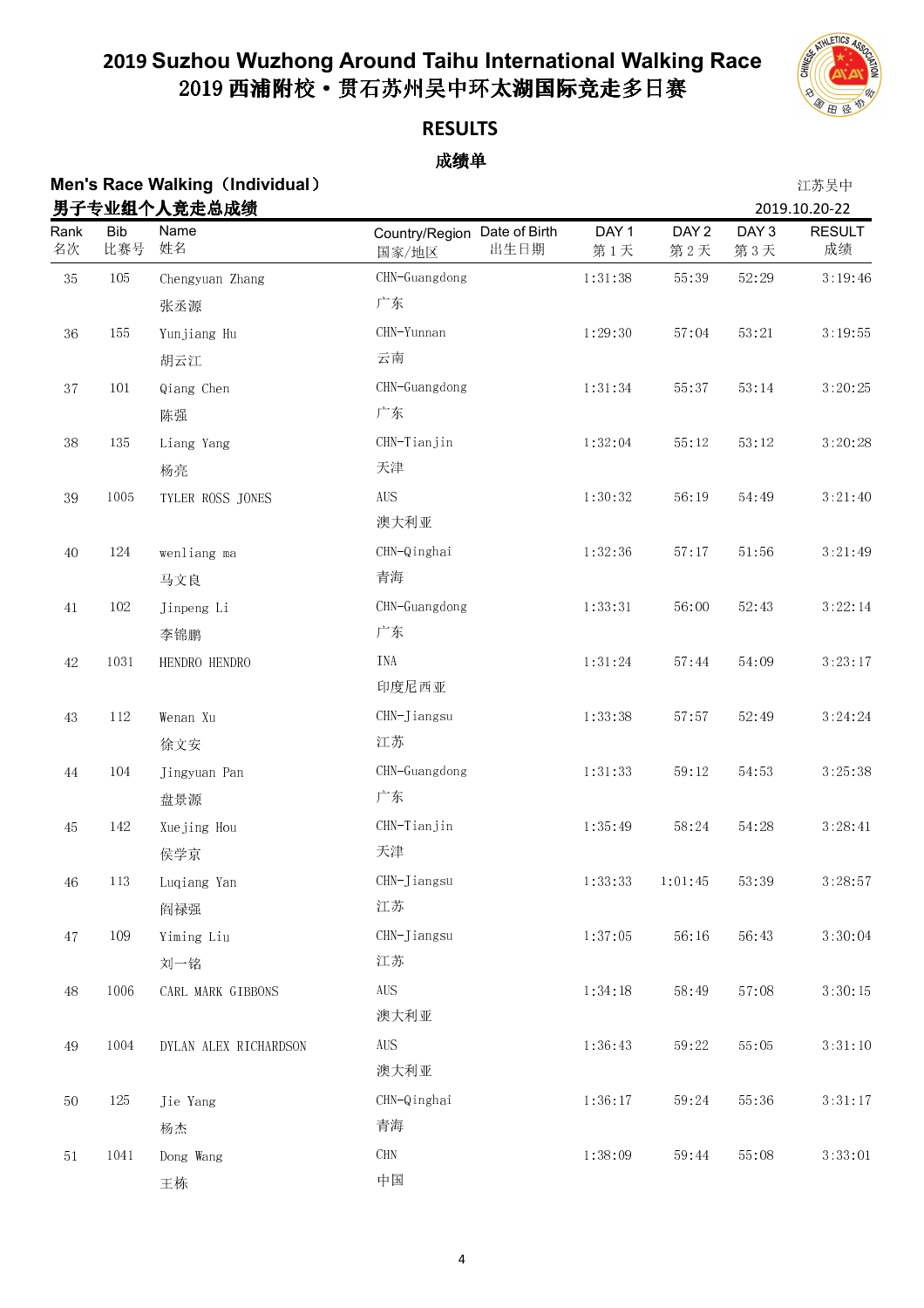

**RESULTS**

|             |                   | <b>Men's Race Walking (Individual)</b><br>男子专业组个人竞走总成绩 |                                               |                             |                             |                         | 江苏吴中<br>2019.10.20-22 |
|-------------|-------------------|--------------------------------------------------------|-----------------------------------------------|-----------------------------|-----------------------------|-------------------------|-----------------------|
| Rank<br>名次  | <b>Bib</b><br>比赛号 | Name<br>姓名                                             | Country/Region Date of Birth<br>出生日期<br>国家/地区 | DAY 1<br>第1天                | DAY <sub>2</sub><br>第2天     | DAY <sub>3</sub><br>第3天 | <b>RESULT</b><br>成绩   |
| $52\,$      | $136\,$           | jia hui Yang                                           | CHN-Tianjin                                   | 1:39:05                     | 59:53                       | 56:21                   | 3:35:19               |
|             |                   | 杨嘉辉                                                    | 天津                                            |                             |                             |                         |                       |
| $5\sqrt{3}$ | $117\,$           | Leping Yang                                            | CHN-Jiangxi                                   | 1:37:54                     | 1:01:28                     | 56:15                   | 3:35:37               |
|             |                   | 杨乐平                                                    | 江西                                            |                             |                             |                         |                       |
| $5\,4$      | 1017              | SURESH KUMAR GOOBINNAAN                                | MAS                                           | 2:02:34                     | 1:15:40                     | 1:12:52                 | 4:31:06               |
|             |                   |                                                        | 马来西亚                                          |                             |                             |                         |                       |
| $5\sqrt{5}$ | $111\,$           | Zhendong Wang                                          | CHN-Jiangsu                                   | $\ensuremath{\mathrm{DNF}}$ | 56:24                       | 52:49                   | 1:49:13               |
|             |                   | 王振东                                                    | 江苏                                            |                             |                             |                         |                       |
| 56          | $120\,$           | Yong Liu                                               | CHN-Jiangxi                                   | DNF                         | 55:11                       | 54:33                   | 1:49:44               |
|             |                   | 刘勇                                                     | 江西                                            |                             |                             |                         |                       |
| $5\,7$      | 119               | Xianrui Zeng                                           | CHN-Jiangxi                                   | $\mathbf{DQ}$               | 58:24                       | 58:23                   | 1:56:47               |
|             |                   | 曾宪瑞                                                    | 江西                                            |                             |                             |                         |                       |
| $58\,$      | 133               | yang Wang                                              | CHN-Tianjin                                   | <b>DQ</b>                   | 1:02:29                     | 56:29                   | 1:58:58               |
|             |                   | 梁健                                                     | 天津                                            |                             |                             |                         |                       |
| $5\,9$      | 153               | Lihong Cui                                             | CHN-Yunnan                                    | 1:28:00                     | 52:30                       | DQ                      | 2:20:30               |
|             |                   | 崔利宏                                                    | 云南                                            |                             |                             |                         |                       |
| $60\,$      | 1007              | Kyle Matthew Swan                                      | $\rm{AUS}$                                    | 1:31:48                     | DQ                          | 54:09                   | 2:25:57               |
|             |                   |                                                        | 澳大利亚                                          |                             |                             |                         |                       |
| $61\,$      | $118\,$           | Jun Huang                                              | CHN-Jiangxi                                   | 1:31:50                     | $\ensuremath{\mathrm{DNF}}$ | 55:04                   | 2:26:54               |
|             |                   | 黄俊                                                     | 江西                                            |                             |                             |                         |                       |
| 62          | 148               | hong ren Wang                                          | CHN-Tianjin                                   | 1:32:47                     | 55:03                       | <b>DQ</b>               | 2:27:50               |
|             |                   | 王宏任                                                    | 天津                                            |                             |                             |                         |                       |
| 63          | 108               | Haoxiang Liu                                           | CHN-Jiangsu                                   | 1 33 23                     | 55:27                       | DQ                      | 2:28:50               |
|             |                   | 刘昊祥                                                    | 江苏                                            |                             |                             |                         |                       |
| 64          | 138               | Yang Wang                                              | CHN-Tianjin                                   | 1 33 59                     | 55:25                       | DQ                      | 2:29:24               |
|             |                   | 王洋                                                     | 天津                                            |                             |                             |                         |                       |
| 65          | 103               | Hang Liu                                               | CHN-Guangdong                                 | 1:36:31                     | 55:01                       | DQ                      | $2 \cdot 31 \cdot 32$ |
|             |                   | 刘行                                                     | 广东                                            |                             |                             |                         |                       |
| 66          | 141               | liang chen Duan                                        | CHN-Tianjin                                   | 1:33:51                     | 58:18                       | DQ                      | 2:32:09               |
|             |                   | 段良辰                                                    | 天津                                            |                             |                             |                         |                       |
| 67          | $122\,$           | kuizhijia guo                                          | CHN-Qinghai                                   | 1:33:08                     | 1:00:37                     | DQ                      | 2:33:45               |
|             |                   | 郭魁智嘉                                                   | 青海                                            |                             |                             |                         |                       |
| $68\,$      | $110\,$           | Sen Wang                                               | CHN-Jiangsu                                   | 1:38:10                     | 57:57                       | DQ                      | 2:36:07               |
|             |                   | 王森                                                     | 江苏                                            |                             |                             |                         |                       |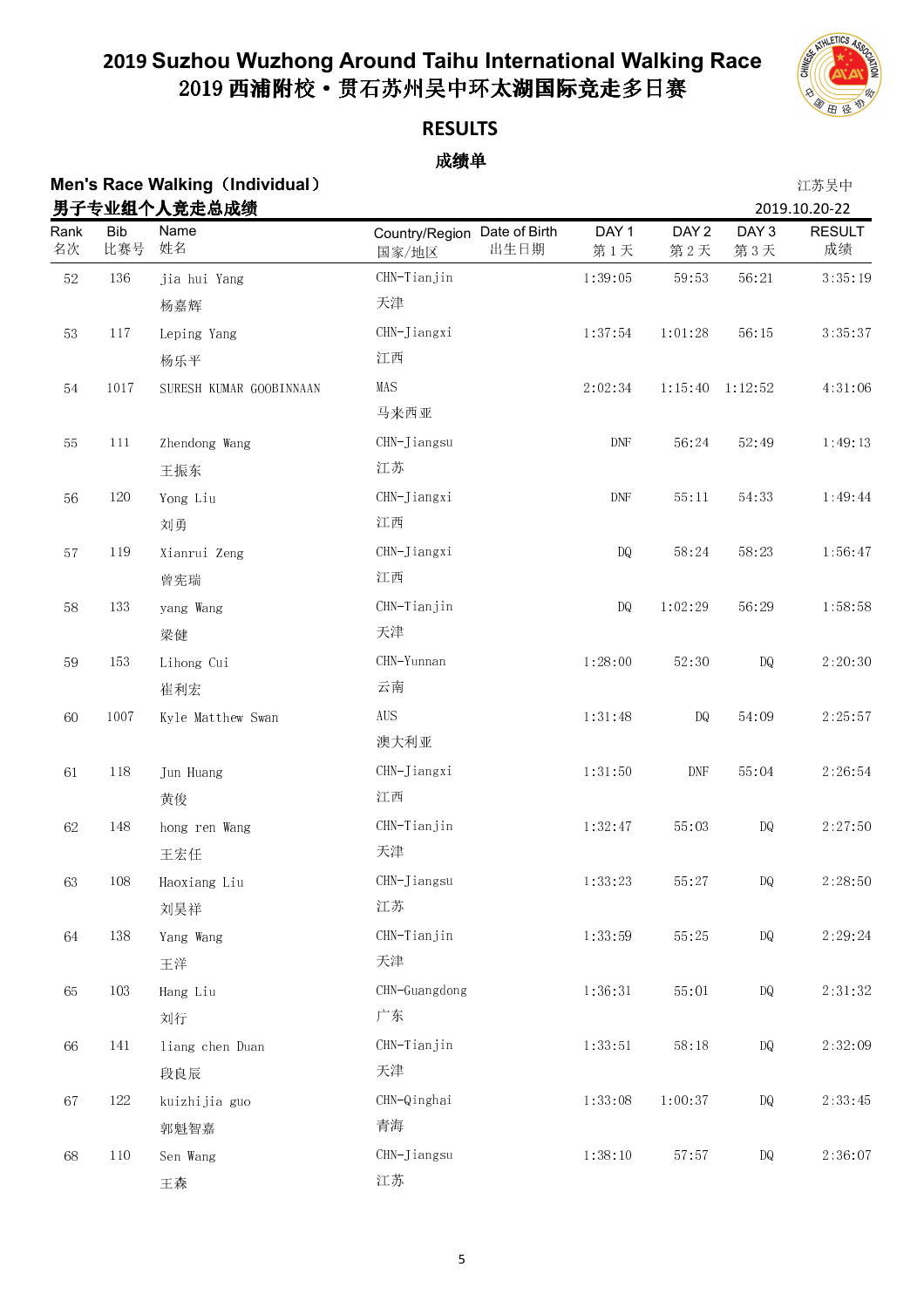

**RESULTS**

|             |                   | <b>Men's Race Walking (Individual)</b><br>男子专业组个人竞走总成绩 |                                               |                         |                             |                         | 江苏吴中<br>2019.10.20-22 |
|-------------|-------------------|--------------------------------------------------------|-----------------------------------------------|-------------------------|-----------------------------|-------------------------|-----------------------|
| Rank<br>名次  | <b>Bib</b><br>比赛号 | Name<br>姓名                                             | Country/Region Date of Birth<br>出生日期<br>国家/地区 | DAY <sub>1</sub><br>第1天 | DAY <sub>2</sub><br>第2天     | DAY <sub>3</sub><br>第3天 | <b>RESULT</b><br>成绩   |
| 69          | $150\,$           | xiao long Zhao                                         | CHN-Tianjin                                   | 1:42:59                 | DQ                          | $55\!:\!44$             | 2:38:43               |
|             |                   | 赵晓龙                                                    | 天津                                            |                         |                             |                         |                       |
| $70\,$      | 1018              | MUHAMMAD KHA IRIL HARITH HARUN                         | MAS                                           | 1:44:56                 | 1:06:02                     | <b>DQ</b>               | 2:50:58               |
|             |                   |                                                        | 马来西亚                                          |                         |                             |                         |                       |
| $7\sqrt{1}$ | 143               | Jicheng Dong                                           | CHN-Tianjin                                   | 1:53:09                 | 1:05:24                     | DQ                      | 2:58:33               |
|             |                   | 董继成                                                    | 天津                                            |                         |                             |                         |                       |
| $72\,$      | $158\,$           | Shiyi Peng                                             | CHN-Yunnan                                    | DQ                      | DQ                          | 52:14                   | 52:14                 |
|             |                   | 彭仕义                                                    | 云南                                            |                         |                             |                         |                       |
| $73\,$      | $123\,$           | qiejia jia                                             | CHN-Qinghai                                   | $\mathbf{DQ}$           | 57:47                       | DQ                      | 57:47                 |
|             |                   | 贾切加                                                    | 青海                                            |                         |                             |                         |                       |
| $74\,$      | 134               | Weili Yang                                             | CHN-Tianjin                                   | $\mathbf{DQ}$           | 1:03:21                     | $\mathbb{D}\mathbb{Q}$  | 1:03:21               |
|             |                   | 杨伟利                                                    | 天津                                            |                         |                             |                         |                       |
| 75          | 1040              | Rui Wang                                               | $\rm CHN$                                     | 1:29:53                 | $\rm DNS$                   | <b>DNS</b>              | 1:29:53               |
|             |                   | 王瑞                                                     | 中国                                            |                         |                             |                         |                       |
| ${\bf 76}$  | $13\,7$           | Chunyang Xu                                            | CHN-Tianjin                                   | 1:30:30                 | $\ensuremath{\mathrm{DNF}}$ | <b>DNS</b>              | 1:30:30               |
|             |                   | 徐春阳                                                    | 天津                                            |                         |                             |                         |                       |
| $7\,7$      | 146               | bin Pan                                                | CHN-Tianjin                                   | 1:34:33                 | $\mathbb{D} \mathbb{Q}$     | DQ                      | 1:34:33               |
|             |                   | 潘彬                                                     | 天津                                            |                         |                             |                         |                       |
| $78\,$      | 116               | Mingming Huang                                         | CHN-Jiangxi                                   | 1:34:44                 | $\mathbb{D} \mathbb{Q}$     | DQ                      | 1:34:44               |
|             |                   | 黄明明                                                    | 江西                                            |                         |                             |                         |                       |
| 79          | 147               | Xunheng Zheng                                          | CHN-Tianjin                                   | 1:40:20                 | DQ                          | DQ                      | 1:40:20               |
|             |                   | 郑勋恒                                                    | 天津                                            |                         |                             |                         |                       |
| $80\,$      | 149               | guo dong Zhang                                         | CHN-Tianjin                                   | 1:44:54                 | DQ                          | $\mathbb{D}\mathbb{Q}$  | 1:44:54               |
|             |                   | 张国栋                                                    | 天津                                            |                         |                             |                         |                       |
| $8\sqrt{1}$ | 140               | xin Ma                                                 | CHN-Tianjin                                   | 1:53:16                 | <b>DNS</b>                  | <b>DNS</b>              | 1:53:16               |
|             |                   | 马鑫                                                     | 天津                                            |                         |                             |                         |                       |
| $82\,$      | 1029              | R SUBRAMANIAM                                          | $\text{S} \text{I} \text{N}$                  | 2:20:28                 | $\ensuremath{\mathrm{DNF}}$ | DNS                     | 2:20:28               |
|             |                   |                                                        | 新加坡                                           |                         |                             |                         |                       |
| 83          | 126               | Hongrui Zhou                                           | CHN-Qinghai                                   | $\mathbf{DQ}$           | $\mathbf{D}\mathbf{Q}$      | $\mathbb{D}\mathbb{Q}$  |                       |
|             |                   | 周宏睿                                                    | 青海                                            |                         |                             |                         |                       |
| $\rm 84$    | 139               | Liang Chen                                             | CHN-Tianjin                                   | DQ                      | $\mathbf{D}\mathbf{Q}$      | $\mathbb{D}\mathbb{Q}$  |                       |
|             |                   | 陈亮                                                     | 天津                                            |                         |                             |                         |                       |
| 85          | 145               | Shilong Bai                                            | CHN-Tianjin                                   | DQ                      | DQ                          | $\mathbb{D}\mathbb{Q}$  |                       |
|             |                   | 白世龙                                                    | 天津                                            |                         |                             |                         |                       |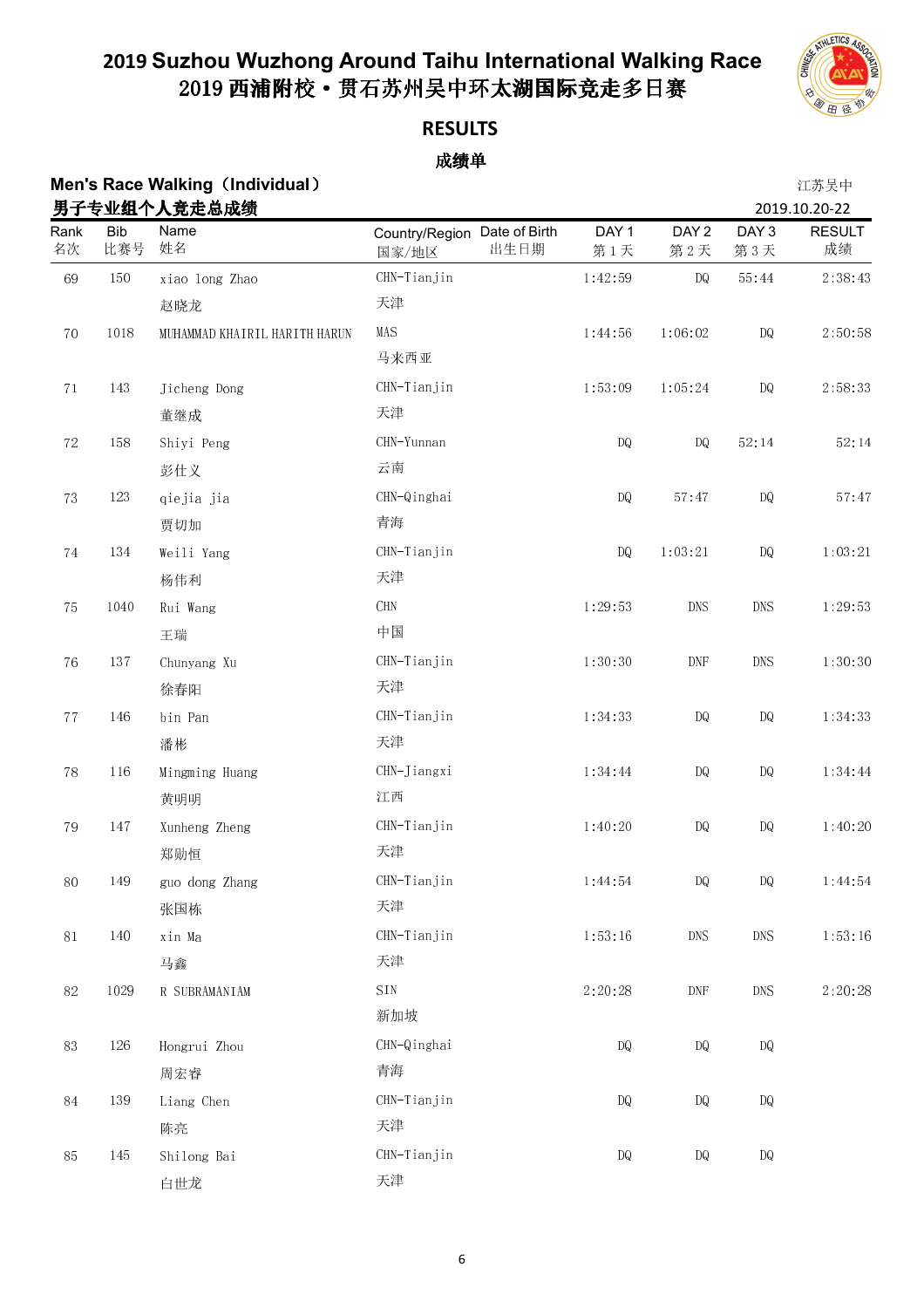

## **RESULTS**

|                |            | <b>Men's Race Walking (Team Events)</b><br>男子专业组团体竞走总成绩 |                                               |                         |                             |              | 江苏吴中<br>2019.10.20-22 |
|----------------|------------|---------------------------------------------------------|-----------------------------------------------|-------------------------|-----------------------------|--------------|-----------------------|
| Rank<br>名次     | Bib<br>比赛号 | Name<br>姓名                                              | Country/Region Date of Birth<br>出生日期<br>国家/地区 | DAY <sub>1</sub><br>第1天 | DAY <sub>2</sub><br>第2天     | DAY 3<br>第3天 | <b>RESULT</b><br>成绩   |
| $\,1\,$        | 1009       | Alexander<br>David<br>Hurtado<br>Espinosa               | RACING<br>UMARA<br>TEAM                       | 1:23:19                 | 53:44                       | 50:53        | 9:15:34               |
|                | $1011\,$   | ANDRES CHOCHO                                           |                                               | 1:23:11                 | 52:25                       | 50:49        |                       |
|                | 1013       | <b>JHON</b><br>ALEXANDER<br>CASTANEDA<br>ANGULO         |                                               | 1:26:02                 | 53:26                       | 50:59        |                       |
|                | 1024       | ANDREAS ENRIQUE ANATOLE ALM<br>IBANEZ                   |                                               | 1:26:02                 | 53:16                       | 51:03        |                       |
|                | 1025       | PHILIP<br>ENRIQUE<br>PERSEUS<br><b>KARLSTROM</b>        |                                               | 1:22:43                 | 50:30                       | 48:28        |                       |
| $\sqrt{2}$     | 1014       | MANUEL ESTEBAN SOTO RUIZ                                | RED CACIENTE                                  | 1:23:23                 | 51:18                       | 49:20        | 9:16:43               |
|                | 1020       | ISAAC ANTONIO PALMA OLIVARES                            |                                               | 1:23:40                 | 52:01                       | 52:03        |                       |
|                | 1021       | WAYNE SNYMAN                                            |                                               | 1:24:29                 | 53:18                       | 49:55        |                       |
|                | 1028       | <b>IVAN LOSEV</b>                                       |                                               | 1 25 52                 | 52:45                       | 49:52        |                       |
|                | 1029       | R SUBRAMANIAM                                           |                                               | 2:20:28                 | $\ensuremath{\mathrm{DNF}}$ | <b>DNS</b>   |                       |
| $\sqrt{3}$     | 1032       | Tongda Bian<br>边通达                                      | $CHN-1$                                       | 1:24:23                 | $51\!\cdot\!25$             | 50:40        | 9:19:45               |
|                |            | 1033 Song Sun<br>孙松                                     |                                               | 1:25:41                 | 53:23                       | 51:00        |                       |
|                | 1034       | Haofeng Huang                                           |                                               | 1.28.40                 | 52:59                       | 49:37        |                       |
|                | 1035       | 黄浩峰<br>Xiyangben Zha                                    |                                               | 1:24:00                 | 55:34                       | 49:25        |                       |
|                |            | 扎西杨本                                                    |                                               |                         |                             |              |                       |
|                | 1036       | Ding Chen<br>陈定                                         |                                               | 1:30:20                 | 55:35                       | 48:52        |                       |
| $\overline{4}$ | 152        | Jiaxu Zhang                                             | $CHN-Yunnan1$                                 | 1:26:04                 | 51:27                       | 50:41        | 9:26:28               |
|                |            | 张家旭                                                     |                                               |                         |                             |              |                       |
|                | 153        | Lihong Cui<br>崔利宏                                       |                                               | 1:28:00                 | 52:30                       | DQ           |                       |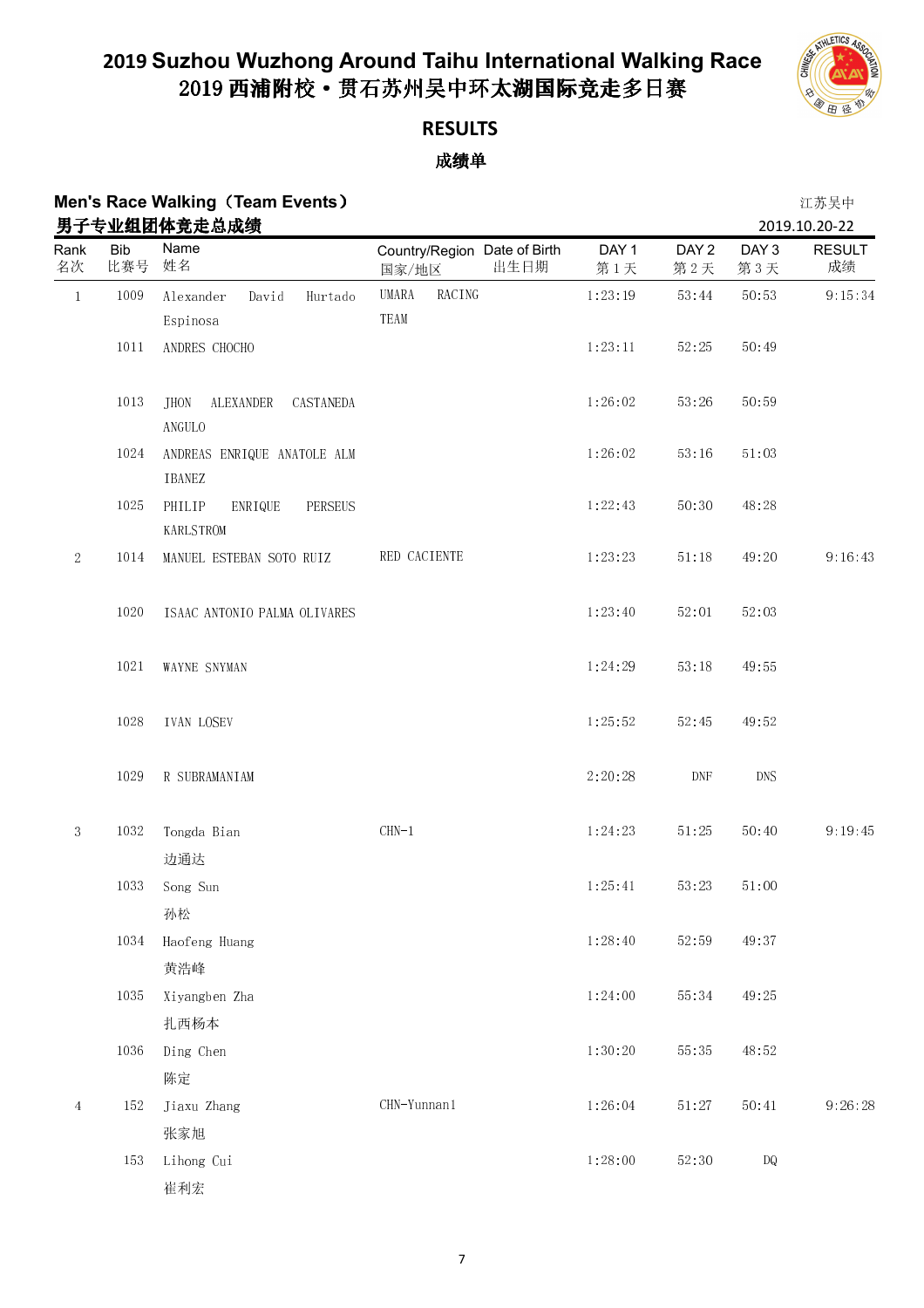

### **RESULTS**

| <b>Men's Race Walking (Team Events)</b> | 江苏吴中          |
|-----------------------------------------|---------------|
| 男子专业组团体竞走总成绩                            | 2019.10.20-22 |

|             |                   | 男子专业组团体竞走总成绩             |                                       |      |                         |                         |                         | 2019.10.20-22       |
|-------------|-------------------|--------------------------|---------------------------------------|------|-------------------------|-------------------------|-------------------------|---------------------|
| Rank<br>名次  | <b>Bib</b><br>比赛号 | Name<br>姓名               | Country/Region Date of Birth<br>国家/地区 | 出生日期 | DAY <sub>1</sub><br>第1天 | DAY <sub>2</sub><br>第2天 | DAY <sub>3</sub><br>第3天 | <b>RESULT</b><br>成绩 |
|             | 154               | Fanglong Gong            |                                       |      | 1:26:40                 | 53:10                   | 51:15                   |                     |
|             |                   | 龚方龙                      |                                       |      |                         |                         |                         |                     |
|             | 157               | Wenchao Niu              |                                       |      | 1:25:22                 | 53.35                   | 49:19                   |                     |
|             |                   | 牛文超                      |                                       |      |                         |                         |                         |                     |
|             | 159               | Jun Yin                  |                                       |      | 1:27:10                 | 54:53                   | 52:16                   |                     |
|             |                   | 尹俊                       |                                       |      |                         |                         |                         |                     |
| $\mathbf 5$ | 1008              | Cowley Rhydian Daniel    | SUPER NOVA                            |      | 1:24:10                 | 51:57                   | 49:49                   | 9:34:57             |
|             | 1016              | EVAN FORSYTH DUNFEE      |                                       |      | 1:28:35                 | 53:46                   | 50:05                   |                     |
|             | 1019              | CHRISTIE NICHOLAS STEVEN |                                       |      | 1:29:45                 | 55:55                   | 51:54                   |                     |
|             | 1030              | Quentin Rew Christopher  |                                       |      | 1:31:17                 | 54:56                   | 52:47                   |                     |
| $\,6\,$     | 1037              | Zhongkai Meng<br>蒙忠凯     | $CHN-2$                               |      | 1:29:29                 | 52:15                   | 50:23                   | 9:35:16             |
|             | 1038              | Xiaobin Li               |                                       |      | 1:27:31                 | 56:43                   | 51:17                   |                     |
|             |                   | 李晓彬                      |                                       |      |                         |                         |                         |                     |
|             | 1039              | Xiaoqiang Zhu            |                                       |      | 1:26:20                 | 53:06                   | 49:57                   |                     |
|             |                   | 朱小强                      |                                       |      |                         |                         |                         |                     |
|             | 1040              | Rui Wang                 |                                       |      | 1:29:53                 | $\mathop{\rm DNS}$      | <b>DNS</b>              |                     |
|             |                   | 王瑞                       |                                       |      |                         |                         |                         |                     |
|             | 1042              | Jun Zhang                |                                       |      | 1:31:40                 | 54:58                   | 51:28                   |                     |
|             |                   | 张俊                       |                                       |      |                         |                         |                         |                     |
| $\tau$      | 155               | Yunjiang Hu              | CHN-Yunnan2                           |      | 1:29:30                 | 57:04                   | 53:21                   | 9:44:28             |
|             |                   | 胡云江                      |                                       |      |                         |                         |                         |                     |
|             | 156               | Zhi Liu                  |                                       |      | 1:29:15                 | 56:02                   | 50:52                   |                     |
|             |                   | 刘志                       |                                       |      |                         |                         |                         |                     |
|             | 158               | Shiyi Peng               |                                       |      | $\mathbf{D}\mathbf{Q}$  | DQ                      | 52:14                   |                     |
|             |                   | 彭仕义                      |                                       |      |                         |                         |                         |                     |
|             | 160               | Yongcai Yu               |                                       |      | 1:28:57                 | 53:39                   | 50:31                   |                     |
|             |                   | 于永才                      |                                       |      |                         |                         |                         |                     |
|             | 161               | Chendong Zhu             |                                       |      | 1:30:36                 | $55\colon 31$           | 50:11                   |                     |
|             |                   | 朱陈东                      |                                       |      |                         |                         |                         |                     |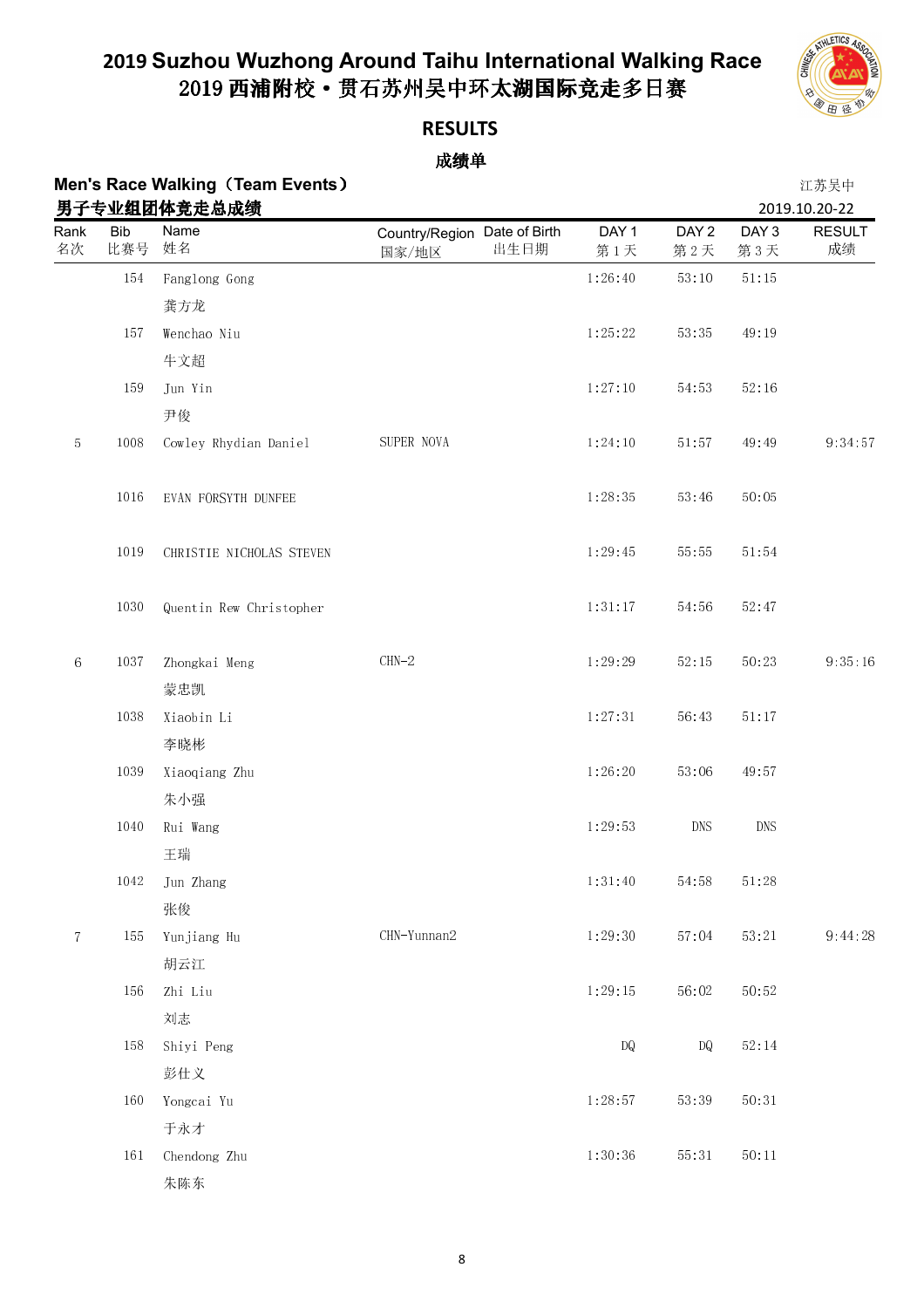

**RESULTS**

| Men's Race Walking (Team Events) | 江苏吴中          |
|----------------------------------|---------------|
| 男子专业组团体竞走总成绩                     | 2019.10.20-22 |

|            |                   | 男子专业组团体竞走总成绩    |                                       |      |                         |                         |                         | 2019.10.20-22       |
|------------|-------------------|-----------------|---------------------------------------|------|-------------------------|-------------------------|-------------------------|---------------------|
| Rank<br>名次 | <b>Bib</b><br>比赛号 | Name<br>姓名      | Country/Region Date of Birth<br>国家/地区 | 出生日期 | DAY <sub>1</sub><br>第1天 | DAY <sub>2</sub><br>第2天 | DAY <sub>3</sub><br>第3天 | <b>RESULT</b><br>成绩 |
| $8\,$      | 135               | Liang Yang      | CHN-Tianjin                           |      | 1:32:04                 | 55:12                   | $53\!:\!12$             | 9:49:44             |
|            |                   | 杨亮              |                                       |      |                         |                         |                         |                     |
|            | 136               | jia hui Yang    |                                       |      | 1:39:05                 | 59:53                   | 56:21                   |                     |
|            |                   | 杨嘉辉             |                                       |      |                         |                         |                         |                     |
|            | 142               | Xuejing Hou     |                                       |      | 1:35:49                 | 58.24                   | 54:28                   |                     |
|            |                   | 侯学京             |                                       |      |                         |                         |                         |                     |
|            | 144               | tian cai Chen   |                                       |      | 1:25:53                 | 53:04                   | 52:04                   |                     |
|            |                   | 陈天才             |                                       |      |                         |                         |                         |                     |
|            | 151               | Dongpo Luo      |                                       |      | 1:30:57                 | 56:09                   | 51:09                   |                     |
|            |                   | 罗东坡             |                                       |      |                         |                         |                         |                     |
| $\,9$      | 101               | Qiang Chen      | CHN-Guangdong                         |      | 1:31:34                 | 55:37                   | $53\colon\!14$          | 9:56:35             |
|            |                   | 陈强              |                                       |      |                         |                         |                         |                     |
|            | 103               | Hang Liu        |                                       |      | 1:36:31                 | 55:01                   | $\mathbf{D}\mathbf{Q}$  |                     |
|            |                   | 刘行              |                                       |      |                         |                         |                         |                     |
|            | 104               | Jingyuan Pan    |                                       |      | 1:31:33                 | 59:12                   | 54:53                   |                     |
|            |                   | 盘景源             |                                       |      |                         |                         |                         |                     |
|            | 105               | Chengyuan Zhang |                                       |      | 1:31:38                 | 55:39                   | 52:29                   |                     |
|            |                   | 张丞源             |                                       |      |                         |                         |                         |                     |
|            | 106               | Yingcheng Zhou  |                                       |      | 1:32:46                 | 55:28                   | $50\!\cdot\!01$         |                     |
|            |                   | 周应成             |                                       |      |                         |                         |                         |                     |
| $10\,$     | 108               | Haoxiang Liu    | CHN-Jiangsul                          |      | 1 33 23                 | 55:27                   | $\mathbb{D} \mathbb{Q}$ | 10:04:20            |
|            |                   | 刘昊祥             |                                       |      |                         |                         |                         |                     |
|            | 110               | Sen Wang        |                                       |      | 1.38.10                 | 57:57                   | $\mathbb{D} \mathbb{Q}$ |                     |
|            |                   | 王森              |                                       |      |                         |                         |                         |                     |
|            | 111               | Zhendong Wang   |                                       |      | $\mathop{\rm DNF}$      | 56.24                   | 52 49                   |                     |
|            |                   | 王振东             |                                       |      |                         |                         |                         |                     |
|            | 113               | Luqiang Yan     |                                       |      | 1:33:33                 | 1:01:45                 | 53:39                   |                     |
|            |                   | 阎禄强             |                                       |      |                         |                         |                         |                     |
|            | 114               | Yu Zeng         |                                       |      | 1 33 23                 | 53:51                   | 51:51                   |                     |
|            |                   | 曾宇              |                                       |      |                         |                         |                         |                     |
| $11\,$     | 107               | Tianlei Li      | CHN-Jiangsu2                          |      | 1:26:55                 | 55:14                   | $51\!\cdot\!43$         | 10:08:20            |
|            |                   | 李天蕾             |                                       |      |                         |                         |                         |                     |
|            | 109               | Yiming Liu      |                                       |      | 1:37:05                 | 56:16                   | 56:43                   |                     |
|            |                   | 刘一铭             |                                       |      |                         |                         |                         |                     |
|            | 112               | Wenan Xu        |                                       |      | 1:33:38                 | 57:57                   | 52:49                   |                     |
|            |                   | 徐文安             |                                       |      |                         |                         |                         |                     |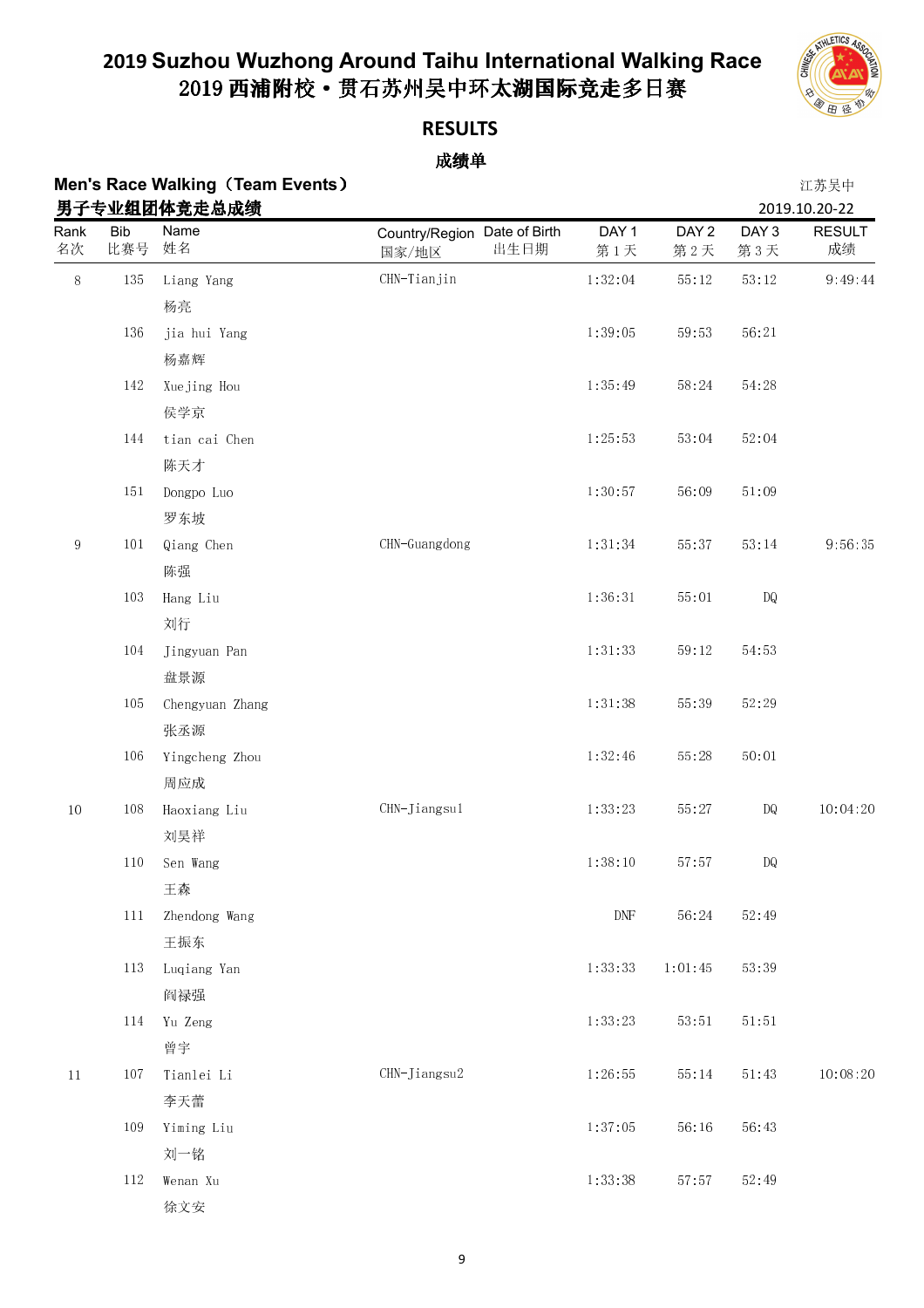

**RESULTS**

|            |                   | <b>Men's Race Walking (Team Events)</b><br>男子专业组团体竞走总成绩 |                                               |                             |                             |                         | 江苏吴中<br>2019.10.20-22 |
|------------|-------------------|---------------------------------------------------------|-----------------------------------------------|-----------------------------|-----------------------------|-------------------------|-----------------------|
| Rank<br>名次 | <b>Bib</b><br>比赛号 | Name<br>姓名                                              | Country/Region Date of Birth<br>出生日期<br>国家/地区 | DAY <sub>1</sub><br>第1天     | DAY <sub>2</sub><br>第2天     | DAY <sub>3</sub><br>第3天 | <b>RESULT</b><br>成绩   |
| $12\,$     | 1004              | DYLAN ALEX RICHARDSON                                   | TEAM OVEHTON                                  | 1:36:43                     | 59:22                       | 55:05                   | 10:15:11              |
|            | 1005              | TYLER ROSS JONES                                        |                                               | 1:30:32                     | 56:19                       | 54:49                   |                       |
|            | 1006              | CARL MARK GIBBONS                                       |                                               | 1:34:18                     | 58:49                       | 57:08                   |                       |
|            | 1007              | Kyle Matthew Swan                                       |                                               | 1:31:48                     | DQ                          | 54:09                   |                       |
| $13\,$     | 116               | Mingming Huang<br>黄明明                                   | CHN-Jiangxi                                   | 1:34:44                     | $\mathbf{D}\mathbf{Q}$      | DQ                      | 10:25:23              |
|            | 117               | Leping Yang<br>杨乐平                                      |                                               | 1:37:54                     | 1:01:28                     | 56:15                   |                       |
|            | 118               | Jun Huang<br>黄俊                                         |                                               | 1:31:50                     | $\ensuremath{\mathrm{DNF}}$ | 55:04                   |                       |
|            | 119               | Xianrui Zeng<br>曾宪瑞                                     |                                               | $\mathbf{D}\mathbf{Q}$      | 58:24                       | 58:23                   |                       |
|            | 120               | Yong Liu<br>刘勇                                          |                                               | $\ensuremath{\mathrm{DNF}}$ | 55:11                       | 54:33                   |                       |
| $14\,$     | 122               | kuizhijia guo<br>郭魁智嘉                                   | CHN-Qinghai                                   | 1:33:08                     | 1:00:37                     | $\mathbb{D} \mathbb{Q}$ | 9:24:01               |
|            | 123               | qiejia jia<br>贾切加                                       |                                               | DQ                          | 57:47                       | DQ                      |                       |
|            | 124               | wenliang ma<br>马文良                                      |                                               | 1:32:36                     | 57:17                       | 51:56                   |                       |
|            | 125               | Jie Yang<br>杨杰                                          |                                               | 1:36:17                     | 59:24                       | 55:36                   |                       |
|            | 126               | Hongrui Zhou<br>周宏睿                                     |                                               | <b>DQ</b>                   | <b>DQ</b>                   | DQ                      |                       |
| $15\,$     | 1017              | SURESH KUMAR GOOBINNAAN                                 | TEAM ASIA                                     | 2:02:34                     |                             | $1:15:40$ $1:12:52$     | 10:45:21              |
|            | 1018              | MUHAMMAD KHAIRIL HARITH HARUN                           |                                               | 1:44:56                     | 1:06:02                     | <b>DQ</b>               |                       |
|            | 1031              | HENDRO HENDRO                                           |                                               | 1:31:24                     | $57\!\cdot\!44$             | 54:09                   |                       |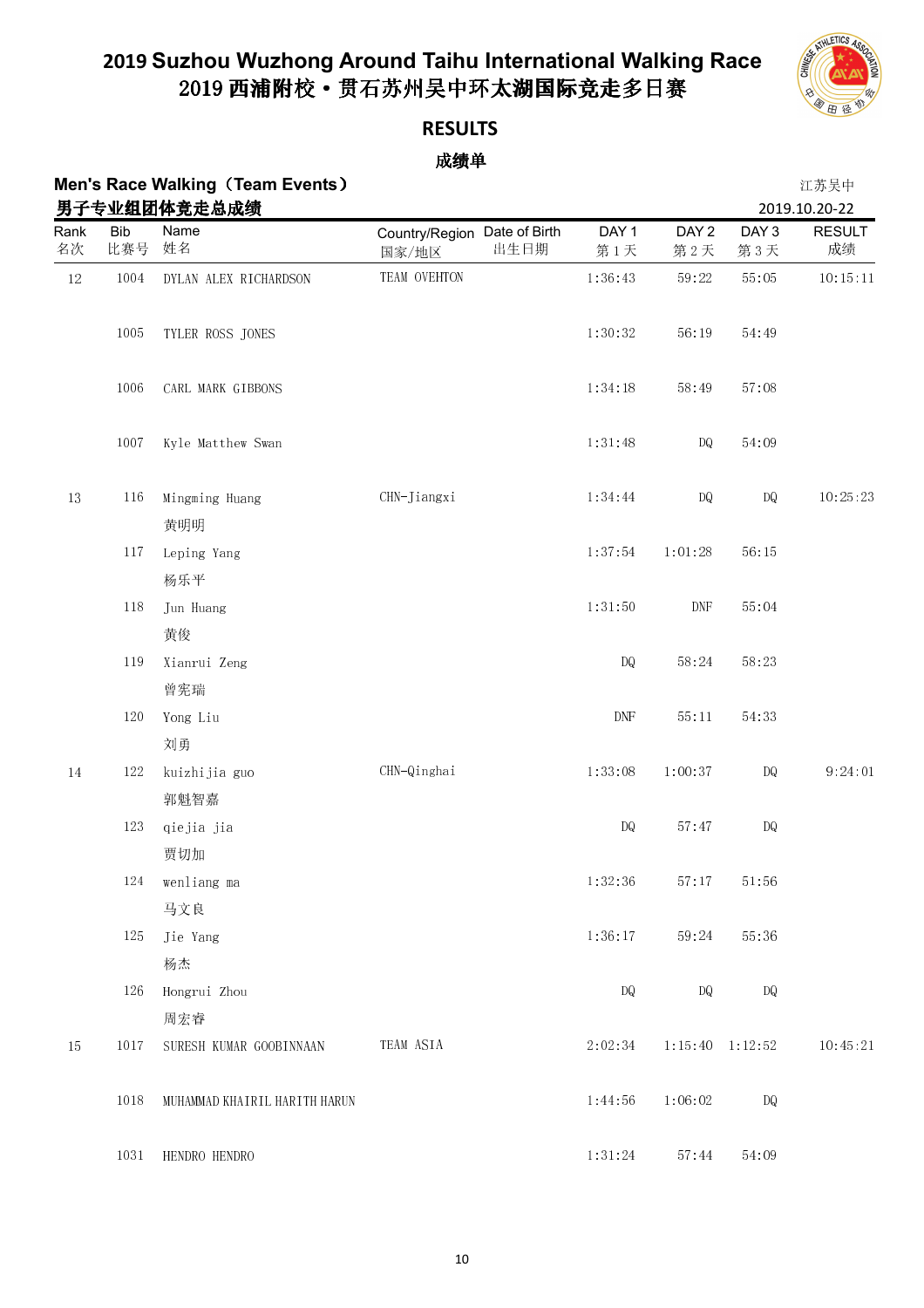

## **RESULTS**

### 成绩单

### **Men's 20km Race Walking**(**Day1**) 江苏吴中 **男子专业组 20 公里竞走(第一天)** 2019.10.20-22

| ᅎ<br>Rank      | <b>Bib</b> | マ业组 40 公主兄疋(分<br>ハノ<br>Name               | Country/Region Date of Birth | Order            | <b>RESULT</b>          | ZUIY.IU.ZU-ZZ<br><b>NOTE</b> |
|----------------|------------|-------------------------------------------|------------------------------|------------------|------------------------|------------------------------|
| 名次             | 比赛号        | 姓名                                        | 出生日期<br>国家/地区                | 顺序               | 成绩                     | 备注                           |
| $\overline{1}$ | $1025\,$   | PHILIP<br>ENRIQUE<br>PERSEUS<br>KARLSTROM | SWE                          | $17\,$           | 1:22:43                |                              |
|                |            |                                           | 瑞典                           |                  |                        |                              |
| $\mathbf{2}$   | 1011       | ANDRES CHOCHO                             | $\operatorname{ECU}$         | $\sqrt{7}$       | $1:23:11$ 09:39        |                              |
|                |            |                                           | 厄瓜多尔                         |                  |                        |                              |
| $\sqrt{3}$     | 1009       | Alexander<br>David<br>Hurtado<br>Espinosa | <b>ECU</b>                   | $\,6\,$          | 1:23:19                |                              |
|                |            |                                           | 厄瓜多尔                         |                  |                        |                              |
| 4              | 1014       | MANUEL ESTEBAN SOTO RUIZ                  | $\rm COL$                    | $\boldsymbol{9}$ | 1:23:23                |                              |
|                |            |                                           | 哥伦比亚                         |                  |                        |                              |
| 5              | $1020\,$   | ISAAC ANTONIO PALMA OLIVARES              | MEX                          | 14               | 1:23:40                |                              |
|                |            |                                           | 墨西哥                          |                  |                        |                              |
| $\,6\,$        | 1035       | Xiyangben Zha                             | CHN                          | $25\,$           | 1:24:00                |                              |
|                |            | 扎西杨本                                      | 中国                           |                  |                        |                              |
| $\tau$         | 1008       | Cowley Rhydian Daniel                     | <b>AUS</b>                   | $\mathbf 5$      | 1:24:10<br>09:15       |                              |
|                |            |                                           | 澳大利亚                         |                  |                        |                              |
| 1032<br>$\, 8$ |            | Tongda Bian                               | CHN                          | $22\,$           | 1:24:23                |                              |
|                |            | 边通达                                       | 中国                           |                  |                        |                              |
| 9              | 1021       | WAYNE SNYMAN                              | <b>RSA</b>                   | $15\,$           | 1:24:29                |                              |
|                |            |                                           | 南非                           |                  |                        |                              |
| $10\,$         | $15\,7$    | Wenchao Niu                               | CHN-Yunnan                   | $82\,$           | 1:25:22                |                              |
|                |            | 牛文超                                       | 云南                           |                  |                        |                              |
| 11             | 1033       | Song Sun                                  | <b>CHN</b>                   | $23\,$           | 1:25:41                |                              |
|                |            | 孙松                                        | 中国                           |                  |                        |                              |
| 12             | 1028       | IVAN LOSEV                                | UKR                          | $18\,$           | 1:25:52                |                              |
|                |            |                                           | 乌克兰                          |                  |                        |                              |
| $13\,$         | 144        | tian cai Chen                             | CHN-Tianjin                  | 69               | 1.25.53<br>09:27 09:03 |                              |
|                |            | 陈天才                                       | 天津                           |                  |                        |                              |
| 14             | $10\,13$   | JHON ALEXANDER CASTANEDA COL              |                              | 8                | 1:26:02<br>08:38       |                              |
|                |            | ANGULO                                    | 哥伦比亚                         |                  |                        |                              |
| 15             | $1024\,$   | ANDREAS ENRIQUE ANATOLE ALM               | SWE                          | $16\,$           | 1:26:02<br>09:27       |                              |
|                |            | IBANEZ                                    | 瑞典                           |                  | $\langle$              |                              |
| 16             | 152        | Jiaxu Zhang                               | CHN-Yunnan                   | $7\,7$           | 1:26:04                |                              |
|                |            | 张家旭                                       | 云南                           |                  |                        |                              |
| $17\,$         | 1039       | Xiaoqiang Zhu                             | $\rm CHN$                    | $29\,$           | 1:26:20                |                              |
|                |            | 朱小强                                       | 中国                           |                  |                        |                              |
| $18\,$         | 154        | Fanglong Gong                             | CHN-Yunnan                   | 79               | 1:26:40                |                              |
|                |            | 龚方龙                                       | 云南                           |                  |                        |                              |
| 19             | $107\,$    | Tianlei Li                                | CHN-Jiangsu                  | $3\sqrt{9}$      | 1:26:55                |                              |
|                |            | 李天蕾                                       | 江苏                           |                  |                        |                              |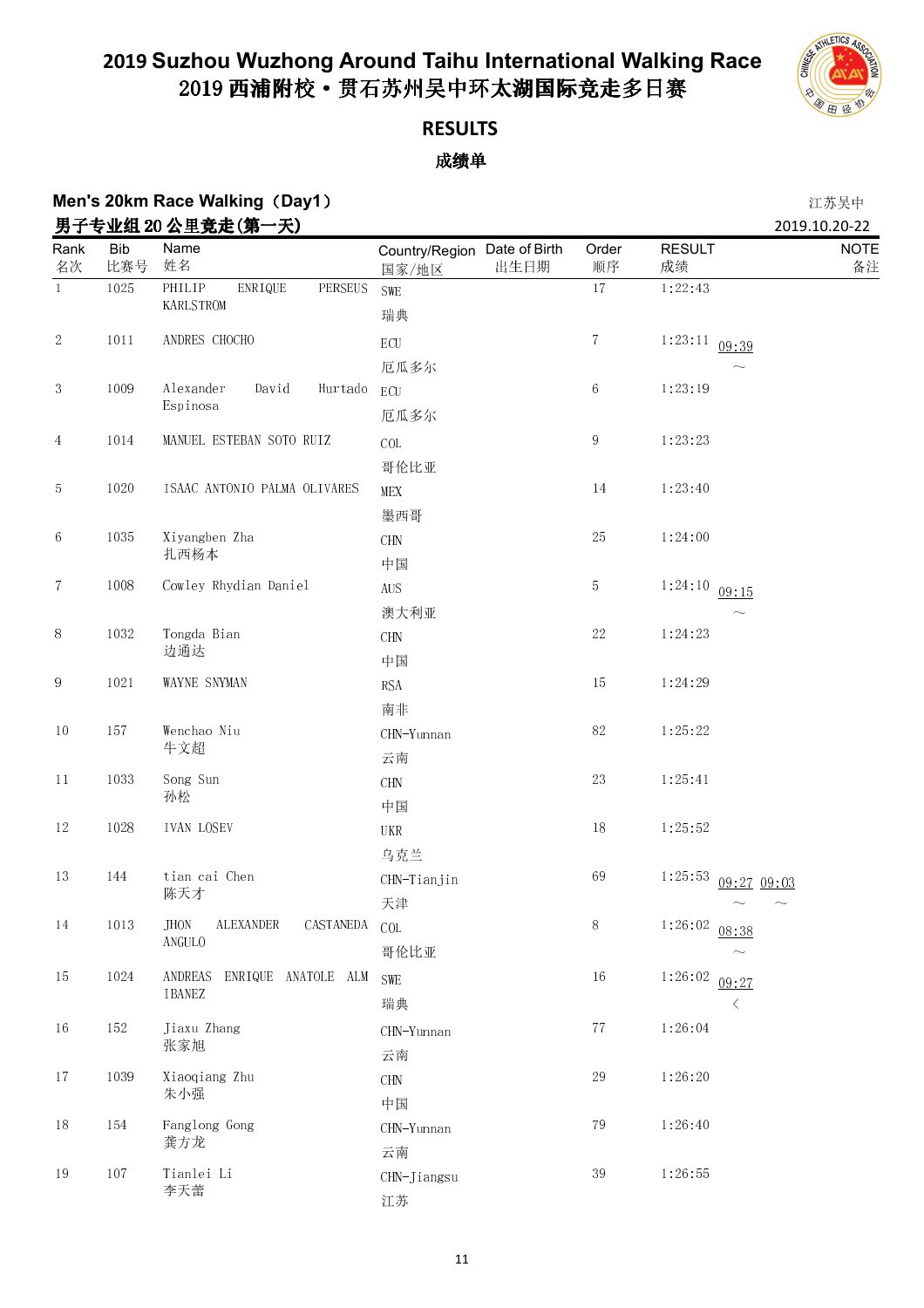

### **RESULTS**

### 成绩单

# **Men's 20km Race Walking**(**Day1**) 江苏吴中

| 男子专业组 20 公里竞走(第一天) |                   |                          |                                               |             |                     | 2019.10.20-22                                         |
|--------------------|-------------------|--------------------------|-----------------------------------------------|-------------|---------------------|-------------------------------------------------------|
| Rank<br>名次         | <b>Bib</b><br>比赛号 | Name<br>姓名               | Country/Region Date of Birth<br>出生日期<br>国家/地区 | Order<br>顺序 | <b>RESULT</b><br>成绩 | <b>NOTE</b><br>备注                                     |
| $20\,$             | 159               | Jun Yin<br>尹俊            | CHN-Yunnan<br>云南                              | 84          | 1:27:10             |                                                       |
| $2\sqrt{1}$        | 1038              | Xiaobin Li<br>李晓彬        | <b>CHN</b><br>中国                              | 28          | 1:27:31             |                                                       |
| $22\,$             | 153               | Lihong Cui<br>崔利宏        | CHN-Yunnan<br>云南                              | $78\,$      |                     | $1:28:00$ 09:19 09:12                                 |
| $23\,$             | 1016              | EVAN FORSYTH DUNFEE      | CAN<br>加拿大                                    | $10\,$      | 1 28 35             |                                                       |
| $24\,$             | 1034              | Haofeng Huang<br>黄浩峰     | <b>CHN</b><br>中国                              | $24\,$      | 1:28:40             |                                                       |
| 25                 | 160               | Yongcai Yu<br>于永才        | CHN-Yunnan<br>云南                              | 85          | 1 28 57             |                                                       |
| $26\,$             | 156               | Zhi Liu<br>刘志            | CHN-Yunnan<br>云南                              | $8\sqrt{1}$ | 1:29:15             |                                                       |
| $27\,$             | 1037              | Zhongkai Meng<br>蒙忠凯     | $\rm CHN$<br>中国                               | $2\,7$      |                     | $1:29:29$ 08:48 08:23<br>$\sim$                       |
| $28\,$             | 155               | Yunjiang Hu<br>胡云江       | CHN-Yunnan<br>云南                              | $80\,$      | 1:29:30             | 09:30 08:28                                           |
| $\rm 29$           | 1019              | CHRISTIE NICHOLAS STEVEN | <b>USA</b><br>美国                              | $13\,$      | 1:29:45             |                                                       |
| 30                 | 1040              | Rui Wang<br>王瑞           | <b>CHN</b><br>中国                              | $3\,0$      | 1:29:53             | 09:17 09:19 08:57<br>$\langle$<br>$\langle$<br>$\sim$ |
| $3\,1$             | 1036              | Ding Chen<br>陈定          | $\rm CHN$<br>中国                               | 26          | 1:30:20             |                                                       |
| $3\sqrt{2}$        | $13\,7$           | Chunyang Xu<br>徐春阳       | CHN-Tianjin<br>天津                             | 62          | $1:30:30$ 08:30     |                                                       |
| 33                 | 1005              | TYLER ROSS JONES         | $\rm{AUS}$<br>澳大利亚                            | 2           | 1:30:32             | 08:39 09:04 09:00<br>ぐ                                |
| 34                 | $161\,$           | Chendong Zhu<br>朱陈东      | CHN-Yunnan<br>云南                              | 86          | 1:30:36             | 09:42 09:20 09:45<br>$\widetilde{\phantom{m}}$        |
| 35                 | $151\,$           | Dongpo Luo<br>罗东坡        | CHN-Tianjin<br>天津                             | 76          | 1:30:57             |                                                       |
| 36                 | 1030              | Quentin Rew Christopher  | $\ensuremath{\text{NZL}}$<br>新西兰              | $20\,$      | 1:31:17             |                                                       |
| $3\,7$             | $103\,1$          | HENDRO HENDRO            | INA<br>印度尼西亚                                  | $2\sqrt{1}$ | 1 3 1 2 4           | 08:48 09:20 08:53                                     |
| $3\,8$             | 104               | Jingyuan Pan<br>盘景源      | CHN-Guangdong<br>广东                           | 36          | 1 3 1 3 3           |                                                       |
| $3\sqrt{9}$        | 101               | Qiang Chen<br>陈强         | CHN-Guangdong<br>广东                           | 33          | 1:31:34             |                                                       |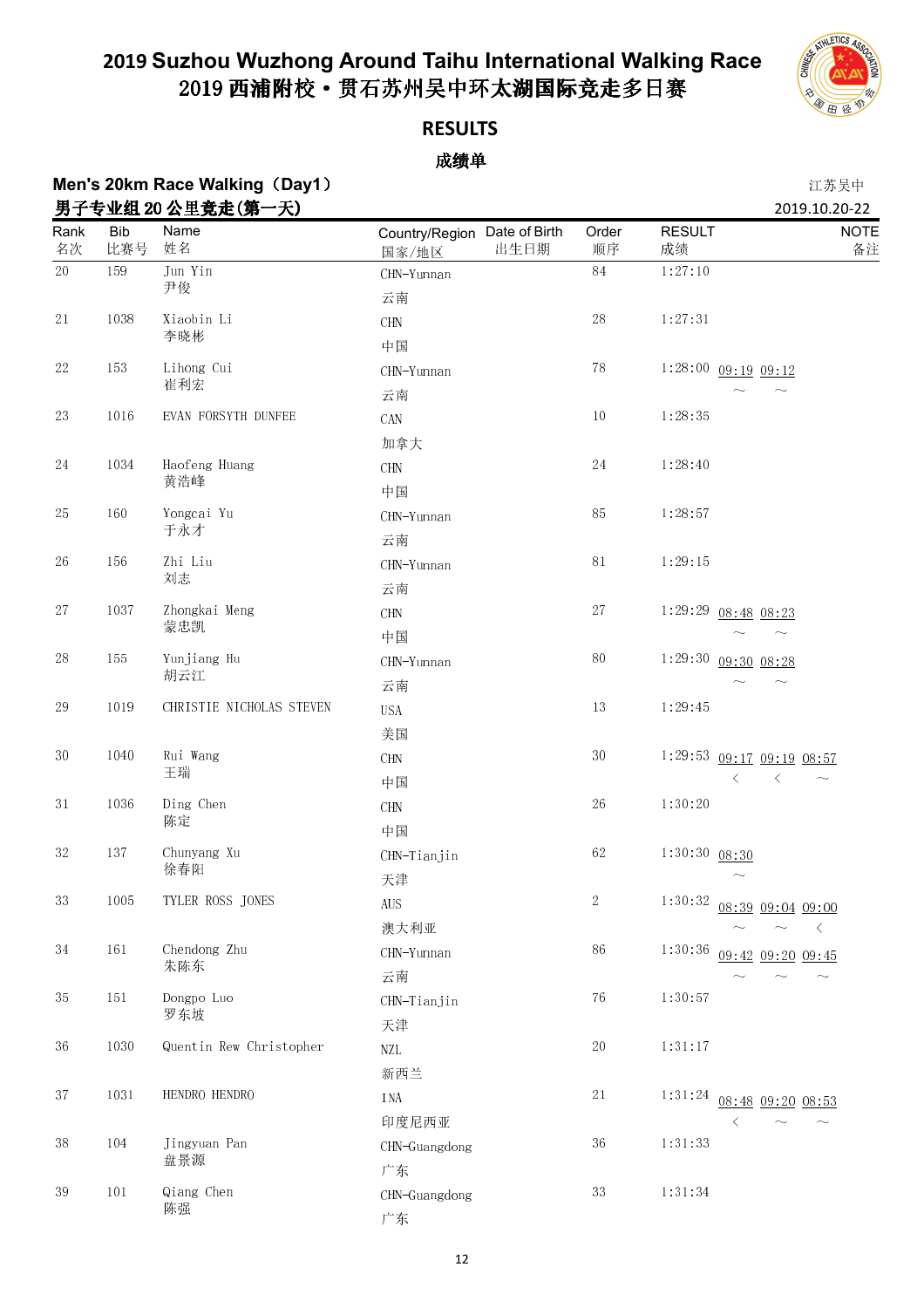

### **RESULTS**

### 成绩单

## **Men's 20km Race Walking**(**Day1**) 江苏吴中

|             |                   | 男子专业组 20 公里竞走(第一天)     |                                               |                |                     | 2019.10.20-22                                |
|-------------|-------------------|------------------------|-----------------------------------------------|----------------|---------------------|----------------------------------------------|
| Rank<br>名次  | <b>Bib</b><br>比赛号 | Name<br>姓名             | Country/Region Date of Birth<br>出生日期<br>国家/地区 | Order<br>顺序    | <b>RESULT</b><br>成绩 | <b>NOTE</b><br>备注                            |
| $40\,$      | 105               | Chengyuan Zhang<br>张丞源 | CHN-Guangdong<br>广东                           | 37             | $1:31:38$ 09:18     |                                              |
| $41\,$      | 1042              | Jun Zhang<br>张俊        | $\rm CHN$<br>中国                               | $3\sqrt{2}$    | 1:31:40             | 08:58                                        |
| $42\,$      | 1007              | Kyle Matthew Swan      | <b>AUS</b><br>澳大利亚                            | $\overline{4}$ | 1:31:48             |                                              |
| $43\,$      | 118               | Jun Huang<br>黄俊        | CHN-Jiangxi<br>江西                             | $50\,$         | $1:31:50$ 08:35     |                                              |
| 44          | 135               | Liang Yang<br>杨亮       | CHN-Tianjin<br>天津                             | 60             |                     | 1:32:04 08:29 08:53 08:44 09:36              |
| 45          | 124               | wenliang ma<br>马文良     | CHN-Qinghai<br>青海                             | $5\sqrt{5}$    | 1:32:36 09:28       | ぐ                                            |
| $\sqrt{46}$ | 106               | Yingcheng Zhou<br>周应成  | CHN-Guangdong<br>广东                           | $3\,8$         | 1:32:46             |                                              |
| 47          | 148               | hong ren Wang<br>王宏任   | CHN-Tianjin<br>天津                             | 73             | 1:32:47             | $08:48$ $09:35$ $08:50$<br>⟨                 |
| $48\,$      | 122               | kuizhijia guo<br>郭魁智嘉  | CHN-Qinghai<br>青海                             | $5\sqrt{3}$    | 1 33 08             | 08:40                                        |
| 49          | 114               | Yu Zeng<br>曾宇          | CHN-Jiangsu<br>江苏                             | $\sqrt{46}$    | 1:33:23             | 08:33<br>ぐ                                   |
| $50\,$      | $108\,$           | Haoxiang Liu<br>刘昊祥    | CHN-Jiangsu<br>江苏                             | $40\,$         | 1:33:23             |                                              |
| 51          | $102\,$           | Jinpeng Li<br>李锦鹏      | CHN-Guangdong<br>广东                           | $3\,4$         |                     | $1:33:31$ 09:31 09:21                        |
| $52\,$      | 113               | Luqiang Yan<br>阎禄强     | CHN-Jiangsu<br>江苏                             | $45\,$         | 1:33:33             | 09:25                                        |
| $5\sqrt{3}$ | $112\,$           | Wenan Xu<br>徐文安        | CHN-Jiangsu<br>江苏                             | $\rm 44$       | 1:33:38             |                                              |
| 54          | 141               | liang chen Duan<br>段良辰 | CHN-Tianjin<br>天津                             | 66             | 1:33:51             |                                              |
| 55          | 138               | Yang Wang<br>王洋        | CHN-Tianjin<br>天津                             | 63             |                     | 1:33:59 09:12 09:39                          |
| 56          | 1006              | CARL MARK GIBBONS      | ${\rm AUS}$<br>澳大利亚                           | $\sqrt{3}$     |                     | 1:34:18 09:42 08:55 08:44 09:12<br>$\langle$ |
| 57          | 146               | bin Pan<br>潘彬          | CHN-Tianjin<br>天津                             | 71             | 1 34 33             | 09:44 09:30 09:10 09:46                      |
| 58          | 116               | Mingming Huang<br>黄明明  | CHN-Jiangxi<br>江西                             | $48\,$         |                     | $1:34:44$ 09:39 08:55 08:50<br>ぐ             |
| 59          | 142               | Xuejing Hou<br>侯学京     | CHN-Tianjin<br>天津                             | 67             | 1:35:49             |                                              |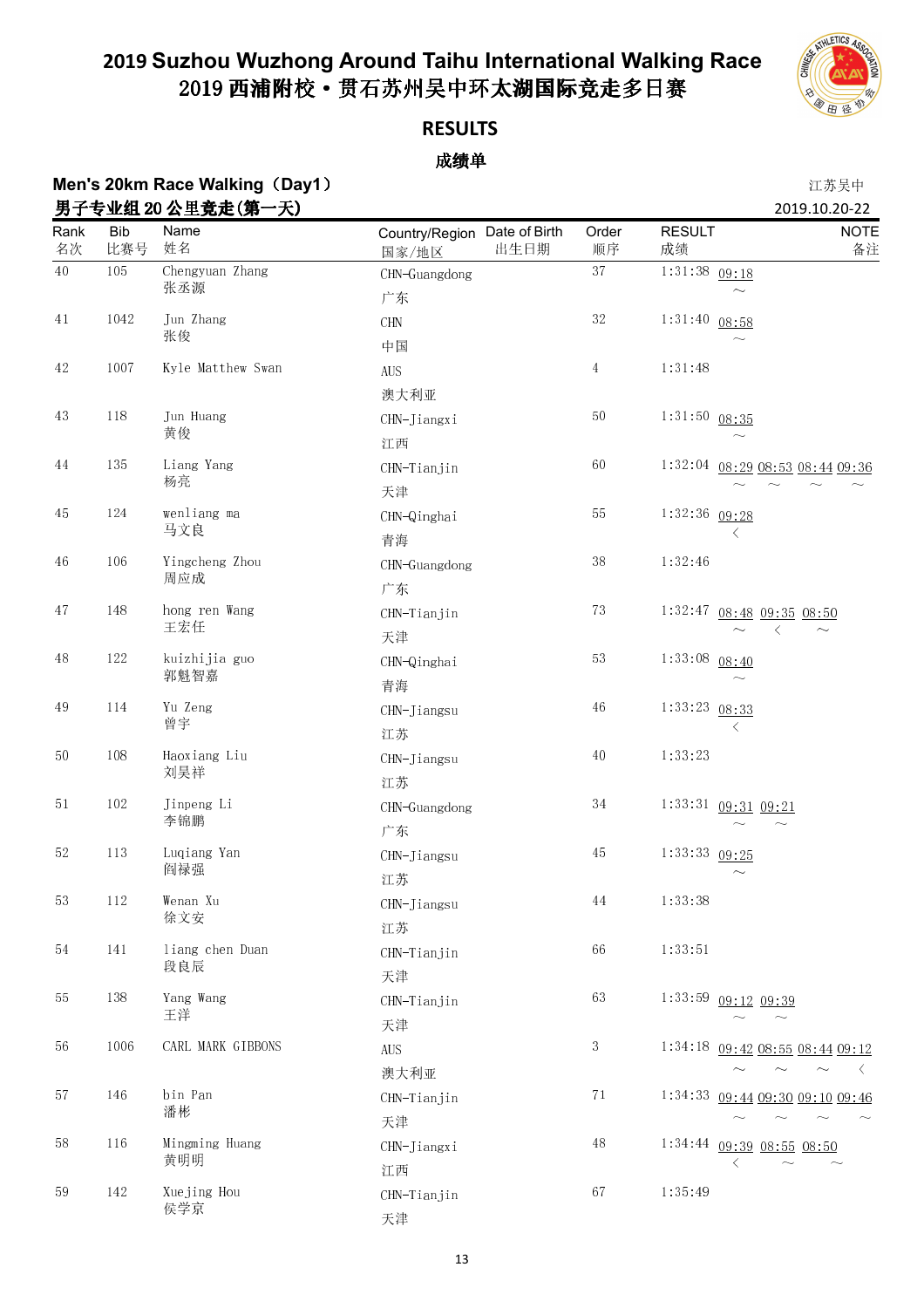

### **RESULTS**

#### 成绩单

### **Men's 20km Race Walking**(**Day1**) 江苏吴中 <u>男子专业组 20 公里竞走(第一天)</u> 2019.10.20-22

黄浩峰

| <u>~-</u>   | <b>Y 34.24 AV</b> | <u> 스エ</u> JUNU (기<br>ノヘノ     |                                               |              |                         | 4919.10.20 <i>LL</i>                                   |
|-------------|-------------------|-------------------------------|-----------------------------------------------|--------------|-------------------------|--------------------------------------------------------|
| Rank<br>名次  | <b>Bib</b><br>比赛号 | Name<br>姓名                    | Country/Region Date of Birth<br>出生日期<br>国家/地区 | Order<br>顺序  | <b>RESULT</b><br>成绩     | <b>NOTE</b><br>备注                                      |
| $60\,$      | 125               | Jie Yang<br>杨杰                | CHN-Qinghai<br>青海                             | $56\,$       | 1:36:17                 | 08:28 09:14 08:28                                      |
|             |                   |                               |                                               |              |                         |                                                        |
| 61          | 103               | Hang Liu<br>刘行                | CHN-Guangdong                                 | $3\sqrt{5}$  | 1:36:31<br>09:09        |                                                        |
|             |                   |                               | 广东                                            |              |                         |                                                        |
| 62          | 1004              | DYLAN ALEX RICHARDSON         | <b>AUS</b>                                    | $\mathbf{1}$ | 1:36:43                 |                                                        |
| 63          | 109               | Yiming Liu                    | 澳大利亚                                          | 41           | 1:37:05                 |                                                        |
|             |                   | 刘一铭                           | CHN-Jiangsu<br>江苏                             |              | 08:25<br>$\langle$      |                                                        |
| 64          | 117               | Leping Yang                   | CHN-Jiangxi                                   | $49\,$       | 1 37 54                 | 08:29 09:16 08:30 08:26                                |
|             |                   | 杨乐平                           | 江西                                            |              |                         |                                                        |
| 65          | 1041              | Dong Wang                     | CHN                                           | $3\,1$       | 1 38 09<br>08:28        |                                                        |
|             |                   | 王栋                            | 中国                                            |              |                         |                                                        |
| 66          | $110\,$           | Sen Wang                      | CHN-Jiangsu                                   | $42\,$       | 1:38:10                 | 08:25 08:21                                            |
|             |                   | 王森                            | 江苏                                            |              |                         |                                                        |
| 67          | 136               | jia hui Yang                  | CHN-Tianjin                                   | $61\,$       | 1:39:05                 | 09:23 08:28 09:42 09:51                                |
|             |                   | 杨嘉辉                           | 天津                                            |              |                         |                                                        |
| 68          | 147               | Xunheng Zheng                 | CHN-Tianjin                                   | 72           | 1:40:20                 | 09:18 09:18 09:18                                      |
|             |                   | 郑勋恒                           | 天津                                            |              |                         | $\langle$<br>$\langle$                                 |
| 69          | 150               | xiao long Zhao                | CHN-Tianjin                                   | $75\,$       | 1:42:59                 | 09:07 08:53 08:50 08:49                                |
|             |                   | 赵晓龙                           | 天津                                            |              |                         | $\lt$<br>$\langle$<br>$\langle$                        |
| 70          | 149               | guo dong Zhang                | CHN-Tianjin                                   | 74           | 1:44:54                 | 08:27 09:57 08:22 08:34                                |
|             |                   | 张国栋                           | 天津                                            |              |                         | $\langle$<br>$\langle$<br>$\sim$                       |
| $7\sqrt{1}$ | 1018              | MUHAMMAD KHAIRIL HARITH HARUN | MAS                                           | $12\,$       | 1:44:56                 | 08:43 09:20 08:22 09:20                                |
|             |                   |                               | 马来西亚                                          |              | $\langle$               | $\langle$<br>$\langle$<br>$\left\langle \right\rangle$ |
| $72\,$      | 143               | Jicheng Dong                  | CHN-Tianjin                                   | 68           | 1:53:09<br>08:33        |                                                        |
|             |                   | 董继成                           | 天津                                            |              | $\langle$               |                                                        |
| 73          | 140               | xin Ma                        | CHN-Tianjin                                   | 65           | 1:53:16                 |                                                        |
|             |                   | 马鑫                            | 天津                                            |              |                         |                                                        |
| $74\,$      | 1017              | SURESH KUMAR GOOBINNAAN       | MAS                                           | $11\,$       | 2:02:34                 |                                                        |
|             |                   |                               | 马来西亚                                          |              |                         |                                                        |
| 75          | 1029              | R SUBRAMANIAM                 | $\text{S} \text{I} \text{N}$                  | 19           | 2:20:28                 | $08:21$ $08:20$                                        |
| 76          | $111$             | Zhendong Wang                 | 新加坡                                           | 43           | $\langle$<br><b>DNF</b> | $\langle$                                              |
|             |                   | 王振东                           | CHN-Jiangsu<br>江苏                             |              |                         |                                                        |
| $7\,7$      | 115               | Haofeng Huang                 | CHN-Jiangsu                                   | $47\,$       | <b>DNS</b>              |                                                        |

江苏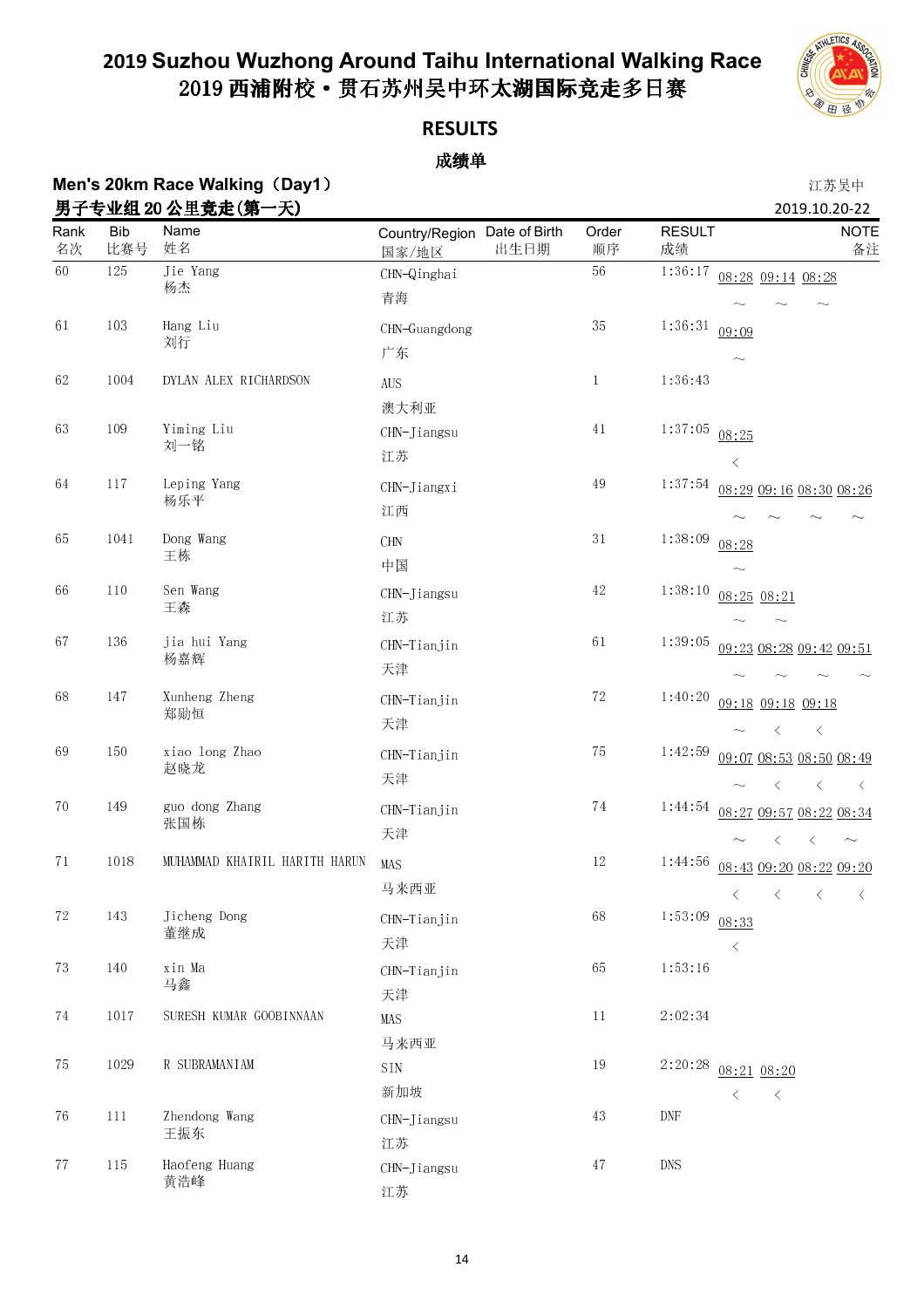

### **RESULTS**

### 成绩单

### **Men's 20km Race Walking**(**Day1**) 江苏吴中 男子专业组 20 男子专业组 20 公里竞走(第一天) 2019.10.20-22

| ガエ<br>Rank            | <b>Bib</b> | ∀业组 40 公主兄疋\另<br>天ノ<br>Name<br>姓名 | Country/Region Date of Birth | Order  | <b>RESULT</b>                                                                               | ZU19.10.ZU-ZZ<br><b>NOTE</b>                                          |
|-----------------------|------------|-----------------------------------|------------------------------|--------|---------------------------------------------------------------------------------------------|-----------------------------------------------------------------------|
| 名次<br>$\overline{78}$ | 比赛号        | Xianrui Zeng                      | 出生日期<br>国家/地区                | 顺序     | 成绩                                                                                          | 备注                                                                    |
|                       | 119        | 曾宪瑞                               | CHN-Jiangxi<br>江西            | 51     | <b>DQ</b>                                                                                   | 09:55 08:22 09:48 08:58<br>$\langle$<br>$\langle$<br>$\sim$<br>$\sim$ |
|                       |            |                                   |                              |        |                                                                                             | 08:26<br>$\langle$                                                    |
| 79                    | 120        | Yong Liu<br>刘勇                    | CHN-Jiangxi                  | 52     | DNF                                                                                         | 08:44                                                                 |
|                       |            |                                   | 江西                           |        |                                                                                             | $\sim$                                                                |
| 80                    | 123        | qiejia jia<br>贾切加                 | CHN-Qinghai                  | $5\,4$ | DQ                                                                                          | 09:03 08:46 08:53                                                     |
|                       |            |                                   | 青海                           |        |                                                                                             | $\sim$<br>$\langle$<br>$\sim$<br>$08.25$ 09:16                        |
|                       |            |                                   |                              |        |                                                                                             | $\langle$<br>$\sim$                                                   |
| 81                    | 126        | Hongrui Zhou<br>周宏睿               | CHN-Qinghai                  | $5\,7$ | <b>DQ</b>                                                                                   | 09:09 09:05 08:40                                                     |
|                       |            |                                   | 青海                           |        |                                                                                             | $\langle$<br>$\sim$<br>$\sim$                                         |
|                       |            |                                   |                              |        | 09:22 08:52 08:45<br>$\left\langle \right\rangle$<br>$\sim$<br>$\left\langle \right\rangle$ |                                                                       |
| 82                    | 133        | yang Wang<br>梁健                   | CHN-Tianjin                  | 58     | DQ                                                                                          | 08:40 09:14 08:42                                                     |
|                       |            |                                   | 天津                           |        |                                                                                             | $\langle$<br>$\sim$<br>$\sim$                                         |
|                       |            |                                   |                              |        |                                                                                             | 08:41 08:57<br>$\sim$<br>$\left\langle \right\rangle$                 |
| 83                    | 134        | Weili Yang<br>杨伟利                 | CHN-Tianjin                  | 59     | DQ                                                                                          | 08:32 08:36 08:38                                                     |
|                       |            |                                   | 天津                           |        |                                                                                             | $\sim$<br>$\langle$<br>$\sim$                                         |
|                       |            |                                   |                              |        |                                                                                             | 08:28 08:36<br>$\sim$<br>$\sim$                                       |
| 84                    | 139        | Liang Chen                        | CHN-Tianjin                  | 64     | DQ                                                                                          | 08:46 08:48 08:33                                                     |
|                       |            | 陈亮                                | 天津                           |        |                                                                                             | $\sim$<br>$\sim$<br>$\sim$                                            |
|                       |            |                                   |                              |        |                                                                                             | 08:44 08:22<br>$\langle$<br>$\langle$                                 |
| 85                    | 145        | Shilong Bai                       | CHN-Tianjin                  | $70\,$ | $\mathbb{D} \mathbb{Q}$                                                                     | 08:36 08:46 08:50                                                     |
|                       |            | 白世龙                               | 天津                           |        |                                                                                             | $\langle$<br>$\sim$<br>$\sim$                                         |
|                       |            |                                   |                              |        |                                                                                             | $08:48$ $08:35$<br>$\sim$<br>$\sim$                                   |
|                       |            |                                   |                              |        |                                                                                             | 08:46 08:37 08:43                                                     |
|                       |            |                                   |                              |        |                                                                                             | $\langle$<br>$\langle$<br>$\sim$                                      |
| 86                    | 158        | Shiyi Peng<br>彭仕义                 | CHN-Yunnan                   | 83     | DQ                                                                                          | 09:13 09:30 08:28<br>$\langle$<br>$\sim$<br>$\langle$                 |
|                       |            |                                   | 云南                           |        |                                                                                             | $08:44$ $08:55$                                                       |
|                       |            |                                   |                              |        |                                                                                             | $\sim$ $-$<br>$\widetilde{\phantom{m}}$                               |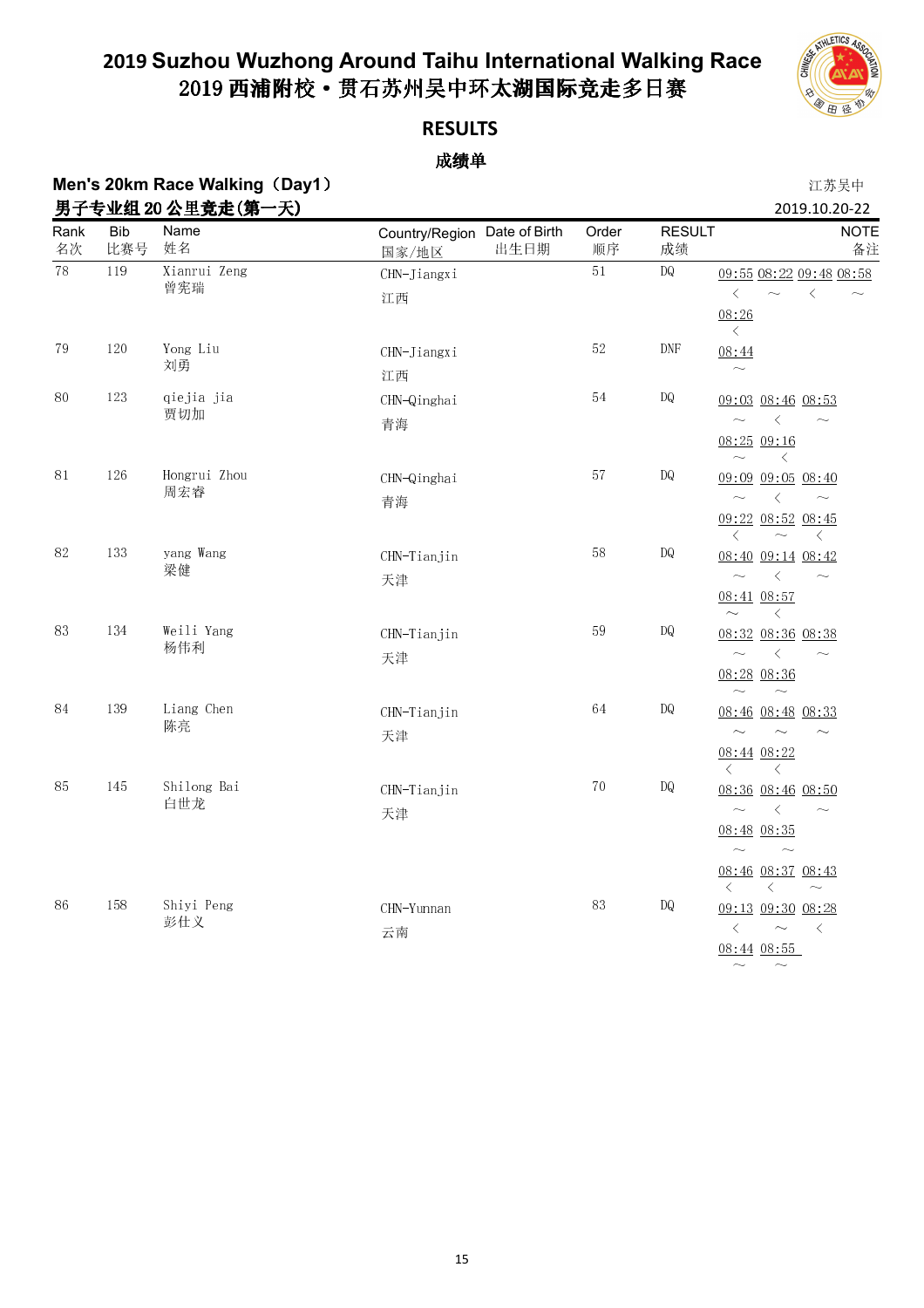

## **RESULTS**

| Men's 12km Race Walking (Day2) |            |                                       |                              |            |                           | 江苏吴中                         |
|--------------------------------|------------|---------------------------------------|------------------------------|------------|---------------------------|------------------------------|
| Rank                           | <b>Bib</b> | 男子专业组 12 公里竞走(第二天)<br>Name            | Country/Region Date of Birth | Order      | <b>RESULT</b>             | 2019.10.20-22<br><b>NOTE</b> |
| 名次                             | 比赛号        | 姓名                                    | 出生日期<br>国家/地区                | 顺序         | 成绩                        | 备注                           |
| $\,1\,$                        | 1025       | PHILIP ENRIQUE PERSEUS                | SWE                          |            | 50:30                     |                              |
|                                |            | KARLSTROM                             | 瑞典                           | $17\,$     |                           |                              |
| $\sqrt{2}$                     | 1014       | MANUEL ESTEBAN SOTO RUIZ              | COL                          |            | 10:20<br>$5\,1\cdot 18$   |                              |
|                                |            |                                       | 哥伦比亚                         | 9          |                           |                              |
| $\sqrt{3}$                     | 1032       | Tongda Bian                           | $\rm CHN$                    | $22\,$     | $51\!\cdot\!25$           |                              |
|                                |            | 边通达                                   | 中国                           |            |                           |                              |
| $\overline{4}$                 | 152        | Jiaxu Zhang                           | CHN-Yunnan                   | ${\bf 76}$ | $51:27$ $10:00$           |                              |
|                                |            | 张家旭                                   | 云南                           |            |                           |                              |
| $\mathbf 5$                    | 1008       | Cowley Rhydian Daniel                 | <b>AUS</b>                   | 5          | 51:57 10:14               | 10:17                        |
|                                |            |                                       | 澳大利亚                         |            |                           | $\langle$                    |
| $\boldsymbol{6}$               | 1020       | ISAAC ANTONIO PALMA OLIVARES          | MEX                          | $14\,$     | $52:01$ $10:00$           |                              |
|                                |            |                                       | 墨西哥                          |            | $\widetilde{\phantom{m}}$ |                              |
| $\overline{7}$                 | $103\,7$   | Zhongkai Meng                         | <b>CHN</b>                   | 27         | $52:15$ $10:20$           | 10:19                        |
|                                |            | 蒙忠凯                                   | 中国                           |            |                           | $\sim$                       |
| 8                              | $1011\,$   | ANDRES CHOCHO                         | ECU                          | $\tau$     | 52:25                     | $10:15$ $10:05$ $10:17$      |
|                                |            |                                       | 厄瓜多尔                         |            |                           | $\sim$                       |
| $\overline{9}$                 | 153        | Lihong Cui                            | CHN-Yunnan                   | $7\,7$     | 52:30 10:05               | 10:18                        |
|                                |            | 崔利宏                                   | 云南                           |            |                           | $\sim$                       |
| $10\,$                         | 1028       | <b>IVAN LOSEV</b>                     | UKR                          | $18\,$     | 52.45                     |                              |
|                                |            |                                       | 乌克兰                          |            |                           |                              |
| $11\,$                         | 1034       | Haofeng Huang                         | $\rm CHN$                    | $24\,$     | 52:59                     |                              |
|                                |            | 黄浩峰                                   | 中国                           |            |                           |                              |
| $12\,$                         | $144\,$    | tian cai Chen                         | CHN-Tianjin                  | 68         | 53:04 10:02 10:06         |                              |
|                                |            | 陈天才                                   | 天津                           |            |                           |                              |
| 13                             | 1039       | Xiaoqiang Zhu                         | $\rm CHN$                    | 29         | 53:06 10:09               |                              |
|                                |            | 朱小强                                   | 中国                           |            |                           |                              |
| $14\phantom{.}$                | 154        | Fanglong Gong                         | CHN-Yunnan                   | $78\,$     | 53:10                     |                              |
|                                |            |                                       | 云南                           |            |                           |                              |
|                                | 1024       | 龚方龙                                   | SWE                          | $16\,$     | 53:16                     |                              |
| 15                             |            | ANDREAS ENRIQUE ANATOLE ALM<br>IBANEZ | 瑞典                           |            |                           |                              |
| $16\,$                         | 1021       | WAYNE SNYMAN                          | <b>RSA</b>                   | $15\,$     |                           | 53:18 09:42 10:10 10:17      |
|                                |            |                                       | 南非                           |            |                           |                              |
|                                | 1033       | Song Sun                              | $\rm CHN$                    | $23\,$     |                           | 53:23 09:48 10:21 10:03      |
| $17\,$                         |            |                                       | 中国                           |            |                           | $\sim$                       |
|                                |            | 孙松                                    |                              |            |                           |                              |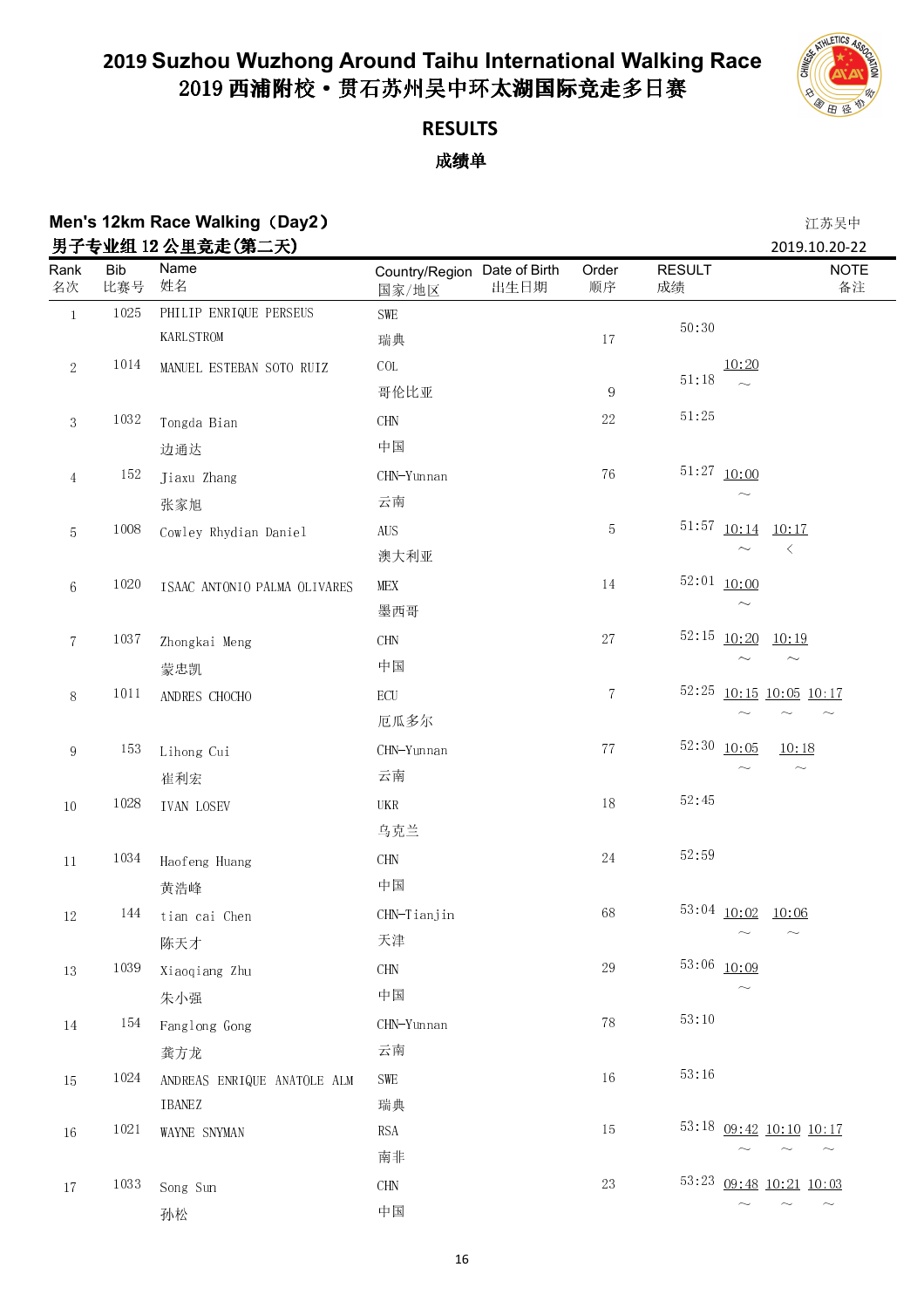

### **RESULTS**

### 成绩单

### **Men's 12km Race Walking**(**Day2**) 江苏吴中 男子专业组 12 男子专业组 12 公里竞走(第二天) 2019.10.20-22

| <u>ガエ</u><br>Rank<br>名次 | <b>Bib</b><br>比赛号 | 々业组 14 公主兄人(界一人)<br>Name<br>姓名        | Country/Region Date of Birth<br>国家/地区 | Order<br>出生日期<br>顺序 | <b>RESULT</b><br>成绩 | <b>NOTE</b><br>备注             |
|-------------------------|-------------------|---------------------------------------|---------------------------------------|---------------------|---------------------|-------------------------------|
| $18\,$                  | 1013              | <b>JHON</b><br>ALEXANDER<br>CASTANEDA | $\rm COL$                             | 8                   | 53:26               | 09:48<br>10:21                |
|                         |                   | ANGULO                                | 哥伦比亚                                  |                     |                     |                               |
| $19\,$                  | 157               | Wenchao Niu                           | CHN-Yunnan                            | $8\sqrt{1}$         | 53.35               | 10:18<br>09:52                |
|                         |                   | 牛文超                                   | 云南                                    |                     |                     | $\sim$                        |
| $20\,$                  | 160               | Yongcai Yu                            | CHN-Yunnan                            | $\bf 84$            | 53:39               | 10:00                         |
|                         |                   | 于永才                                   | 云南                                    |                     |                     |                               |
| $2\sqrt{1}$             | 1009              | Alexander<br>David<br>Hurtado         | ECU                                   | 6                   |                     | 53:44 10:17 09:57 10:11 09:44 |
|                         |                   | Espinosa                              | 厄瓜多尔                                  |                     |                     |                               |
| $22\,$                  | 1016              | EVAN FORSYTH DUNFEE                   | CAN                                   | $10\,$              | 53:46               |                               |
|                         |                   |                                       | 加拿大                                   |                     |                     |                               |
| $23\,$                  | 114               | Yu Zeng                               | CHN-Jiangsu                           | $46\,$              |                     | 53:51 09:48                   |
|                         |                   | 曾宇                                    | 江苏                                    |                     |                     |                               |
| 24                      | 159               | Jun Yin                               | CHN-Yunnan                            | 83                  |                     | 54:53 10:03 10:23 10:01       |
|                         |                   | 尹俊                                    | 云南                                    |                     |                     |                               |
| $25\,$                  | 1030              | Quentin Rew Christopher               | NZL                                   | $20\,$              | 54.56               |                               |
|                         |                   |                                       | 新西兰                                   |                     |                     |                               |
| $26\,$                  | 1042              | Jun Zhang                             | $\mathop{\rm CHN}\nolimits$           | $3\sqrt{2}$         |                     | 54:58 10:04                   |
|                         |                   | 张俊                                    | 中国                                    |                     |                     | $\sim$                        |
| $2\,7$                  | 103               | Hang Liu                              | CHN-Guangdong                         | 35                  |                     | 55:01 10:02 09:39 09:50       |
|                         |                   | 刘行                                    | 广东                                    |                     |                     |                               |
| $28\,$                  | 148               | hong ren Wang                         | CHN-Tianjin                           | $72\,$              |                     | 55:03 09:48<br>10:21          |
|                         |                   | 王宏任                                   | 天津                                    |                     |                     | $\langle$                     |
| 29                      | 120               | Yong Liu                              | CHN-Jiangxi                           | $5\,1$              |                     | $55:11$ 09:42                 |
|                         |                   | 刘勇                                    | 江西                                    |                     |                     | $\widetilde{\phantom{m}}$     |
| 30                      | 135               | Liang Yang                            | CHN-Tianjin                           | 59                  | 55:12               |                               |
|                         |                   | 杨亮                                    | 天津                                    |                     |                     |                               |
| $3\,1$                  | 107               | Tianlei Li                            | CHN-Jiangsu                           | 39                  |                     | 55:14 10:02 09:39 09:59 09:39 |
|                         |                   | 李天蕾                                   | 江苏                                    |                     |                     |                               |
| $3\sqrt{2}$             | 138               | Yang Wang                             | CHN-Tianjin                           | 62                  |                     | $55:25$ $10:01$               |
|                         |                   | 王洋                                    | 天津                                    |                     |                     |                               |
| $3\sqrt{3}$             | 108               | Haoxiang Liu                          | CHN-Jiangsu                           | 40                  |                     | 55:27 09:52 10:04             |
|                         |                   | 刘昊祥                                   | 江苏                                    |                     |                     | $\langle$<br>$\sim$           |
| $3\,4$                  | 106               | Yingcheng Zhou                        | CHN-Guangdong                         | $3\,8$              |                     | 55:28 10:24<br>10:05          |
|                         |                   | 周应成                                   | 广东                                    |                     |                     |                               |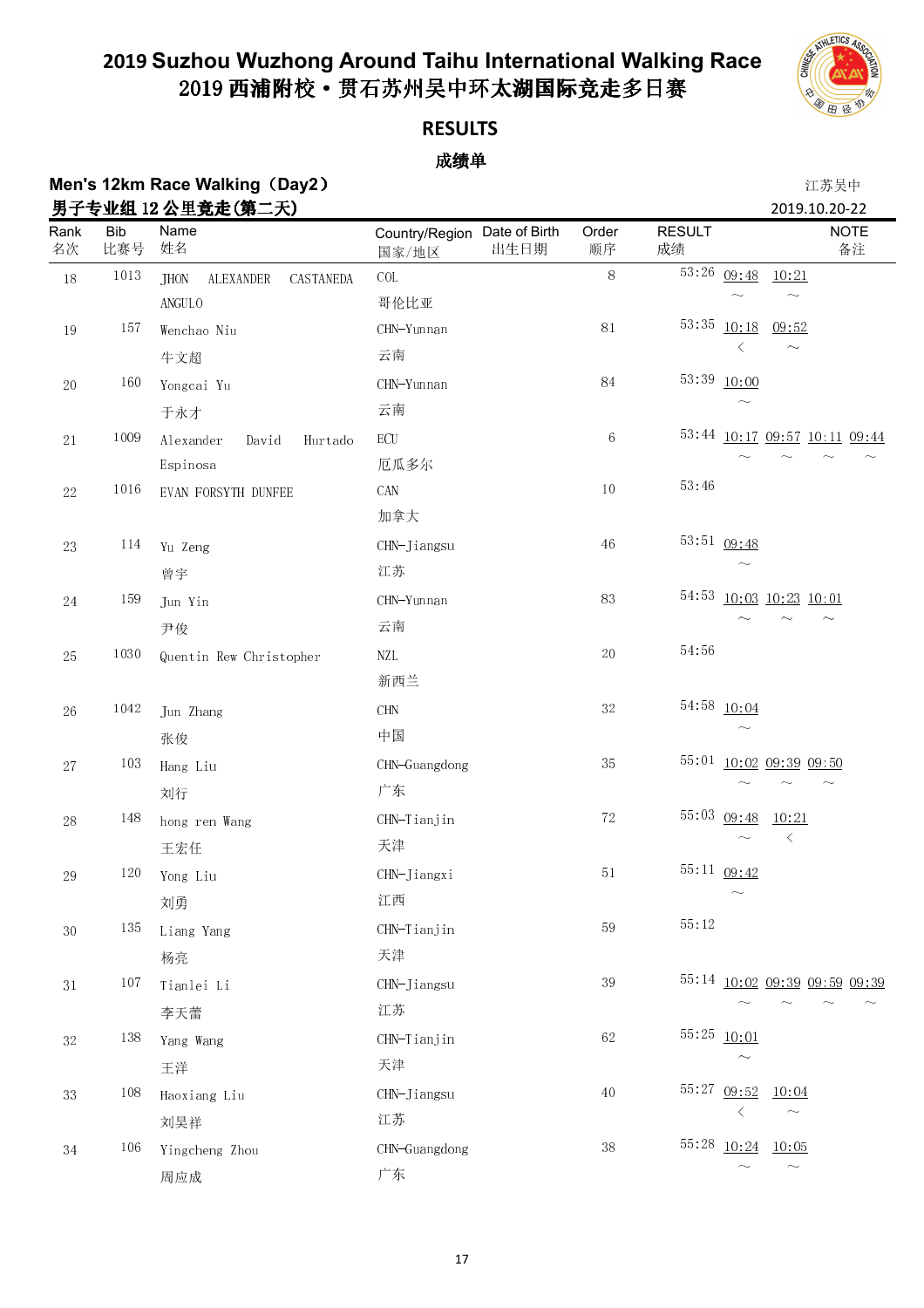

### **RESULTS**

#### 成绩单

### **Men's 12km Race Walking**(**Day2**) 江苏吴中 男子专业组 12 男子专业组 12 公里竞走(第二天) 2019.10.20-22

| <u>ガエ</u><br>Rank<br>名次 | <b>Bib</b><br>比赛号 | 々业组 14 公主兄疋∖界一大ノ<br>Name<br>姓名 | Country/Region Date of Birth<br>国家/地区 | 出生日期 | Order<br>顺序 | <b>RESULT</b><br>成绩 |                                        | ZUIY.IU.ZU-ZZ<br><b>NOTE</b><br>备注 |
|-------------------------|-------------------|--------------------------------|---------------------------------------|------|-------------|---------------------|----------------------------------------|------------------------------------|
| $3\sqrt{5}$             | $161\,$           | Chendong Zhu                   | CHN-Yunnan                            |      | 85          |                     | $\overline{55}:31$ $\underline{10}:23$ | 10:19                              |
|                         |                   | 朱陈东                            | 云南                                    |      |             |                     |                                        |                                    |
| $36\,$                  | 1035              | Xiyangben Zha                  | CHN                                   |      | 25          |                     |                                        | 55:34 09:48 09:45 09:47 10:00      |
|                         |                   | 扎西杨本                           | 中国                                    |      |             |                     |                                        |                                    |
| $3\,7$                  | 1036              | Ding Chen                      | $\rm CHN$                             |      | 26          | 55:35               |                                        | 09:30 09:32 09:59 09:57            |
|                         |                   | 陈定                             | 中国                                    |      |             |                     |                                        |                                    |
| $3\,8$                  | 101               | Qiang Chen                     | CHN-Guangdong                         |      | $3\sqrt{3}$ |                     | 55:37 10:04                            |                                    |
|                         |                   | 陈强                             | 广东                                    |      |             |                     |                                        |                                    |
| $3\sqrt{9}$             | 105               | Chengyuan Zhang                | CHN-Guangdong                         |      | 37          | 55:39               |                                        | 10:06 10:08 10:29                  |
|                         |                   | 张丞源                            | 广东                                    |      |             |                     |                                        |                                    |
| $40\,$                  | 1019              | CHRISTIE NICHOLAS STEVEN       | <b>USA</b>                            |      | $13\,$      | 55:55               |                                        |                                    |
|                         |                   |                                | 美国                                    |      |             |                     |                                        |                                    |
| $41\,$                  | $102\,$           | Jinpeng Li                     | CHN-Guangdong                         |      | $3\,4$      | 56:00               | 10:05                                  | 10:10                              |
|                         |                   | 李锦鹏                            | 广东                                    |      |             |                     |                                        | $\langle$                          |
| $42\,$                  | 156               | Zhi Liu                        | CHN-Yunnan                            |      | 80          | 56:02               | 10:09                                  | 10:24<br>09:49                     |
|                         |                   | 刘志                             | 云南                                    |      |             |                     |                                        |                                    |
| $43\,$                  | 151               | Dongpo Luo                     | CHN-Tianjin                           |      | 75          | 56:09               | 09:49                                  | 09:32                              |
|                         |                   | 罗东坡                            | 天津                                    |      |             |                     |                                        |                                    |
| $\rm 44$                | 109               | Yiming Liu                     | CHN-Jiangsu                           |      | $41\,$      |                     | 56:16 09:56                            |                                    |
|                         |                   | 刘一铭                            | 江苏                                    |      |             |                     |                                        |                                    |
| $45\,$                  | 1005              | TYLER ROSS JONES               | $\rm{AUS}$                            |      | $\sqrt{2}$  |                     |                                        | 56:19 10:23 10:07 09:35            |
|                         |                   |                                | 澳大利亚                                  |      |             |                     |                                        |                                    |
| 46                      | 111               | Zhendong Wang                  | CHN-Jiangsu                           |      | 43          |                     | 56:24 09:35                            |                                    |
|                         |                   | 王振东                            | 江苏                                    |      |             |                     | $\widetilde{\phantom{m}}$              |                                    |
| $47\,$                  | 1038              | Xiaobin Li                     | CHN                                   |      | 28          |                     |                                        | 56:43 09:48 09:39 09:48            |
|                         |                   | 李晓彬                            | 中国                                    |      |             |                     |                                        | $\sim$                             |
| $48\,$                  | 155               | Yunjiang Hu                    | CHN-Yunnan                            |      | 79          | 57.04               |                                        |                                    |
|                         |                   | 胡云江                            | 云南                                    |      |             |                     |                                        |                                    |
| 49                      | 124               | wenliang ma                    | CHN-Qinghai                           |      | $5\,4$      |                     |                                        | 57:17 10:25 09:35 10:05            |
|                         |                   | 马文良                            | 青海                                    |      |             |                     |                                        |                                    |
| $50\,$                  | $103\sqrt{1}$     | HENDRO HENDRO                  | INA                                   |      | $2\sqrt{1}$ |                     | $57:44$ 09:58                          | 10:01                              |
|                         |                   |                                | 印度尼西亚                                 |      |             |                     | $\langle$                              | $\langle$                          |
| $5\,1$                  | 123               | qiejia jia                     | CHN-Qinghai                           |      | $5\sqrt{3}$ |                     | 57:47 10:20 10:15                      |                                    |
|                         |                   | 贾切加                            | 青海                                    |      |             |                     |                                        | $\sim$                             |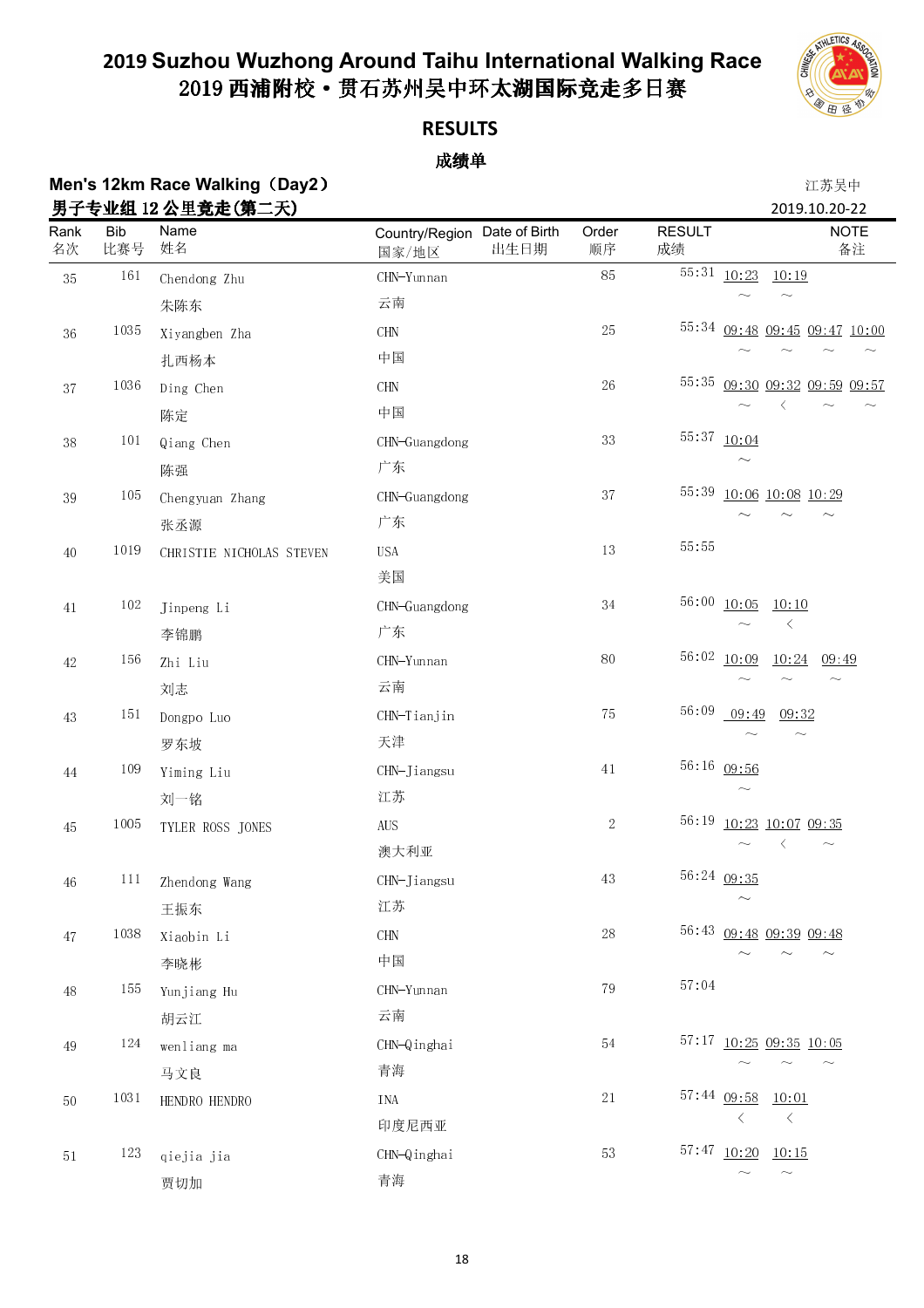

### **RESULTS**

| Men's 12km Race Walking (Day2) | 江苏吴中         |
|--------------------------------|--------------|
| 男子专业组 12 公里竞走(第二天)             | 2019.10.20-2 |

|             |                   | 男子专业组 12 公里竞走(第二天)    |                                       |      |              |                     | 2019.10.20-22                       |
|-------------|-------------------|-----------------------|---------------------------------------|------|--------------|---------------------|-------------------------------------|
| Rank<br>名次  | <b>Bib</b><br>比赛号 | Name<br>姓名            | Country/Region Date of Birth<br>国家/地区 | 出生日期 | Order<br>顺序  | <b>RESULT</b><br>成绩 | <b>NOTE</b><br>备注                   |
| $52\,$      | 112               | Wenan Xu              | CHN-Jiangsu                           |      | $\rm 44$     |                     | $\overline{57}$ : 57 10:16          |
|             |                   | 徐文安                   | 江苏                                    |      |              |                     |                                     |
| $5\sqrt{3}$ | 110               | Sen Wang              | CHN-Jiangsu                           |      | $42\,$       | 57:57               |                                     |
|             |                   | 王森                    | 江苏                                    |      |              |                     |                                     |
| $5\,4$      | 141               | liang chen Duan       | $CHN-Tianjin$                         |      | 65           | 58:18               |                                     |
|             |                   | 段良辰                   | 天津                                    |      |              |                     |                                     |
| 55          | 142               | Xuejing Hou           | CHN-Tianjin                           |      | 66           |                     | $58:24$ $10:05$<br>10:11            |
|             |                   | 侯学京                   | 天津                                    |      |              |                     | $\leq$                              |
| $56\,$      | 119               | Xianrui Zeng          | CHN-Jiangxi                           |      | $50\,$       |                     | 58:24 10:27 09:34 09:54             |
|             |                   | 曾宪瑞                   | 江西                                    |      |              |                     |                                     |
| $5\,7$      | 1006              | CARL MARK GIBBONS     | ${\rm AUS}$                           |      | 3            | 58:49               | 10:18                               |
|             |                   |                       | 澳大利亚                                  |      |              |                     |                                     |
| $5\,8$      | 104               | Jingyuan Pan          | CHN-Guangdong                         |      | 36           |                     | 59:12 09:40<br>09:35                |
|             |                   | 盘景源                   | 广东                                    |      |              |                     | $\sim$<br>$\widetilde{\phantom{m}}$ |
| $5\,9$      | 1004              | DYLAN ALEX RICHARDSON | ${\rm AUS}$                           |      | $\mathbf{1}$ |                     | 59:22 09:59                         |
|             |                   |                       | 澳大利亚                                  |      |              |                     | $\widetilde{\phantom{m}}$           |
| 60          | 125               | Jie Yang              | CHN-Qinghai                           |      | 55           |                     | 59:24 09:36<br>09 35                |
|             |                   | 杨杰                    | 青海                                    |      |              |                     | $\langle$                           |
| 61          | 1041              | Dong Wang             | $\rm CHN$                             |      | 31           |                     | 59:44 09:37<br>09:51                |
|             |                   | 王栋                    | 中国                                    |      |              |                     | $\widetilde{\phantom{m}}$           |
| 62          | 136               | jia hui Yang          | CHN-Tianjin                           |      | 60           | 59:53               | 10:15 10:02 10:27 10:10             |
|             |                   | 杨嘉辉                   | 天津                                    |      |              |                     |                                     |
| 63          | 122               | kuizhijia guo         | CHN-Qinghai                           |      | $52\,$       |                     | $1:00:37$ $10:12$ $09:59$ $10:11$   |
|             |                   | 郭魁智嘉                  | 青海                                    |      |              |                     | $\sim$                              |
| 64          | 117               | Leping Yang           | CHN-Jiangxi                           |      | $48\,$       | 1:01:28             | 10:31 10:10 10:07 09:50             |
|             |                   | 杨乐平                   | 江西                                    |      |              |                     |                                     |
| 65          | 113               | Luqiang Yan           | CHN-Jiangsu                           |      | $45\,$       | 1:01:45             | 09:42 09:36                         |
|             |                   | 阎禄强                   | 江苏                                    |      |              |                     | $\sim$                              |
| 66          | 133               | yang Wang             | CHN-Tianjin                           |      | 57           | 1:02:29             | 09:39 10:12                         |
|             |                   | 梁健                    | 天津                                    |      |              |                     | $\widetilde{\phantom{m}}$           |
| 67          | 134               | Weili Yang            | CHN-Tianjin                           |      | 58           |                     | $1:03:21$ 09:46 09:38 10:02 09:36   |
|             |                   | 杨伟利                   | 天津                                    |      |              |                     | $\langle$                           |
| $68\,$      | 143               | Jicheng Dong          | CHN-Tianjin                           |      | 67           |                     | $1:05:24$ 09:38 09:50               |
|             |                   | 董继成                   | 天津                                    |      |              |                     | $\langle$                           |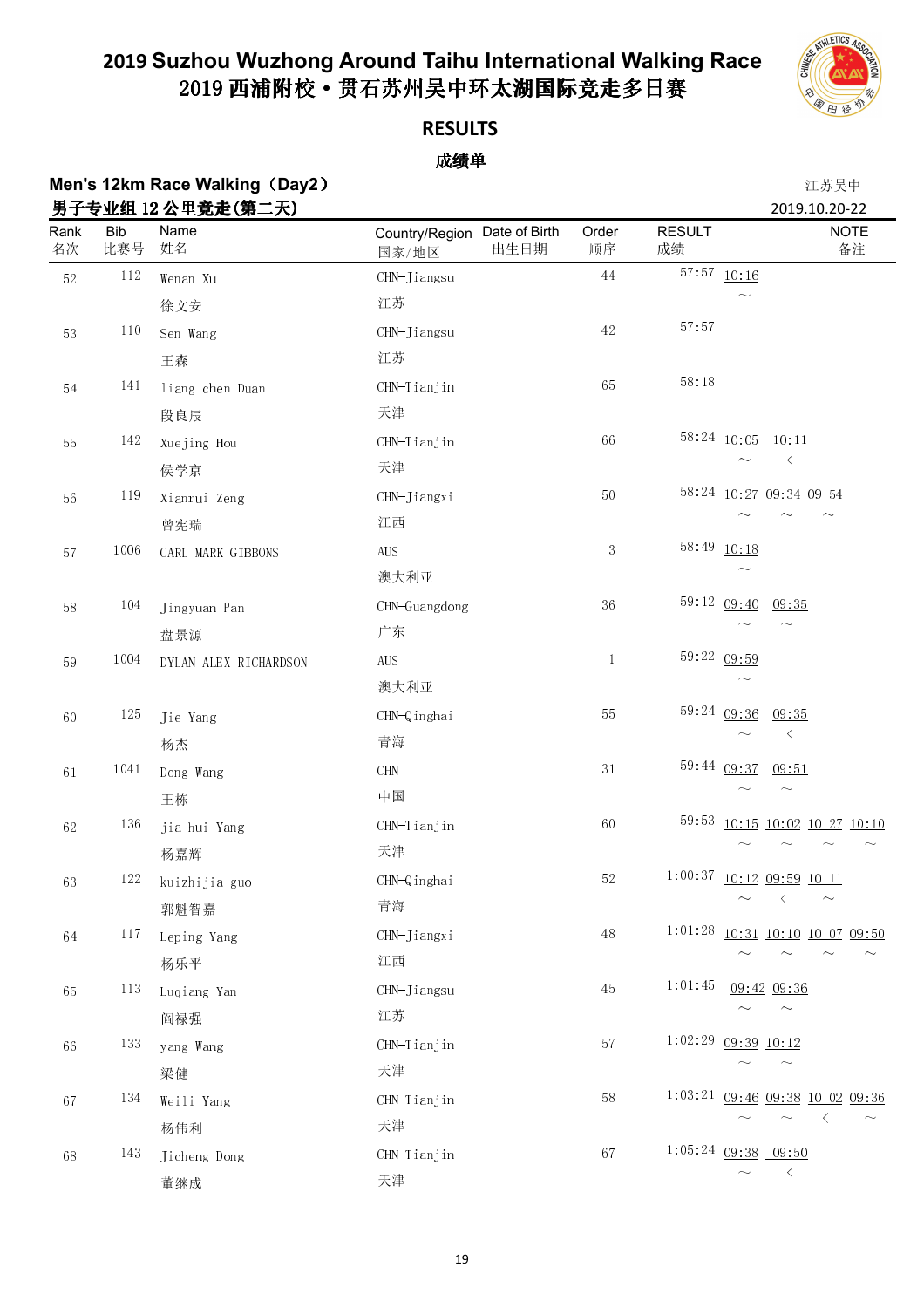

### **RESULTS**

### 成绩单

### **Men's 12km Race Walking**(**Day2**) 江苏吴中 男 - ナル 2019.10.20-22 <del>- スト / 数 - イ</del>ト

| Rank<br>名次  | <b>Bib</b><br>比赛号 | 男士专业组 Ⅰ2 公里克定(弗二大)<br>Name<br>姓名 | Country/Region Date of Birth<br>国家/地区 | 出生日期 | Order<br>顺序    | <b>RESULT</b><br>成绩 | <b>NOTE</b><br>备注                                                                   |
|-------------|-------------------|----------------------------------|---------------------------------------|------|----------------|---------------------|-------------------------------------------------------------------------------------|
| 69          | 1018              | MUHAMMAD KHAIRIL HARITH HARUN    | MAS                                   |      | $12\,$         | 1:06:02             | 09:32 09:43 09:38                                                                   |
|             |                   |                                  | 马来西亚                                  |      |                |                     | $\langle$<br>$\sim$                                                                 |
| 70          | 1017              | SURESH KUMAR GOOBINNAAN          | MAS                                   |      | 11             | 1:15:40             |                                                                                     |
|             |                   |                                  | 马来西亚                                  |      |                |                     |                                                                                     |
| $7\sqrt{1}$ | 1007              | Kyle Matthew Swan                | $\rm{AUS}$                            |      | $\overline{4}$ |                     | DQ 10:05 10:07 09:57                                                                |
|             |                   |                                  | 澳大利亚                                  |      |                |                     | $\langle$<br>$\sim$<br>$\sim$<br>10:12 09:50                                        |
|             |                   |                                  |                                       |      |                |                     | $\sim$                                                                              |
| $72\,$      | 1029              | R SUBRAMANIAM                    | SIN                                   |      | 19             |                     | DNF 09:30 09:31 09:33 09:40                                                         |
|             |                   |                                  | 新加坡                                   |      |                |                     | $\langle$<br>$\langle$<br>$\langle$<br>$\langle$                                    |
| 73          | 1040              | Rui Wang                         | <b>CHN</b>                            |      | 30             | <b>DNS</b>          |                                                                                     |
|             |                   | 王瑞                               | 中国                                    |      |                |                     |                                                                                     |
| $74\,$      | 116               | Mingming Huang                   | CHN-Jiangxi                           |      | 47             |                     | DQ 10:08 09:54 10:27 09:52                                                          |
|             |                   | 黄明明                              | 江西                                    |      |                |                     | 09:56 09:42 09:49 09:37                                                             |
|             |                   |                                  |                                       |      |                |                     |                                                                                     |
| 75          | 118               | Jun Huang                        | CHN-Jiangxi                           |      | $49\,$         | DNF                 | 09:43                                                                               |
|             |                   | 黄俊                               | 江西                                    |      |                |                     | $\widetilde{\phantom{m}}$                                                           |
| 76          | 126               | Hongrui Zhou                     | CHN-Qinghai                           |      | 56             |                     | DQ 09:53 10:26 10:13 10:22                                                          |
|             |                   | 周宏睿                              | 青海                                    |      |                |                     | $\langle$<br>$\sim$<br>$\langle$<br>09:56 09:42 10:06                               |
|             |                   |                                  |                                       |      |                |                     | $\langle$<br>$\langle$<br>$\prec$                                                   |
| 77          | 137               | Chunyang Xu                      | CHN-Tianjin                           |      | 61             | <b>DNF</b>          |                                                                                     |
|             |                   | 徐春阳                              | 天津                                    |      |                |                     |                                                                                     |
| 78          | 139               | Liang Chen                       | CHN-Tianjin                           |      | $63\,$         |                     | DQ 09:45 09:35 09:35                                                                |
|             |                   | 陈亮                               | 天津                                    |      |                |                     | $\langle$<br>$\sim$<br>09:36 09:36 09:12 09:41                                      |
|             |                   |                                  |                                       |      |                |                     |                                                                                     |
| 79          | 140               | xin Ma                           | CHN-Tianjin                           |      | 64             | <b>DNS</b>          |                                                                                     |
|             |                   | 马鑫                               | 天津                                    |      |                |                     |                                                                                     |
| 80          | 145               | Shilong Bai                      | CHN-Tianjin                           |      | 69             |                     | DQ 10:07 09:50 10:10 09:51                                                          |
|             |                   | 白世龙                              | 天津                                    |      |                |                     | $\sim \quad \sim \quad \  \  \, < \quad \  \  <$<br>$10:08$ $10:08$ $09:40$ $10:12$ |
|             |                   |                                  |                                       |      |                |                     | $\sim$ $\sim$<br>$\sim$<br>$\left\langle \right\rangle$                             |
| $8\sqrt{1}$ | 146               | bin Pan                          | CHN-Tianjin                           |      | 70             |                     | DQ 09:49 09:58 09:43                                                                |
|             |                   | 潘彬                               | 天津                                    |      |                |                     | $\sim$<br>$\sim$<br>$\sim$<br>10:11 09:48                                           |
|             |                   |                                  |                                       |      |                |                     | $\sim$ $ <$                                                                         |
| 82          | 147               | Xunheng Zheng                    | CHN-Tianjin                           |      | $7\sqrt{1}$    |                     | $DQ$ $10:32$ $09:43$ $09:41$                                                        |
|             |                   | 郑勋恒                              | 天津                                    |      |                |                     | $\sim$<br>$\sim$ $\leq$<br>$\sim$<br>09:51 10:23 09:35                              |
|             |                   |                                  |                                       |      |                |                     | $\sim$<br>$\sim$<br>$\sim$                                                          |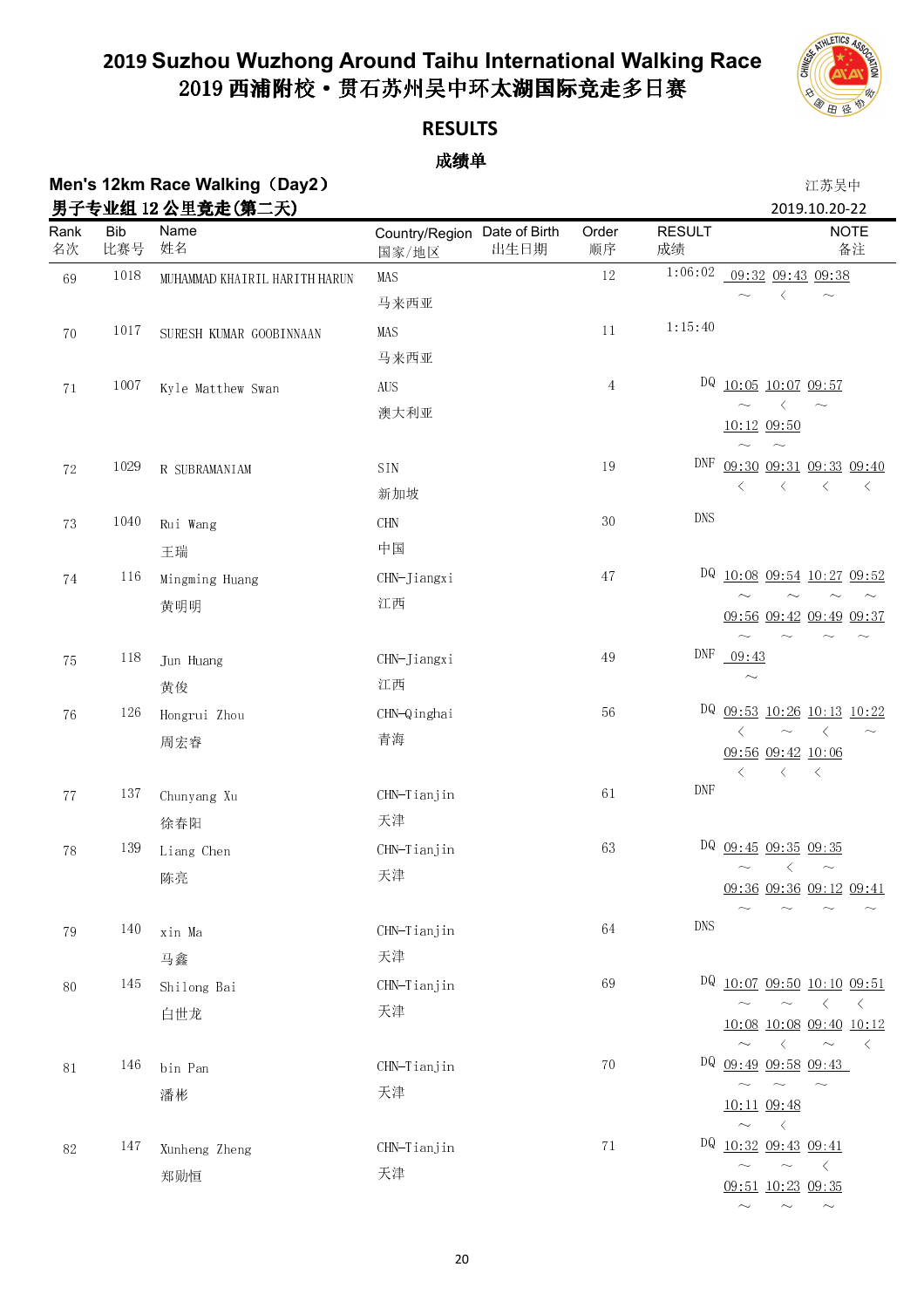

### **RESULTS**

### 成绩单

### **Men's 12km Race Walking (Day2) 2020 2020 2021 2021 2022 2021 2022 2021 2022 2022 2022 2022 2022 2022 2022 2022 202** 田之去业组 19 公田辛夫(第一王) 2010.10.20-22 2010.10.20-22

|            |                   |                |                                                  |             |                                                        | 2019.10.20-22              |
|------------|-------------------|----------------|--------------------------------------------------|-------------|--------------------------------------------------------|----------------------------|
| Rank<br>名次 | <b>Bib</b><br>比赛号 | Name<br>姓名     | Date of Birth<br>Country/Region<br>出生日期<br>国家/地区 | Order<br>顺序 | <b>RESULT</b><br>成绩                                    | <b>NOTE</b><br>备注          |
| 83         | 149               | guo dong Zhang | CHN-Tianjin                                      | 73          |                                                        | $DQ$ 09:54 09:35 09:40     |
|            |                   | 张国栋            | 天津                                               |             | $\widetilde{\phantom{m}}$                              | $\sim$<br>09:43 09:40      |
| 84         | 150               | xiao long Zhao | CHN-Tianjin                                      | 74          |                                                        | DQ $09:39$ $09:59$ $09:43$ |
|            |                   | 赵晓龙            | 天津                                               |             | $\widetilde{\phantom{m}}$<br>$\widetilde{\phantom{m}}$ | $\sim$<br>09:52 09:43      |
| 85         | 158               | Shiyi Peng     | CHN-Yunnan<br>云南                                 | 82          | $\sim$                                                 | DQ $09:39$ $09:57$ $10:19$ |
|            |                   | 彭仕义            |                                                  |             | $\widetilde{\phantom{m}}$                              | 10:04 10:14                |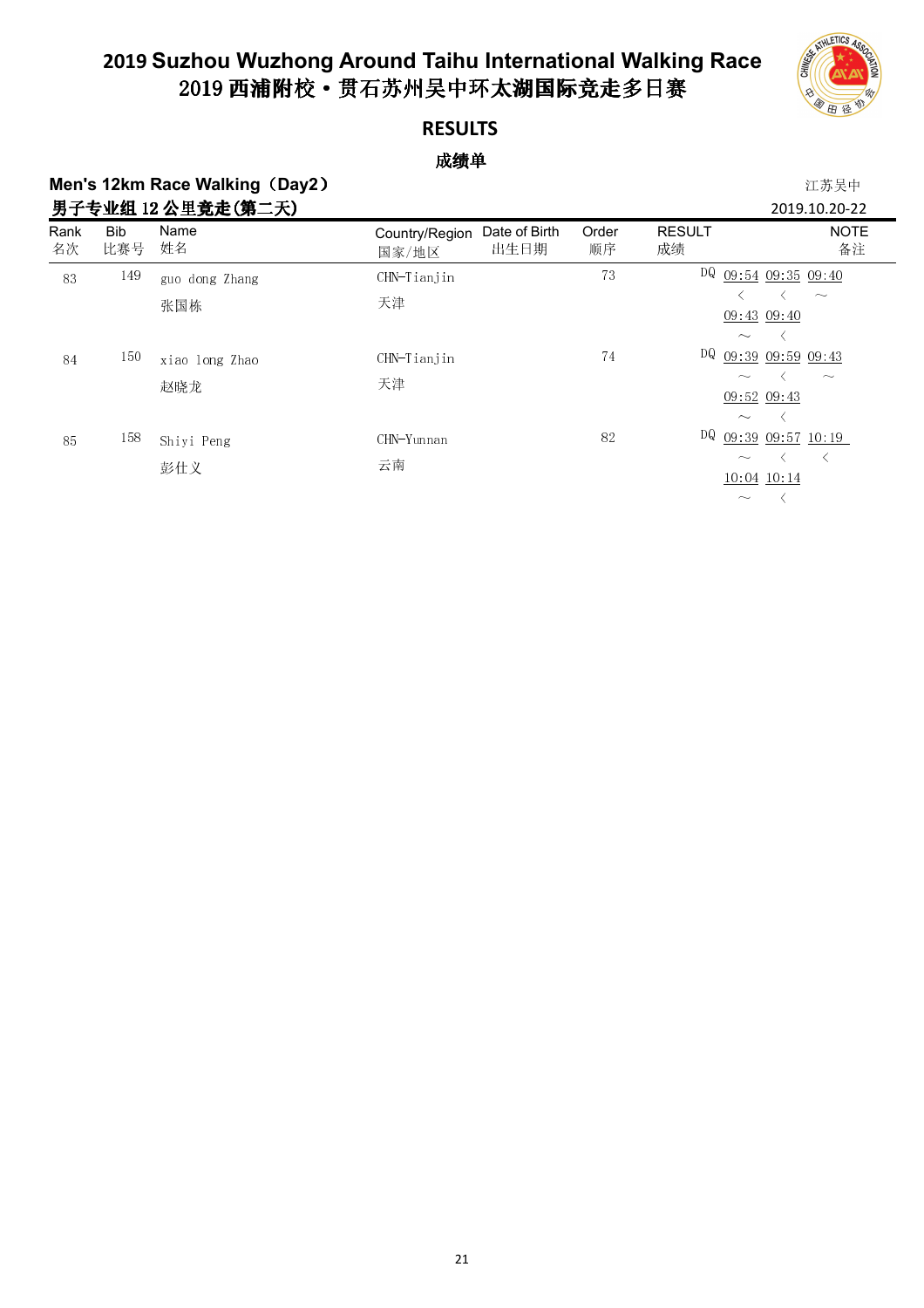

## **RESULTS**

### 成绩单

## **Men's 12km Race Walking (Day3) 2008年 12km Race Walking (Day3)**

|                |                   | 男子专业组 12 公里竞走(第三天)           |                                       |                     |                     | 2019.10.20-22                       |
|----------------|-------------------|------------------------------|---------------------------------------|---------------------|---------------------|-------------------------------------|
| Rank<br>名次     | <b>Bib</b><br>比赛号 | Name<br>姓名                   | Country/Region Date of Birth<br>国家/地区 | Order<br>出生日期<br>顺序 | <b>RESULT</b><br>成绩 | <b>NOTE</b><br>备注                   |
| $\,1\,$        | 1025              | PHILIP<br>PERSEUS<br>ENRIQUE | ${\tt SWE}$                           |                     | $17\,$<br>48:28     |                                     |
|                |                   | KARLSTROM                    | 瑞典                                    |                     |                     |                                     |
| $\sqrt{2}$     | 1036              | Ding Chen                    | $\rm CHN$                             |                     | $26\,$              | 48:52 09:34 09:57                   |
|                |                   | 陈定                           | 中国                                    |                     |                     | $\sim$                              |
| $\sqrt{3}$     | 157               | Wenchao Niu                  | CHN-Yunnan                            |                     | $8\sqrt{1}$         | 49:19 10:15                         |
|                |                   | 牛文超                          | 云南                                    |                     |                     | $\sim$                              |
| $\overline{4}$ | 1014              | MANUEL ESTEBAN SOTO RUIZ     | COL                                   |                     | $\,9$               | 49:20 10:08                         |
|                |                   |                              | 哥伦比亚                                  |                     |                     | $\widetilde{\phantom{m}}$           |
| $\mathbf 5$    | 1035              | Xiyangben Zha                | $\rm CHN$                             |                     | $25\,$<br>49:25     |                                     |
|                |                   | 扎西杨本                         | 中国                                    |                     |                     |                                     |
| $\,6\,$        | 1034              | Haofeng Huang                | $\rm CHN$                             |                     | $24\,$<br>49:37     |                                     |
|                |                   | 黄浩峰                          | 中国                                    |                     |                     |                                     |
| $\tau$         | 1008              | Cowley Rhydian Daniel        | ${\rm AUS}$                           |                     | 5<br>49:49          |                                     |
|                |                   |                              | 澳大利亚                                  |                     |                     |                                     |
| $8\,$          | 1028              | <b>IVAN LOSEV</b>            | $_{\rm{UKR}}$                         |                     | $18\,$              | 49:52 10:08                         |
|                |                   |                              | 乌克兰                                   |                     |                     |                                     |
| $\,9$          | 1021              | WAYNE SNYMAN                 | <b>RSA</b>                            |                     | $15\,$<br>49:55     | 10:18 10:08                         |
|                |                   |                              | 南非                                    |                     |                     | $\widetilde{\phantom{m}}$           |
| $10\,$         | 1039              | Xiaoqiang Zhu                | $\rm CHN$                             |                     | 29                  | 49:57 10:05                         |
|                |                   | 朱小强                          | 中国                                    |                     |                     | $\langle$                           |
| $11\,$         | 106               | Yingcheng Zhou               | CHN-Guangdong                         |                     | $3\,8$              | 50:01 10:19                         |
|                |                   | 周应成                          | 广东                                    |                     |                     | $\widetilde{\phantom{m}}$           |
| $12\,$         | 1016              | EVAN FORSYTH DUNFEE          | CAN                                   |                     | $10\,$<br>50:05     |                                     |
|                |                   |                              | 加拿大                                   |                     |                     |                                     |
| $13\,$         | 161               | Chendong Zhu                 | CHN-Yunnan                            |                     | 85                  | 50:11 10:13 09:59                   |
|                |                   | 朱陈东                          | 云南                                    |                     |                     | $\sim$<br>$\sim$                    |
| 14             | 1037              | Zhongkai Meng                | CHN                                   |                     | $27\,$              | 50:23 10:13                         |
|                |                   | 蒙忠凯                          | 中国                                    |                     |                     | $\sim$                              |
| $15\,$         | 160               | Yongcai Yu                   | CHN-Yunnan                            |                     | $\rm 84$            | 50:31 09:51 10:13                   |
|                |                   | 于永才                          | 云南                                    |                     |                     | $\sim$<br>$\sim$                    |
| $16\,$         | 1032              | Tongda Bian                  | CHN                                   |                     | $22\,$              | 50:40 09:51 10:17 09:46             |
|                |                   | 边通达                          | 中国                                    |                     |                     | $\widetilde{\phantom{m}}$<br>$\sim$ |
| 17             | 152               | Jiaxu Zhang                  | CHN-Yunnan                            |                     | ${\bf 76}$          | 50:41 09:49 10:13 10:17             |
|                |                   | 张家旭                          | 云南                                    |                     |                     | $\sim$                              |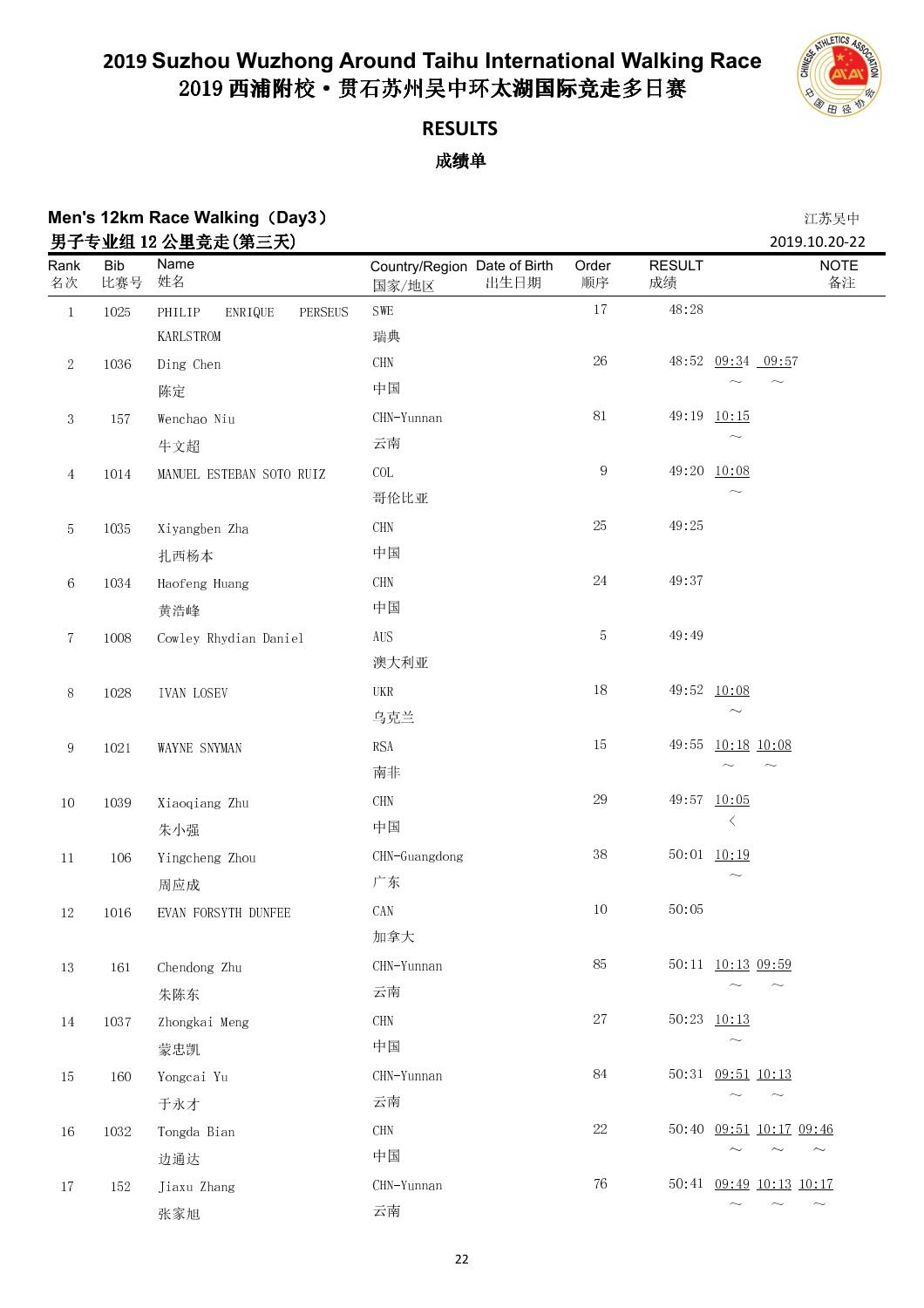

### **RESULTS**

### 成绩单

## **Men's 12km Race Walking**(**Day3**) 江苏吴中

|             |                   | 男子专业组 12 公里竞走(第三天)                    |                                               |                |                     | 2019.10.20-22                  |
|-------------|-------------------|---------------------------------------|-----------------------------------------------|----------------|---------------------|--------------------------------|
| Rank<br>名次  | <b>Bib</b><br>比赛号 | Name<br>姓名                            | Country/Region Date of Birth<br>出生日期<br>国家/地区 | Order<br>顺序    | <b>RESULT</b><br>成绩 | <b>NOTE</b><br>备注              |
| $18\,$      | $1011\,$          | ANDRES CHOCHO                         | $\operatorname{ECU}$                          | $\overline{7}$ |                     | 50:49 10:05 10:18 10:12        |
|             |                   |                                       | 厄瓜多尔                                          |                |                     | $\langle$                      |
| $19\,$      | 156               | Zhi Liu                               | CHN-Yunnan                                    | $80\,$         |                     | 50:52 10:19                    |
|             |                   | 刘志                                    | 云南                                            |                |                     |                                |
| $20\,$      | 1009              | Alexander<br>David<br>Hurtado         | $\operatorname{ECU}$                          | $\,6\,$        | 50:53               | 09:40 10:06 10:05              |
|             |                   | Espinosa                              | 厄瓜多尔                                          |                |                     | $\sim$                         |
| $2\sqrt{1}$ | 1013              | <b>JHON</b><br>ALEXANDER<br>CASTANEDA | $\rm COL$                                     | $8\,$          |                     | 50:59 10:13 10:04 09:50        |
|             |                   | ANGULO                                | 哥伦比亚                                          |                |                     | $\langle$<br>$\sim$            |
| $22\,$      | 1033              | Song Sun                              | $\rm CHN$                                     | 23             |                     | 51:00 10:14 10:02 09:57        |
|             |                   | 孙松                                    | 中国                                            |                |                     |                                |
| $23\,$      | 1024              | ANDREAS ENRIQUE ANATOLE ALM           | SWE                                           | $16\,$         | 51:03               | 09:55                          |
|             |                   | IBANEZ                                | 瑞典                                            |                |                     |                                |
| $24\,$      | $15\,1$           | Dongpo Luo                            | CHN-Tianjin                                   | 75             | 51:09               | 10:20 10:04                    |
|             |                   | 罗东坡                                   | 天津                                            |                |                     |                                |
| $25\,$      | 154               | Fanglong Gong                         | CHN-Yunnan                                    | $78\,$         | $51:15$             |                                |
|             |                   | 龚方龙                                   | 云南                                            |                |                     |                                |
| $26\,$      | 1038              | Xiaobin Li                            | $\rm CHN$                                     | $28\,$         |                     | 51:17 09:42                    |
|             |                   | 李晓彬                                   | 中国                                            |                |                     |                                |
| $2\sqrt{7}$ | 1042              | Jun Zhang                             | <b>CHN</b>                                    | $32\,$         |                     | 51:28 10:20 10:11              |
|             |                   | 张俊                                    | 中国                                            |                |                     |                                |
| $28\,$      | $107\,$           | Tianlei Li                            | $CHN-Jiang su$                                | $3\sqrt{9}$    | 51:43               |                                |
|             |                   | 李天蕾                                   | 江苏                                            |                |                     |                                |
| $\rm 29$    | 114               | Yu Zeng                               | CHN-Jiangsu                                   | 46             |                     | 51:51 09:43 09:35              |
|             |                   | 曾宇                                    | 江苏                                            |                |                     | $\sim$ $\sim$ $\sim$           |
| $3\,0$      | 1019              | CHRISTIE NICHOLAS STEVEN              | <b>USA</b>                                    | 13             |                     | 51:54 10:03                    |
|             |                   |                                       | 美国                                            |                |                     |                                |
| $3\,1$      | 124               | wenliang ma                           | CHN-Qinghai                                   | $5\,4$         |                     | 51:56 09:49 09:35              |
|             |                   | 马文良                                   | 青海                                            |                |                     | $\langle$                      |
| $3\sqrt{2}$ | 1020              | ISAAC ANTONIO PALMA OLIVARES          | MEX                                           | 14             |                     | 52:03 09:38 09:54 09:50        |
|             |                   |                                       | 墨西哥                                           |                |                     | ぐ<br>$\widetilde{\phantom{m}}$ |
| 33          | 144               | tian cai Chen                         | CHN-Tianjin                                   | 68             |                     | 52:04 09:58 09:44              |
|             |                   | 陈天才                                   | 天津                                            |                |                     |                                |
| 34          | 158               | Shiyi Peng                            | CHN-Yunnan                                    | $82\,$         |                     | 52:14 09:36                    |
|             |                   | 彭仕义                                   | 云南                                            |                |                     |                                |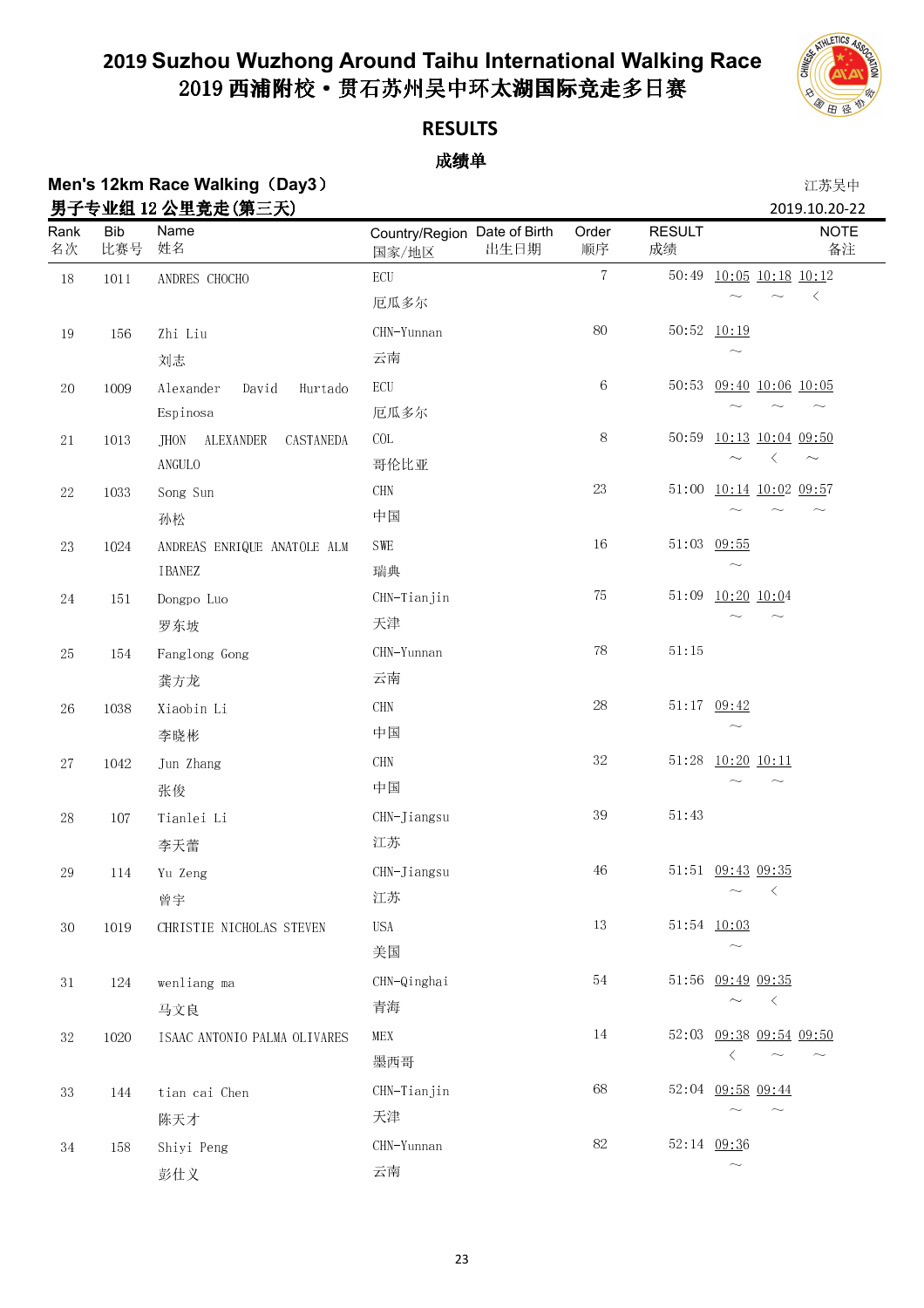

### **RESULTS**

### 成绩单

### **Men's 12km Race Walking (Day3) 2008年7月11日 12:00 12:00 12:00 12:00 12:00 12:00 12:00 12:00 12:00 12:00 12:00 12:00 12:00 12:00 12:00 12:00 12:00 12:00 12:00 12:00 12:00 12:00 12:00 12:00 12:00 12:00 12:00 12:00 12:00 12:0** 田之去业组 19 公田辛夫(第二王) 2010.10.20-22 2010.10.20-22

|             |                   | 为丁 <b>マ业</b> 组 12 公里克疋(界二大) |                                               |                |                     | 2019.10.20-22                 |
|-------------|-------------------|-----------------------------|-----------------------------------------------|----------------|---------------------|-------------------------------|
| Rank<br>名次  | <b>Bib</b><br>比赛号 | Name<br>姓名                  | Country/Region Date of Birth<br>出生日期<br>国家/地区 | Order<br>顺序    | <b>RESULT</b><br>成绩 | <b>NOTE</b><br>备注             |
| $3\sqrt{5}$ | 159               | Jun Yin                     | CHN-Yunnan                                    | $\rm 83$       |                     | 52:16 09:36 10:12 09:51       |
|             |                   | 尹俊                          | 云南                                            |                |                     |                               |
| $36\,$      | 105               | Chengyuan Zhang             | CHN-Guangdong                                 | 37             | 52:29               | 10:00 10:15 09:58             |
|             |                   | 张丞源                         | 广东                                            |                |                     |                               |
| $3\,7$      | 102               | Jinpeng Li                  | CHN-Guangdong                                 | $3\,4$         |                     | 52:43 10:16                   |
|             |                   | 李锦鹏                         | 广东                                            |                |                     |                               |
| $3\,8$      | $1\,03\,0$        | Quentin Rew Christopher     | NZL                                           | $20\,$         | 52:47               |                               |
|             |                   |                             | 新西兰                                           |                |                     |                               |
| $3\sqrt{9}$ | 111               | Zhendong Wang               | CHN-Jiangsu                                   | $43\,$         | 52:49               |                               |
|             |                   | 王振东                         | 江苏                                            |                |                     |                               |
| $40\,$      | $112\,$           | Wenan Xu                    | CHN-Jiangsu                                   | $44\,$         |                     | 52:49 09:41                   |
|             |                   | 徐文安                         | 江苏                                            |                |                     |                               |
| 41          | 135               | Liang Yang                  | CHN-Tianjin                                   | 59             |                     | 53:12 09:41 10:06 10:14       |
|             |                   | 杨亮                          | 天津                                            |                |                     |                               |
| $42\,$      | $10\sqrt{1}$      | Qiang Chen                  | CHN-Guangdong                                 | 33             |                     | 53:14 10:08                   |
|             |                   | 陈强                          | 广东                                            |                |                     |                               |
| 43          | 155               | Yunjiang Hu                 | CHN-Yunnan                                    | $79\,$         | 53:21               |                               |
|             |                   | 胡云江                         | 云南                                            |                |                     |                               |
| $\rm 44$    | $113\,$           | Luqiang Yan                 | CHN-Jiangsu                                   | 45             |                     | 53:39 09:52                   |
|             |                   | 阎禄强                         | 江苏                                            |                |                     |                               |
| $45\,$      | $1\,03\,1$        | HENDRO HENDRO               | INA                                           | $2\sqrt{1}$    |                     | 54:09 10:11 10:01             |
|             |                   |                             | 印度尼西亚                                         |                |                     | ⟨<br>⟨                        |
| $\sqrt{46}$ | 1007              | Kyle Matthew Swan           | $\rm{AUS}$                                    | $\overline{4}$ |                     | 54:09 09:41                   |
|             |                   |                             | 澳大利亚                                          |                |                     |                               |
| $47\,$      | 142               | Xuejing Hou                 | CHN-Tianjin                                   | 66             |                     | 54:28 10:10                   |
|             |                   | 侯学京                         | 天津                                            |                |                     | $\langle$                     |
| $48\,$      | 120               | Yong Liu                    | CHN-Jiangxi                                   | $5\,1$         | 54:33               |                               |
|             |                   | 刘勇                          | 江西                                            |                |                     |                               |
| 49          | 1005              | TYLER ROSS JONES            | <b>AUS</b>                                    | $\sqrt{2}$     |                     | 54:49 09:38 09:42 09:40 10:00 |
|             |                   |                             | 澳大利亚                                          |                |                     |                               |
| 50          | 104               | Jingyuan Pan                | CHN-Guangdong                                 | 36             |                     | 54:53 10:04                   |
|             |                   | 盘景源                         | 广东                                            |                |                     |                               |
| 51          | 118               | Jun Huang                   | CHN-Jiangxi                                   | 49             |                     | 55:04 10:01 10:18 09:45       |
|             |                   | 黄俊                          | 江西                                            |                |                     | $\langle$<br>$\sim$           |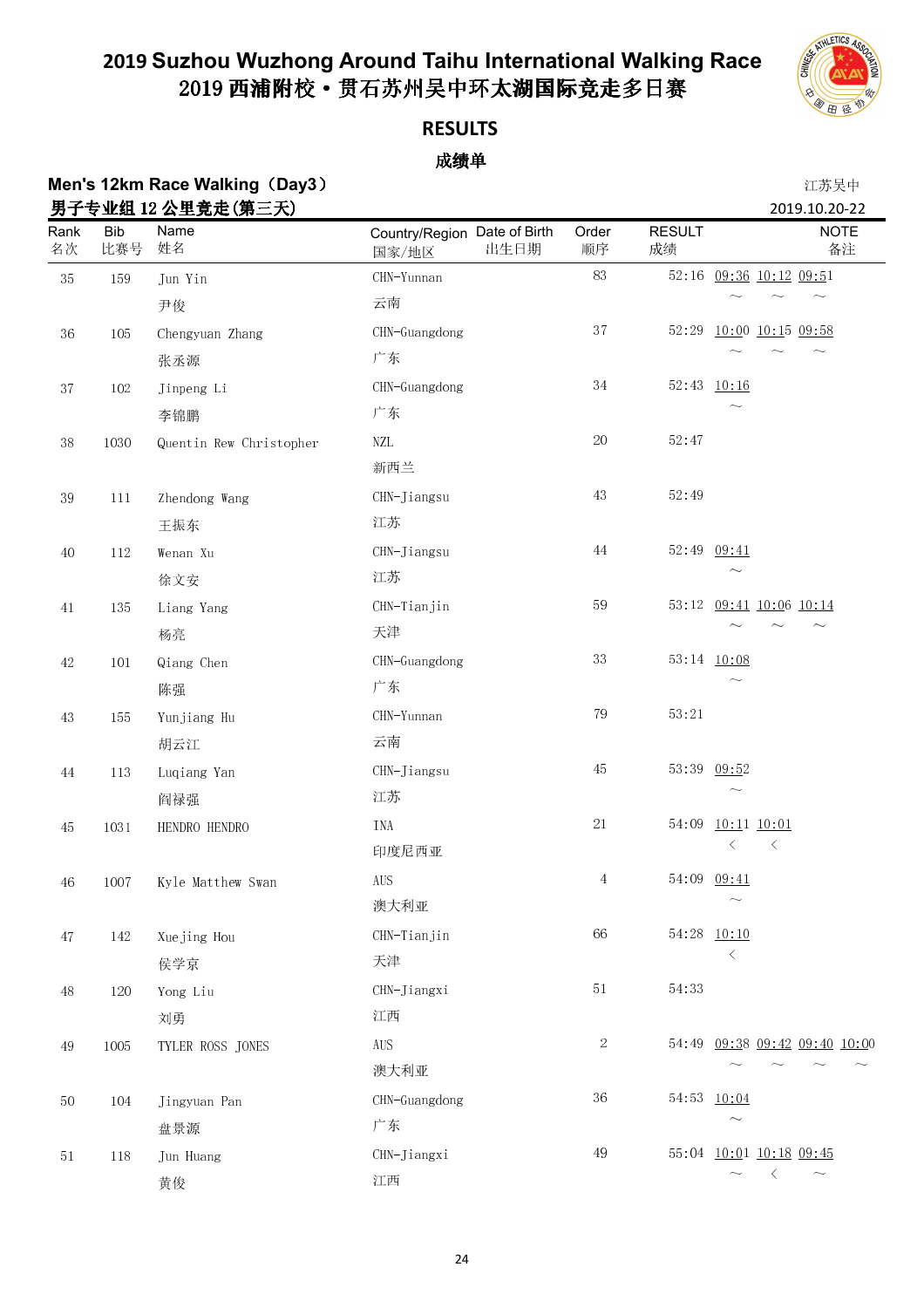

### **RESULTS**

### 成绩单

Rank 名次

65 1040 Rui Wang

66 103 Hang Liu

67 108 Haoxiang Liu

王瑞

刘行

刘昊祥

|             |                   | Men's 12km Race Walking (Day3)   |                                               |              |                     | 江苏吴中                                                            |
|-------------|-------------------|----------------------------------|-----------------------------------------------|--------------|---------------------|-----------------------------------------------------------------|
| Rank<br>名次  | <b>Bib</b><br>比赛号 | 男子专业组 12 公里竞走(第三天)<br>Name<br>姓名 | Country/Region Date of Birth<br>出生日期<br>国家/地区 | Order<br>顺序  | <b>RESULT</b><br>成绩 | 2019.10.20-22<br><b>NOTE</b><br>备注                              |
| $52\,$      | 1004              | DYLAN ALEX RICHARDSON            | <b>AUS</b>                                    | $\mathbf{1}$ |                     | 55:05 10:04                                                     |
|             |                   |                                  | 澳大利亚                                          |              |                     |                                                                 |
| $5\sqrt{3}$ | 1041              | Dong Wang                        | $\rm CHN$                                     | $3\,1$       | 55:08               | 09:41 09:40                                                     |
|             |                   | 王栋                               | 中国                                            |              |                     |                                                                 |
| 54          | 125               | Jie Yang                         | CHN-Qinghai                                   | $55\,$       | 55.36               | $10:07$ $10:19$ $09:45$                                         |
|             |                   | 杨杰                               | 青海                                            |              |                     | ⟨                                                               |
| $55\,$      | 150               | xiao long Zhao                   | CHN-Tianjin                                   | 74           |                     | 55:44 09:43                                                     |
|             |                   | 赵晓龙                              | 天津                                            |              |                     |                                                                 |
| 56          | 117               | Leping Yang                      | CHN-Jiangxi                                   | $48\,$       |                     | 56:15 09:41                                                     |
|             |                   | 杨乐平                              | 江西                                            |              |                     |                                                                 |
| $5\,7$      | 136               | jia hui Yang                     | CHN-Tianjin                                   | 60           |                     | 56:21 10:20 09:40                                               |
|             |                   | 杨嘉辉                              | 天津                                            |              |                     |                                                                 |
| $58\,$      | 133               | yang Wang                        | CHN-Tianjin                                   | $5\,7$       | 56.29               | 09:37                                                           |
|             |                   | 梁健                               | 天津                                            |              |                     | $\sim$                                                          |
| 59          | 109               | Yiming Liu                       | CHN-Jiangsu                                   | 41           | 56:43               | 10:07 09:34 09:39 09:41                                         |
|             |                   | 刘一铭                              | 江苏                                            |              |                     | $\langle$                                                       |
| 60          | 1006              | CARL MARK GIBBONS                | $\rm{AUS}$                                    | $\sqrt{3}$   |                     | 57:08 10:17 09:54 09:57 09:39                                   |
|             |                   |                                  | 澳大利亚                                          |              |                     | $\langle$                                                       |
| $6\sqrt{1}$ | 119               | Xianrui Zeng                     | CHN-Jiangxi                                   | 50           | 58:23               | 09:56 09:45 09:35                                               |
|             |                   | 曾宪瑞                              | 江西                                            |              |                     | ぐ<br>$\sim$                                                     |
| 62          | 1017              | SURESH KUMAR GOOBINNAAN          | MAS                                           | $11\,$       | 1:12:52             |                                                                 |
|             |                   |                                  | 马来西亚                                          |              |                     |                                                                 |
| 63          | 1018              | MUHAMMAD<br>KHAIRIL<br>HARITH    | MAS                                           | $12\,$       |                     | DQ 10:11 09:32 09:58 09:41                                      |
|             |                   | HARUN                            | 马来西亚                                          |              |                     | $\left\langle \right\rangle$<br>$\langle$<br>$\langle$<br>09:42 |
| 64          | 1029              | R SUBRAMANIAM                    | SIN                                           | 19           | <b>DNS</b>          |                                                                 |
|             |                   |                                  | 新加坡                                           |              |                     |                                                                 |

| DQ 09:54 09:34<br>∼        |  |  |
|----------------------------|--|--|
| DQ 10:05 09:33 10:20 10:20 |  |  |

10:06  $\langle$ 

30 DNS

 $35$ 

 $40$ 

CHN 中国

广东

江苏

CHN-Guangdong

CHN-Jiangsu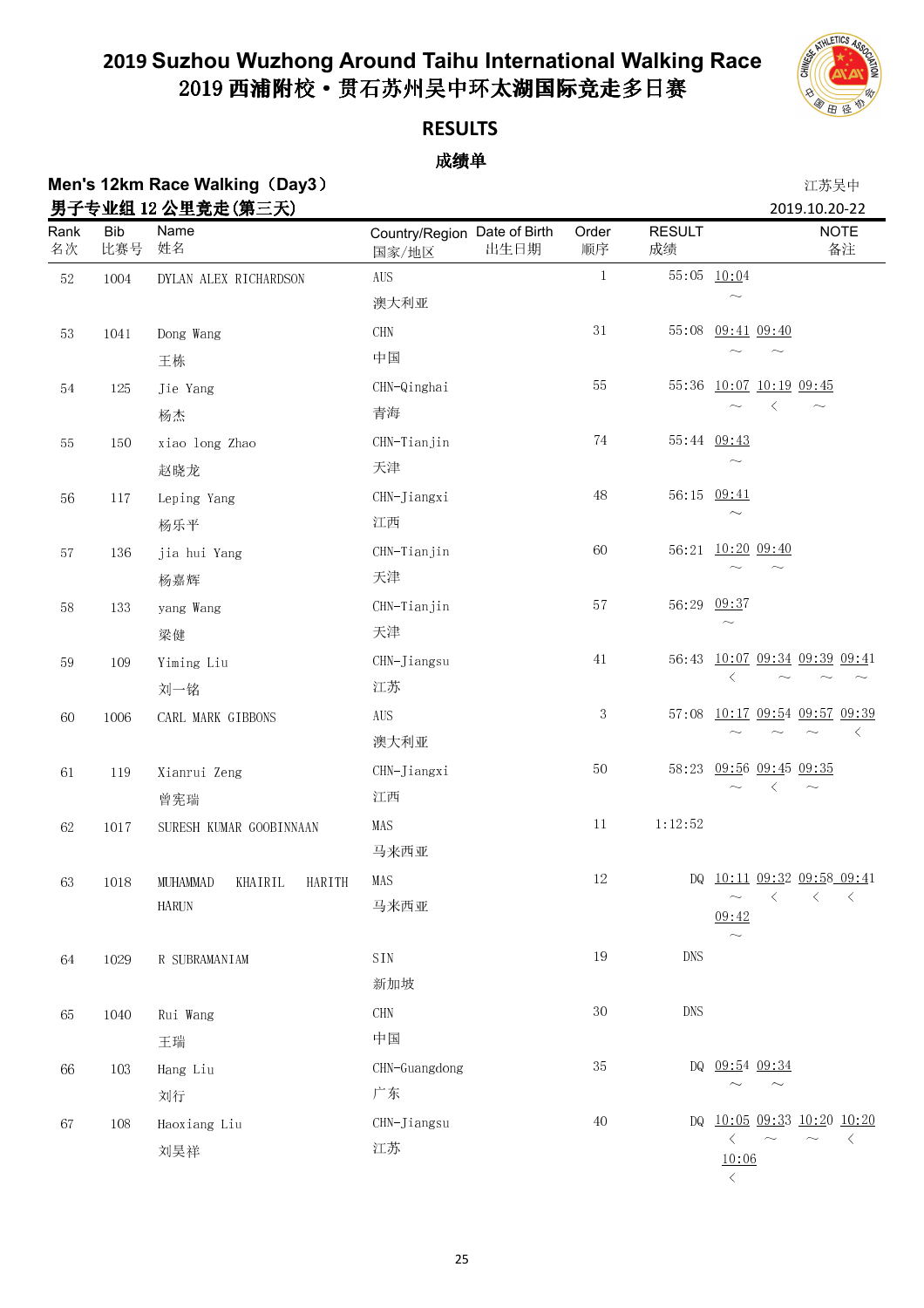

### **RESULTS**

### 成绩单

# **Men's 12km Race Walking (Day3)**

|           |  |        | 江苏吴中          |    |
|-----------|--|--------|---------------|----|
| $\ddotsc$ |  | $\sim$ | $\sim$ $\sim$ | -- |

|             |                   | 男子专业组 12 公里竞走(第三天) |                                               |             |                        | 2019.10.20-22                                                                          |
|-------------|-------------------|--------------------|-----------------------------------------------|-------------|------------------------|----------------------------------------------------------------------------------------|
| Rank<br>名次  | <b>Bib</b><br>比赛号 | Name<br>姓名         | Country/Region Date of Birth<br>出生日期<br>国家/地区 | Order<br>顺序 | <b>RESULT</b><br>成绩    | <b>NOTE</b><br>备注                                                                      |
| 68          | 110               | Sen Wang           | CHN-Jiangsu                                   | $42\,$      | DQ.                    | $09:43$ $10:05$ $10:09$ $10:10$                                                        |
|             |                   | 王森                 | 江苏                                            |             |                        | $\langle$<br>09:56<br>$\langle$                                                        |
| 69          | 116               | Mingming Huang     | CHN-Jiangxi                                   | $47\,$      | DQ                     | 10:12 09:46 09:43 10:26                                                                |
|             |                   | 黄明明                | 江西                                            |             |                        | $\langle$<br>$\langle$<br>$\langle$<br>$\sim$<br>09:47 09:38<br>$\langle$<br>$\langle$ |
| $70\,$      | 122               | kuizhijia guo      | CHN-Qinghai                                   | $52\,$      | DQ                     | 09:43 10:00 10:04 09:36                                                                |
|             |                   | 郭魁智嘉               | 青海                                            |             |                        | $\sim$<br>09:58<br>$\widetilde{\phantom{m}}$                                           |
| $7\sqrt{1}$ | 123               | qiejia jia         | CHN-Qinghai                                   | 53          | $\mathbf{D}\mathbf{Q}$ |                                                                                        |
|             |                   | 贾切加                | 青海                                            |             |                        |                                                                                        |
| $72\,$      | 126               | Hongrui Zhou       | CHN-Qinghai                                   | 56          |                        | DQ 09:44                                                                               |
|             |                   | 周宏睿                | 青海                                            |             |                        | $\langle$                                                                              |
| $73\,$      | 134               | Weili Yang         | CHN-Tianjin                                   | $58\,$      | DQ                     | 09:43 09:50 09:52 09:45                                                                |
|             |                   | 杨伟利                | 天津                                            |             |                        | ⟨<br>$\sim$<br>09:46<br>$\langle$                                                      |
| $74\,$      | 137               | Chunyang Xu        | CHN-Tianjin                                   | $6\sqrt{1}$ | <b>DNS</b>             |                                                                                        |
|             |                   | 徐春阳                | 天津                                            |             |                        |                                                                                        |
| $75\,$      | 138               | Yang Wang          | CHN-Tianjin                                   | 62          | DQ                     | 09.40 09:45                                                                            |
|             |                   | 王洋                 | 天津                                            |             |                        | $\langle$                                                                              |
| $76\,$      | 139               | Liang Chen         | CHN-Tianjin                                   | 63          | DQ                     | 10:25 10:06 10:26 09:50                                                                |
|             |                   | 陈亮                 | 天津                                            |             |                        | $\langle$<br>$\langle$<br>$\langle$<br>$\sim$<br>$10:12$ $10:01$ $10:01$               |
| 77          | 140               | xin Ma             | CHN-Tianjin                                   | 64          | DNS                    |                                                                                        |
|             |                   | 马鑫                 | 天津                                            |             |                        |                                                                                        |
| $78\,$      | 141               | liang chen Duan    | CHN-Tianjin                                   | 65          |                        | DQ 09:43 10:03 10:04 10:05                                                             |
|             |                   | 段良辰                | 天津                                            |             |                        | $\langle$<br>$\langle$<br>$\sim$                                                       |
| $79\,$      | 143               | Jicheng Dong       | CHN-Tianjin                                   | 67          | DQ.                    | $09:47$ $10:15$ $09:54$ $09:54$                                                        |
|             |                   | 董继成                | 天津                                            |             |                        | $\langle$<br>09.53<br>$\langle$                                                        |
| 80          | 145               | Shilong Bai        | CHN-Tianjin                                   | 69          | DQ                     | 09:54 09:55 09:35 09:50                                                                |
|             |                   | 白世龙                | 天津                                            |             |                        | $\sim$<br>ぐ<br>09:50<br>$\sim$                                                         |
| 81          | 146               | bin Pan            | CHN-Tianjin                                   | 70          | DQ.                    | 10:10 09:58 09:43 09:52                                                                |
|             |                   | 潘彬                 | 天津                                            |             |                        | $\langle$<br>$\langle$<br>09:40 09:56 09:55                                            |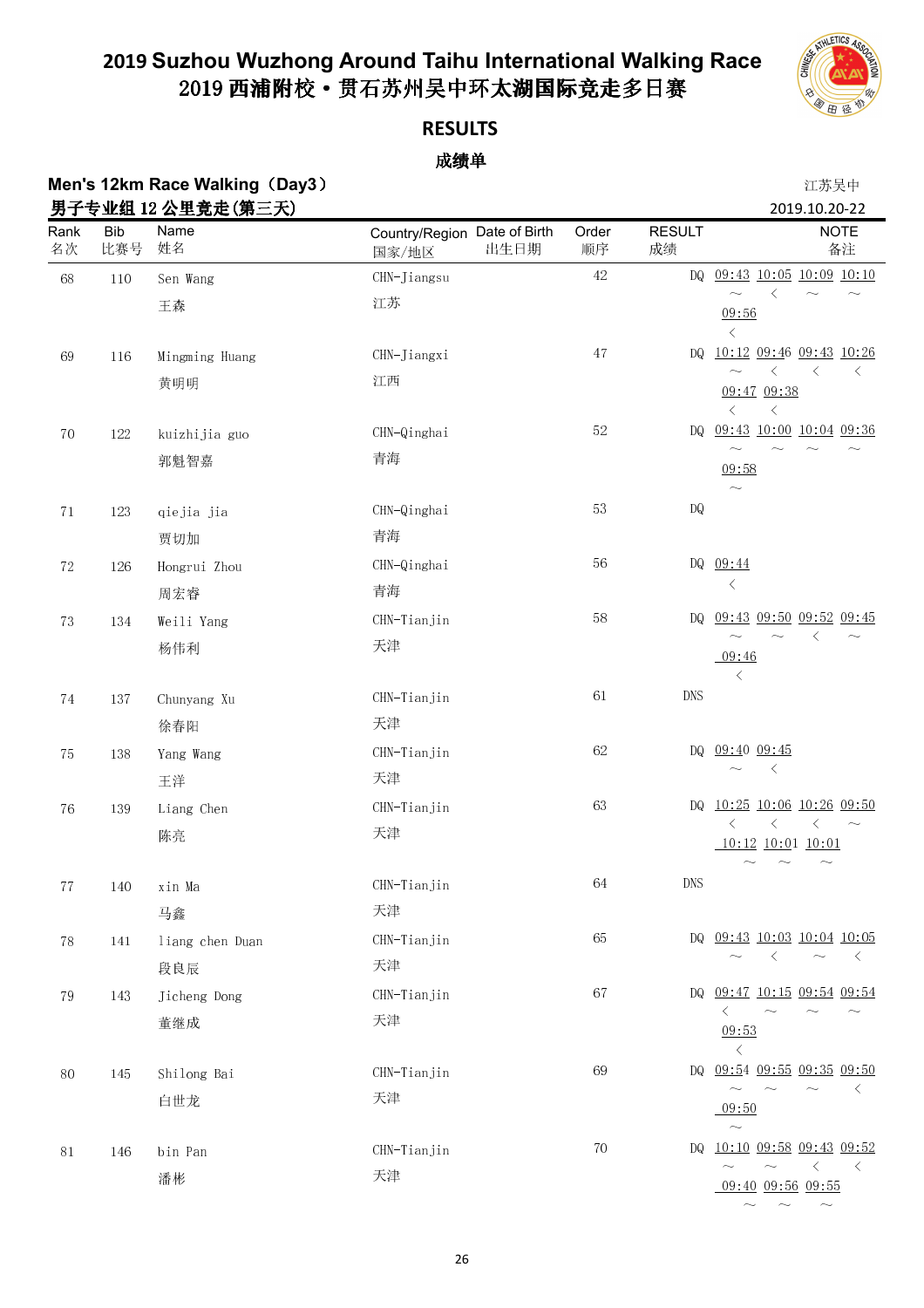

 $\sim$ 

### **RESULTS**

### 成绩单

## **Men's 12km Race Walking (Day3) 2008年7月11日 12:00 12:00 12:00 12:00 12:00 12:00 12:00 12:00 12:00 12:00 12:00 12:00 12:00 12:00 12:00 12:00 12:00 12:00 12:00 12:00 12:00 12:00 12:00 12:00 12:00 12:00 12:00 12:00 12:00 12:0**

|            |                   | 男子专业组 12 公里竞走(第三天)    |                                                  |             |                     | 2019.10.20-22                                                                 |
|------------|-------------------|-----------------------|--------------------------------------------------|-------------|---------------------|-------------------------------------------------------------------------------|
| Rank<br>名次 | <b>Bib</b><br>比赛号 | Name<br>姓名            | Date of Birth<br>Country/Region<br>出生日期<br>国家/地区 | Order<br>顺序 | <b>RESULT</b><br>成绩 | <b>NOTE</b><br>备注                                                             |
| 82         | 147               | Xunheng Zheng<br>郑勋恒  | CHN-Tianjin<br>天津                                | 71          | DQ.                 | $09.45$ $09.36$ $09.33$<br>$\sim$                                             |
| 83         | 148               | hong ren Wang<br>王宏任  | CHN-Tianjin<br>天津                                | 72          | DQ.                 | 10:02 10:07 10:22 09:52<br>$\widetilde{\phantom{m}}$<br>09:42                 |
| 84         | 149               | guo dong Zhang<br>张国栋 | CHN-Tianjin<br>天津                                | 73          | DQ.                 | 10:13 09:39 09:41 09:48<br>$\left\langle \right\rangle$<br>$\langle$<br>09:41 |
| 85         | 153               | Lihong Cui<br>崔利宏     | CHN-Yunnan<br>云南                                 | 77          |                     | DQ 09:37 09:46 09:45 09:44<br>09.36                                           |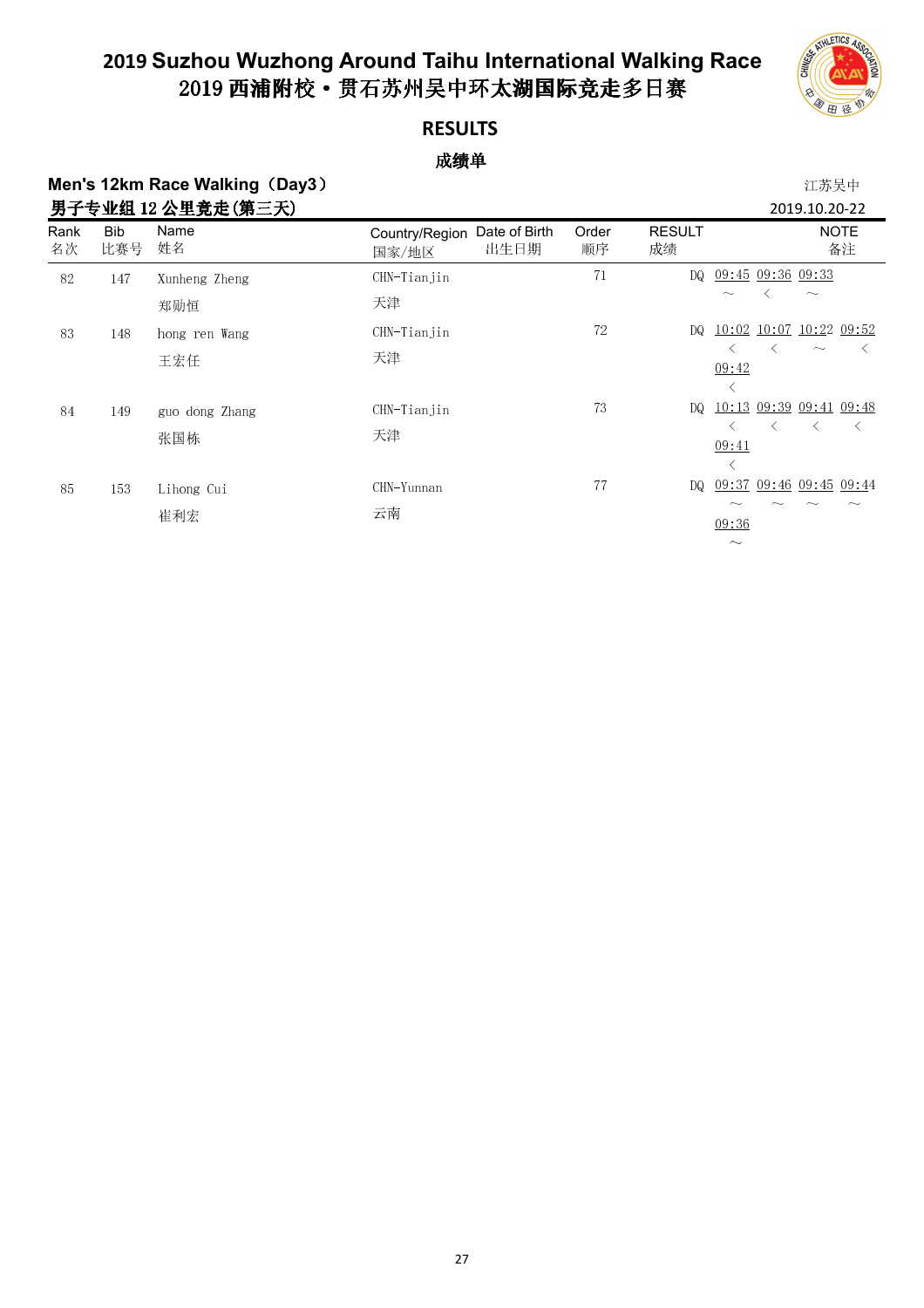

### **RESULTS** 成绩单

## **Women's Race Walking**(**Individual**) 江苏吴中

|                  |                   | 女子专业组个人竞走总成绩                        |                                               |              |                         |                         | 2019.10.20-22       |
|------------------|-------------------|-------------------------------------|-----------------------------------------------|--------------|-------------------------|-------------------------|---------------------|
| Rank<br>名次       | <b>Bib</b><br>比赛号 | Name<br>姓名                          | Country/Region Date of Birth<br>出生日期<br>国家/地区 | DAY 1<br>第1天 | DAY <sub>2</sub><br>第2天 | DAY <sub>3</sub><br>第3天 | <b>RESULT</b><br>成绩 |
| $\,1$            | 2004              | ERICA ROCHA DE SENA                 | <b>BRA</b>                                    | 1:31:52      | 54:43                   | 52:25                   | 3:19:00             |
|                  |                   |                                     | 巴西                                            |              |                         |                         |                     |
| $\sqrt{2}$       | 2021              | Maocuo Li                           | <b>CHN</b>                                    | 1:30:24      | 55:25                   | 53:24                   | 3:19:13             |
|                  |                   | 李毛措                                 | 中国                                            |              |                         |                         |                     |
| $\boldsymbol{3}$ | 2020              | Zhenxia Ma                          | CHN                                           | 1:31:25      | 55:35                   | 53:40                   | 3:20:40             |
|                  |                   | 马振霞                                 | 中国                                            |              |                         |                         |                     |
| $\overline{4}$   | 2014              | INNA KASHYNA                        | UKR<br>乌克兰                                    | 1:32:15      | 55:59                   | 53:20                   | 3:21:34             |
| 5                |                   | 2019 Yingliu Wang                   | CHN                                           | 1:34:10      | 56:20                   | 52:55                   | 3:23:25             |
|                  |                   | 王应柳                                 | 中国                                            |              |                         |                         |                     |
| 6                |                   | 210 faying ma                       | CHN-Qinghai                                   | 1:33:12      | 56:24                   | 53:55                   | 3:23:31             |
|                  |                   | 马发颖                                 | 青海                                            |              |                         |                         |                     |
| $\tau$           |                   | 2022 Xiuzhi Lu                      | <b>CHN</b>                                    | 1:34:54      | 55:57                   | 52:50                   | 3:23:41             |
|                  |                   | 吕秀芝                                 | 中国                                            |              |                         |                         |                     |
| $8\,$            |                   | 2006 MAGALY BEATRIZ BONILLA SOLIS   | $\operatorname{ECU}$<br>厄瓜多尔                  | 1:35:48      | 56:22                   | 52:58                   | 3:25:08             |
| $\,9$            |                   | 2005 JOHANA EDELMIRA ORDONEZ LUCERO | $\operatorname{ECU}$<br>厄瓜多尔                  | 1:33:16      | 58:22                   | 54:42                   | 3:26:20             |
| $10\,$           |                   | 2016 Viktoria Madarasz              | ${\rm HUN}$<br>匈牙利                            | 1:34:12      | 57:40                   | 55:32                   | 3:27:24             |
| $11\,$           |                   | 2018 zhuoma qiji                    | CHN                                           | 1:36:17      | 59:51                   | 56:23                   | 3:32:31             |
|                  |                   | 齐吉卓玛                                | 中国                                            |              |                         |                         |                     |
| $12\,$           |                   | 2012 KATHLEEN BURNETT               | <b>USA</b><br>美国                              | 1:38:21      | 59:38                   | 57:30                   | 3:35:29             |
| 13               |                   | 206 Roumei Liu                      | CHN-Jiangxi                                   | 1:39:17      | 1:00:24                 | 56:38                   | 3:36:19             |
|                  |                   | 刘柔镁                                 | 江西                                            |              |                         |                         |                     |
| $14\,$           |                   | 2015 CHRISTINA PAPADOPOULOU         | ${\tt GRE}$<br>希腊                             | 1:39:47      | 59:54                   | 56:42                   | 3:36:23             |
| $15\,$           |                   | 2007 MARITZA JEANETH GUAMAN MAZA    | $\operatorname{ECU}$                          | 1:39:41      | 1:00:23                 | 57:29                   | 3:37:33             |
|                  |                   |                                     | 厄瓜多尔                                          |              |                         |                         |                     |
| 16               | 209               | zhuomayingji niu                    | CHN-Qinghai                                   | 1:38:48      | 1:01:04                 | 58.47                   | 3:38:39             |
|                  |                   | 牛卓玛英吉                               | 青海                                            |              |                         |                         |                     |
| $17\,$           | 216               | Hailu Cun                           | CHN-Yunnan                                    | 1:38:23      |                         | 59:42  1:00:44          | 3:38:49             |
|                  |                   | 寸海璐                                 | 云南                                            |              |                         |                         |                     |
| $18\,$           |                   | 211 haiying ji                      | CHN-Qinghai                                   | 1:38:48      | 1:04:05                 | 56:05                   | 3:38:58             |
|                  |                   | 季海英                                 | 青海                                            |              |                         |                         |                     |
| 19               | 220               | Wenli Zhao                          | CHN-Yunnan                                    | 1:43:57      | 59:20                   | 56:27                   | 3:39:44             |
|                  |                   | 赵文丽                                 | 云南                                            |              |                         |                         |                     |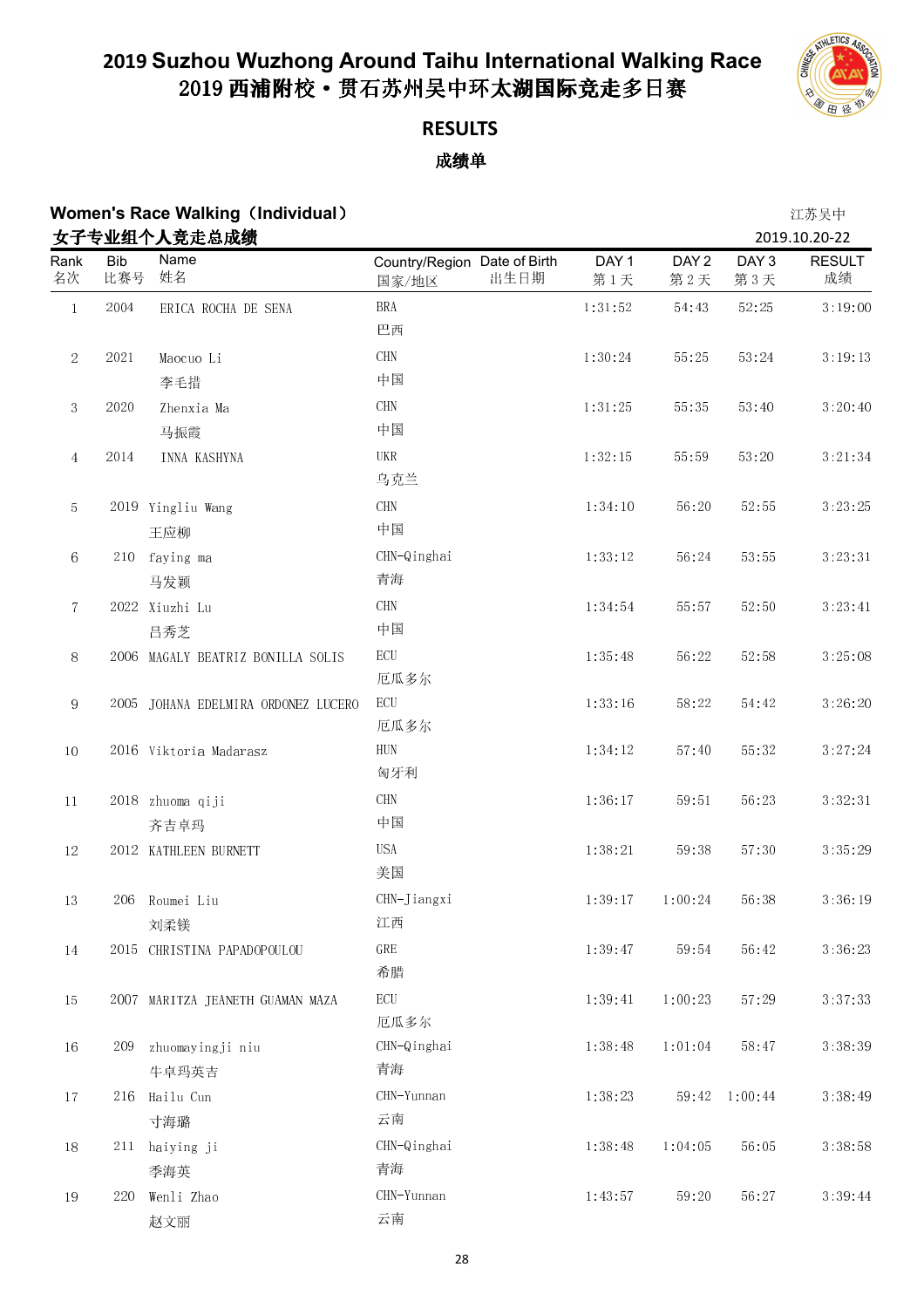

### **RESULTS**

| <b>Women's Race Walking (Individual)</b> | 江苏吴中          |
|------------------------------------------|---------------|
| 女子专业组个人竞走总成绩                             | 2019.10.20-22 |

|             |                   | 女子专业组个人竞走总成绩                       |                                               |                             |                         |                         | 2019.10.20-22           |
|-------------|-------------------|------------------------------------|-----------------------------------------------|-----------------------------|-------------------------|-------------------------|-------------------------|
| Rank<br>名次  | <b>Bib</b><br>比赛号 | Name<br>姓名                         | Country/Region Date of Birth<br>出生日期<br>国家/地区 | DAY 1<br>第1天                | DAY <sub>2</sub><br>第2天 | DAY <sub>3</sub><br>第3天 | <b>RESULT</b><br>成绩     |
| $20\,$      | 205               | Wenqing Liao                       | CHN-Jiangxi                                   | 1:39:17                     | 1:03:15                 | 58:53                   | $3 \tcdot 41 \tcdot 25$ |
|             |                   | 廖文清                                | 江西                                            |                             |                         |                         |                         |
| $2\sqrt{1}$ | 213               | Leilei Li                          | CHN-Tianjin                                   | 1:41:57                     | 1:01:32                 | 58:47                   | 3:42:16                 |
|             |                   | 李蕾蕾                                | 天津                                            |                             |                         |                         |                         |
| $22\,$      | 218               | Yanfen Tan                         | CHN-Yunnan                                    | 1:44:42                     | 1:01:02                 | 57:08                   | 3:42:52                 |
|             |                   | 谭艳芬                                | 云南                                            |                             |                         |                         |                         |
| $23\,$      | 208               | Xiangkun Chang                     | CHN-Qinghai                                   | 1:45:38                     | 1:00:43                 | 56.45                   | 3:43:06                 |
|             |                   | 常相锟                                | 青海                                            |                             |                         |                         |                         |
| 24          | 202               | lingfen ZHang                      | CHN-Guangdong                                 | 1:44:42                     | 1:02:01                 | 59:04                   | 3:45:47                 |
|             |                   | 张玲芬                                | 广东                                            |                             |                         |                         |                         |
| $25\,$      |                   | 2011 STEVENS ROBYN SIERRA          | <b>USA</b>                                    | 1:46:20                     | 1:02:15                 | 58:27                   | 3:47:02                 |
|             |                   |                                    | 美国                                            |                             |                         |                         |                         |
| 26          |                   | 201 Shaojia Tang                   | CHN-Guangdong                                 | 1:44:42                     | 1:04:28                 | 58:59                   | 3:48:09                 |
|             |                   | 汤绍佳                                | 广东                                            |                             |                         |                         |                         |
| $27\,$      | 217               | Qiuye Li                           | CHN-Yunnan                                    | 1:42:56                     |                         | $1:05:07$ 1:00:44       | 3:48:47                 |
|             |                   | 李秋叶                                | 云南                                            |                             |                         |                         |                         |
| $28\,$      | 203               | Yujie Deng                         | CHN-Jiangxi                                   | 1:39:48                     |                         | $1:05:27$ 1:03:52       | 3:49:07                 |
|             |                   | 邓宇洁                                | 江西                                            |                             |                         |                         |                         |
| $\rm 29$    |                   | 2013 STEPHANIE ROBIN CASEY         | <b>USA</b>                                    | 1:43:35                     |                         | $1:05:25$ $1:01:52$     | 3:50:52                 |
|             |                   |                                    | 美国                                            |                             |                         |                         |                         |
| $30\,$      |                   | 2009 ELENA GOH LING YIN            | MAS<br>马来西亚                                   | 1.53.17                     | 1:14:20                 | 1:06:13                 | 4:13:50                 |
| $3\,1$      | 215               | ya hui Zhao                        | CHN-Tianjin                                   | 1:59:22                     |                         | $1:16:34$ $1:05:11$     | 4:21:07                 |
|             |                   | 赵亚慧                                | 天津                                            |                             |                         |                         |                         |
| $3\sqrt{2}$ |                   | 214 qu duo jie Xiang               | CHN-Tianjin                                   | 1:59:22                     |                         | $1:16:34$ $1:05:11$     | 4:21:07                 |
|             |                   | 向去多杰                               | 天津                                            |                             |                         |                         |                         |
| 33          |                   | 2010 NURUL ALYAHAZIQAH KAMARAZAMAN | MAS                                           | 1:57:52                     | 1:15:10                 | 1:09:51                 | 4:22:53                 |
|             |                   |                                    | 马来西亚                                          |                             |                         |                         |                         |
| 34          |                   | 204 Yanhong Fu                     | CHN-Jiangxi                                   | $\ensuremath{\mathrm{DNF}}$ | 1:03:05                 | 59:08                   | 2:02:13                 |
|             |                   | 傅燕虹                                | 江西                                            |                             |                         |                         |                         |
| 35          | 219               | Lijuan Xie                         | CHN-Yunnan                                    | 1 38 21                     | DNF                     | 56:20                   | 2:34:41                 |
|             |                   | 谢丽娟                                | 云南                                            |                             |                         |                         |                         |
| 36          |                   | 2017 Hong Liu                      | $\rm CHN$                                     | 1:29:53                     | DNS                     | $\mathop{\rm DNS}$      | 1:29:53                 |
|             |                   | 刘虹                                 | 中国                                            |                             |                         |                         |                         |
| $3\,7$      | 207               | Yuan Zhong                         | CHN-Jiangxi                                   | $\ensuremath{\mathrm{DNF}}$ | DNF                     | DNF                     |                         |
|             |                   | 钟源                                 | 江西                                            |                             |                         |                         |                         |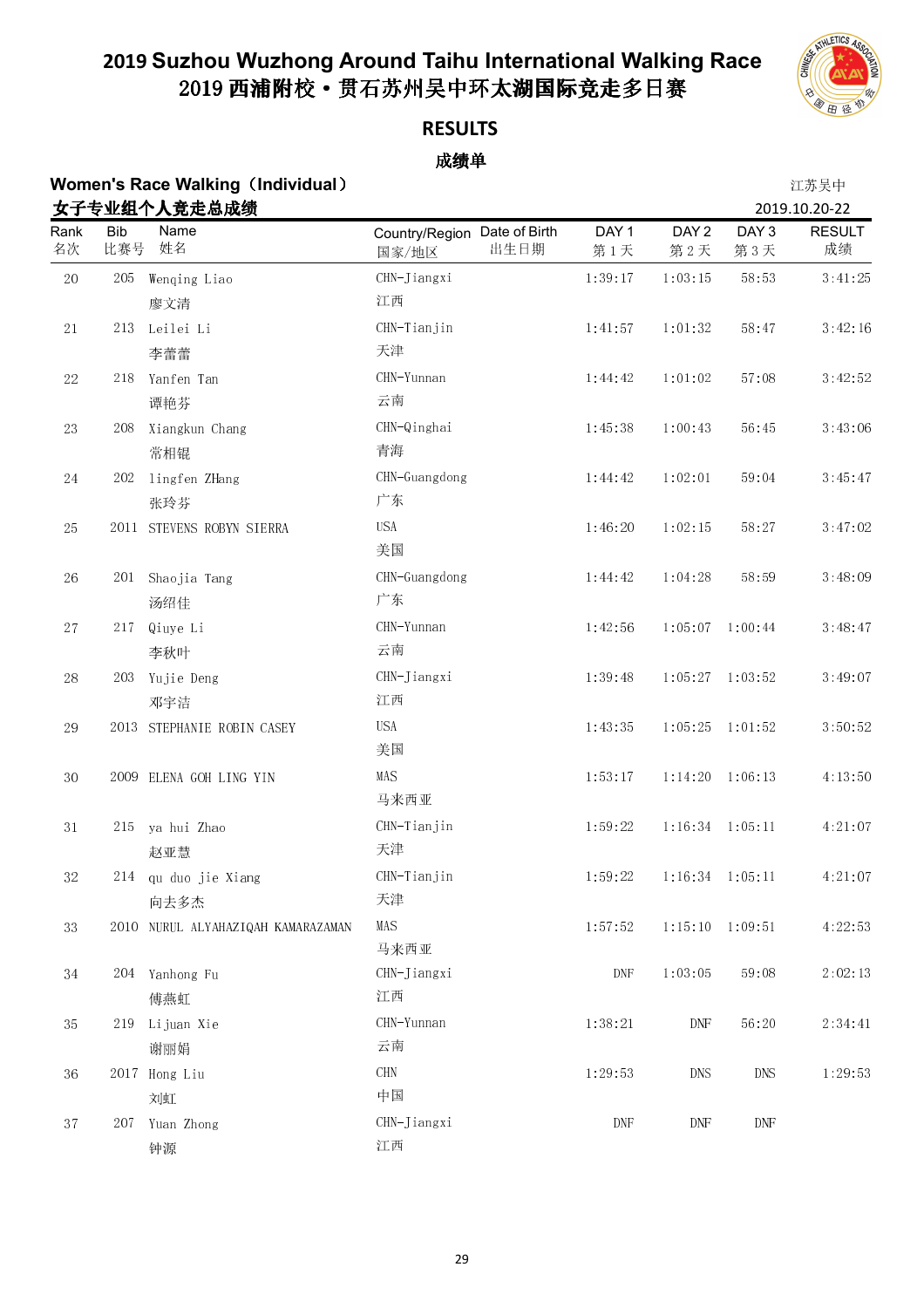

## **RESULTS**

|                |                   | <b>Women's Race Walking (Team Events)</b> |                                               |                         |                         | 江苏吴中                    |                     |
|----------------|-------------------|-------------------------------------------|-----------------------------------------------|-------------------------|-------------------------|-------------------------|---------------------|
|                |                   | 女子专业组团体竞走总成绩                              |                                               |                         |                         |                         | 2019.10.20-22       |
| Rank<br>名次     | <b>Bib</b><br>比赛号 | Name<br>姓名                                | Country/Region Date of Birth<br>出生日期<br>国家/地区 | DAY <sub>1</sub><br>第1天 | DAY <sub>2</sub><br>第2天 | DAY <sub>3</sub><br>第3天 | <b>RESULT</b><br>成绩 |
| $\mathbf{1}$   | $20\sqrt{18}$     | zhuoma qiji<br>齐吉卓玛                       | $\rm CHN$                                     | 1:36:17                 | 59:51                   | 56:23                   | 10:02:05            |
|                | 2019              | Yingliu Wang<br>王应柳                       |                                               | 1:34:10                 | 56:20                   | 52:55                   |                     |
|                | 2020              | Zhenxia Ma<br>马振霞                         |                                               | 1:31:25                 | 55:35                   | 53:40                   |                     |
|                | 2021              | Maocuo Li<br>李毛措                          |                                               | 1:30:24                 | 55:25                   | 53:24                   |                     |
|                |                   | 2022 Xiuzhi Lu<br>吕秀芝                     |                                               | 1:34:54                 | 55:57                   | 52:50                   |                     |
| $\sqrt{2}$     |                   | 2004 ERICA ROCHA DE SENA                  | THE DREAMERS                                  | 1:31:52                 | 54:43                   | 52:25                   | 10:07:58            |
|                |                   | 2014 INNA KASHYNA                         |                                               | 1:32:15                 | 55:59                   | 53:20                   |                     |
|                |                   | 2016 Viktoria Madarasz                    |                                               | 1:34:12                 | 57:40                   | 55:32                   |                     |
| 3              |                   | 2005 JOHANA EDELMIRA ORDONEZ LUCERO       | BRAVE WARMIS                                  | 1:33:16                 | 58:22                   | 54:42                   | 10:29:01            |
|                |                   | 2006 MAGALY BEATRIZ BONILLA SOLIS         |                                               | 1:35:48                 | 56:22                   | 52:58                   |                     |
|                |                   | 2007 MARITZA JEANETH GUAMAN MAZA          |                                               | 1:39:41                 | 1:00:23                 | 57:29                   |                     |
|                |                   | 2011 STEVENS ROBYN SIERRA                 |                                               | 1:46:20                 | 1:02:15                 | 58:27                   |                     |
| $\overline{4}$ |                   | 208 Xiangkun Chang<br>常相锟                 | CHN-Qinghai                                   | 1 45 38                 | 1:00:43                 | 56:45                   | 10:35:44            |
|                | 209               | zhuomayingji niu<br>牛卓玛英吉                 |                                               | 1 38 48                 | 1:01:04                 | 58:47                   |                     |
|                | 210               | faying ma<br>马发颖                          |                                               | 1:33:12                 | 56:24                   | 53:55                   |                     |
|                |                   | 211 haiying ji<br>季海英                     |                                               | 1:38:48                 | 1 04 05                 | 56:05                   |                     |
| 5              | 216               | Hailu Cun<br>寸海璐                          | CHN-Yunnan                                    | 1:38:23                 |                         | 59:42 1:00:44           | 10:49:39            |
|                | 217               | Qiuye Li                                  |                                               | 1:42:56                 |                         | $1:05:07$ 1:00:44       |                     |
|                | 218               | 李秋叶<br>Yanfen Tan<br>谭艳芬                  |                                               | 1:44:42                 | 1:01:02                 | 57:08                   |                     |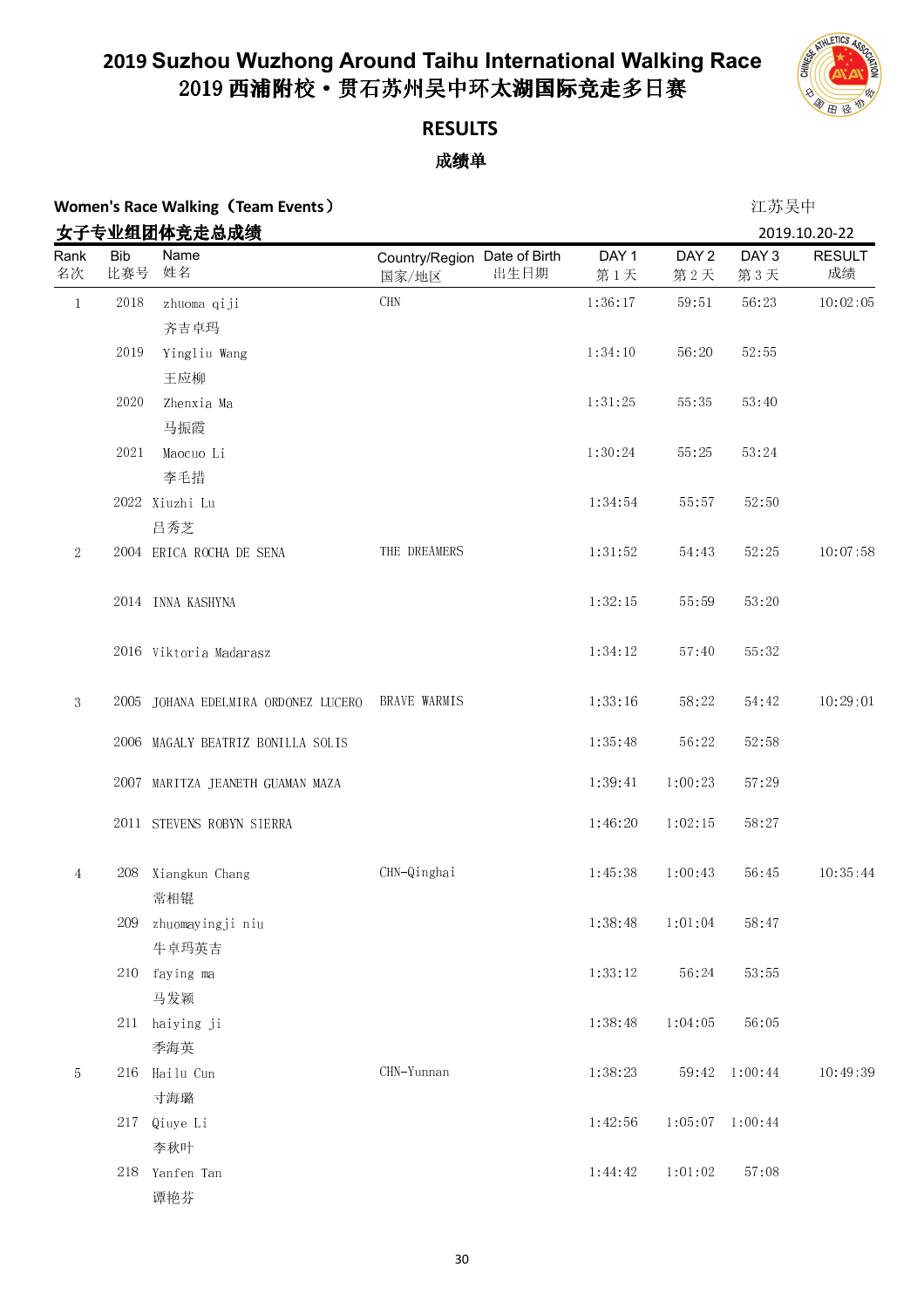

### **RESULTS**

| <b>Women's Race Walking (Team Events)</b> |  | 江苏吴中 |
|-------------------------------------------|--|------|
|                                           |  |      |

|                |                   | 女子专业组团体竞走总成绩                |                                               |                             |                             |                         | 2019.10.20-22       |
|----------------|-------------------|-----------------------------|-----------------------------------------------|-----------------------------|-----------------------------|-------------------------|---------------------|
| Rank<br>名次     | <b>Bib</b><br>比赛号 | Name<br>姓名                  | Country/Region Date of Birth<br>出生日期<br>国家/地区 | DAY <sub>1</sub><br>第1天     | DAY <sub>2</sub><br>第2天     | DAY <sub>3</sub><br>第3天 | <b>RESULT</b><br>成绩 |
|                | 219               | Lijuan Xie                  |                                               | 1:38:21                     | DNF                         | 56:20                   |                     |
|                |                   | 谢丽娟                         |                                               |                             |                             |                         |                     |
|                | 220               | Wenli Zhao                  |                                               | 1:43:57                     | 59:20                       | 56:27                   |                     |
|                |                   | 赵文丽                         |                                               |                             |                             |                         |                     |
| $\,6\,$        | 203               | Yujie Deng                  | CHN-Jiangxi                                   | 1:39:48                     |                             | $1:05:27$ $1:03:52$     | 10:59:45            |
|                |                   | 邓宇洁                         |                                               |                             |                             |                         |                     |
|                |                   | 204 Yanhong Fu              |                                               | $\ensuremath{\mathrm{DNF}}$ | 1:03:05                     | 59:08                   |                     |
|                |                   | 傅燕虹                         |                                               |                             |                             |                         |                     |
|                | 205               | Wenqing Liao                |                                               | 1:39:17                     | 1:03:15                     | 58:53                   |                     |
|                |                   | 廖文清                         |                                               |                             |                             |                         |                     |
|                | 206               | Roumei Liu                  |                                               | 1:39:17                     | 1:00:24                     | 56:38                   |                     |
|                |                   | 刘柔镁                         |                                               |                             |                             |                         |                     |
|                | 207               | Yuan Zhong                  |                                               | $\ensuremath{\mathrm{DNF}}$ | $\ensuremath{\mathrm{DNF}}$ | <b>DNF</b>              |                     |
|                |                   | 钟源                          |                                               |                             |                             |                         |                     |
| $\overline{7}$ |                   | 2012 KATHLEEN BURNETT       | JUST DO IT                                    | 1:38:21                     | 59:38                       | 57:30                   | 11:02:44            |
|                |                   | 2013 STEPHANIE ROBIN CASEY  |                                               | 1:43:35                     | 1:05:25                     | 1:01:52                 |                     |
|                |                   | 2015 CHRISTINA PAPADOPOULOU |                                               | 1:39:47                     | 59:54                       | 56:42                   |                     |
| $8\,$          |                   | 213 Leilei Li               | CHN-Tianjin                                   | 1:41:57                     | 1:01:32                     | 58:47                   | 12:24:30            |
|                |                   | 李蕾蕾                         |                                               |                             |                             |                         |                     |
|                |                   | 214 qu duo jie Xiang        |                                               | 1:59:22                     |                             | $1:16:34$ $1:05:11$     |                     |
|                |                   | 向去多杰                        |                                               |                             |                             |                         |                     |
|                | 215               | ya hui Zhao                 |                                               | 1:59:22                     |                             | $1:16:34$ $1:05:11$     |                     |
|                |                   | 赵亚慧                         |                                               |                             |                             |                         |                     |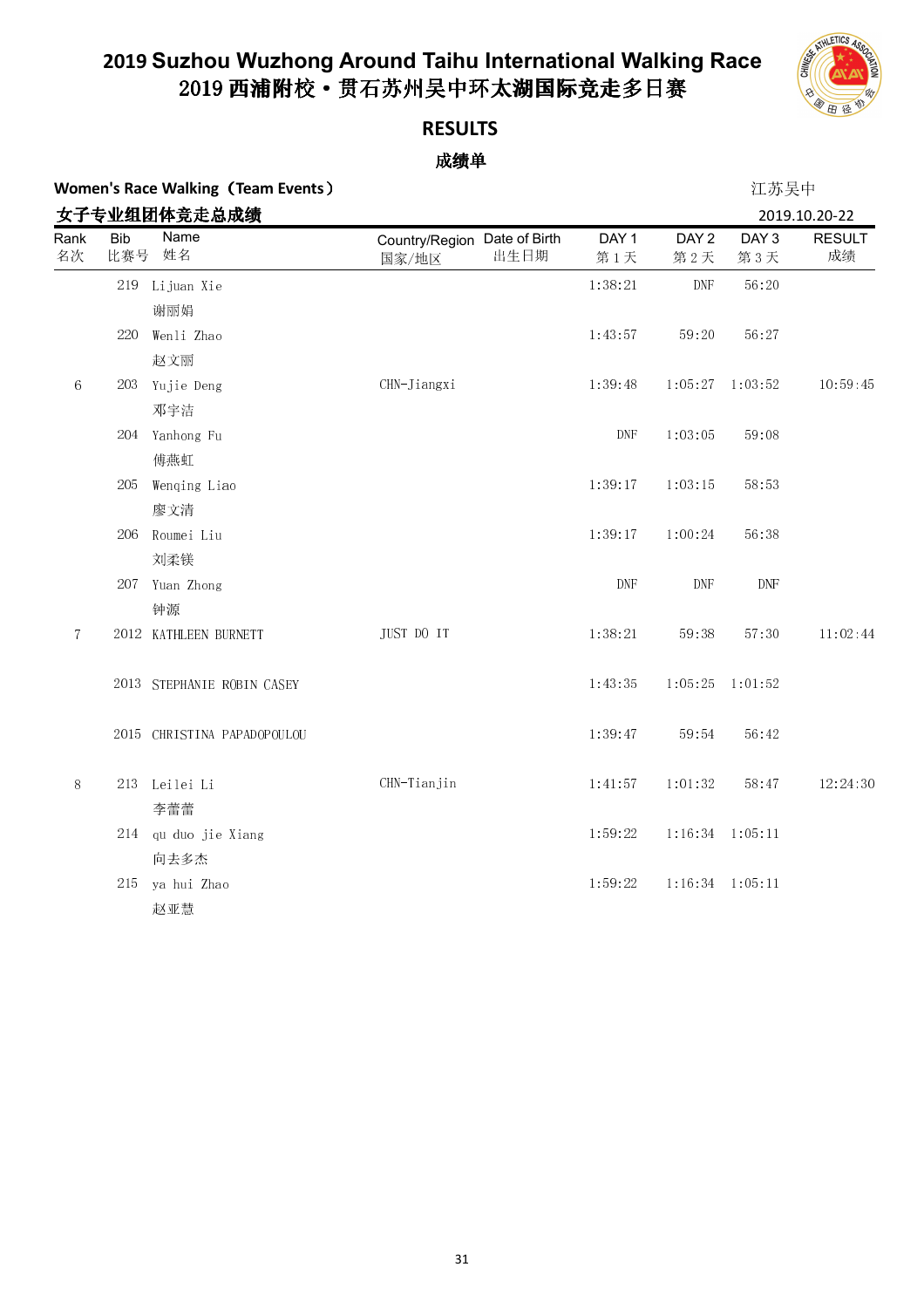

### **RESULTS** 成绩单

#### **Women's 20km Race Walking**(**Day1**) 江苏吴中 **ナスキル組 90 公里辛夫(第一天) 2019.10.20-22 2019.10.20-22 2019.10.20-22 2019.10.20-22 2019.10.20-22**

|                  |                   | 女士专业组 20 公里克定(弟一大)                   |                                               |                |                     | 2019.10.20-22             |
|------------------|-------------------|--------------------------------------|-----------------------------------------------|----------------|---------------------|---------------------------|
| Rank<br>名次       | <b>Bib</b><br>比赛号 | Name<br>姓名                           | Country/Region Date of Birth<br>出生日期<br>国家/地区 | Order<br>顺序    | <b>RESULT</b><br>成绩 | <b>NOTE</b><br>备注         |
| $\,1\,$          | 2017              | Hong Liu                             | $\rm CHN$                                     | $13\,$         | 1:29:53             |                           |
|                  |                   | 刘虹                                   | 中国                                            |                |                     |                           |
| $\sqrt{2}$       | 2021              | Maocuo Li                            | $\rm CHN$                                     | 17             |                     | $1:30:24$ 09:31 09:05     |
|                  |                   | 李毛措                                  | 中国                                            |                |                     |                           |
| $\boldsymbol{3}$ | 2020              | Zhenxia Ma                           | <b>CHN</b>                                    | $16\,$         | 1:31:25             |                           |
|                  |                   | 马振霞                                  | 中国                                            |                |                     |                           |
| $\overline{4}$   | 2004              | ERICA ROCHA DE SENA                  | <b>BRA</b>                                    | $\mathbf{1}$   | 1:31:52             |                           |
|                  |                   |                                      | 巴西                                            |                |                     |                           |
| $\sqrt{5}$       | $2014\,$          | INNA KASHYNA                         | UKR                                           | $10\,$         | 1:32:15             |                           |
|                  |                   |                                      | 乌克兰                                           |                |                     |                           |
| $\,6\,$          | $2\sqrt{10}$      | faying ma                            | CHN-Qinghai                                   | $28\,$         | 1:33:12             |                           |
|                  |                   | 马发颖                                  | 青海                                            |                |                     |                           |
| $\,7$            | $2005\,$          | <b>JOHANA</b><br>EDELMIRA<br>ORDONEZ | $\operatorname{ECU}$                          | $\overline{2}$ | 1:33:16             |                           |
|                  |                   | <b>LUCERO</b>                        | 厄瓜多尔                                          |                | $1:34:10$ 09:50     |                           |
| $8\,$            | 2019              | Yingliu Wang                         | $\rm CHN$                                     | 15             |                     | $\widetilde{\phantom{m}}$ |
|                  |                   | 王应柳                                  | 中国                                            |                | 1:34:12             |                           |
| $\,9$            | 2016              | Viktoria Madarasz                    | ${\rm HUN}$                                   | $12\,$         |                     |                           |
|                  |                   |                                      | 匈牙利                                           |                | 1:34:54             |                           |
| $10\,$           | 2022              | Xiuzhi Lu                            | $\rm CHN$                                     | $18\,$         |                     |                           |
|                  |                   | 吕秀芝                                  | 中国                                            |                | 1:35:48             |                           |
| $11\,$           | 2006              | MAGALY BEATRIZ BONILLA SOLIS         | $\operatorname{ECU}$                          | $\overline{3}$ |                     |                           |
|                  |                   |                                      | 厄瓜多尔                                          |                | 1:36:17             |                           |
| $12\,$           | 2018              | zhuoma qiji                          | $\rm CHN$                                     | $14\,$         |                     |                           |
|                  |                   | 齐吉卓玛                                 | 中国                                            |                | 1.38.21             |                           |
| $13\,$           | 219               | Lijuan Xie                           | CHN-Yunnan                                    | $36\,$         |                     |                           |
|                  |                   | 谢丽娟                                  | 云南                                            |                |                     |                           |
| 14               | $2012\,$          | KATHLEEN BURNETT                     | <b>USA</b>                                    | $8\,$          | $1:38:21$ 09:17     | $\langle$                 |
|                  |                   |                                      | 美国                                            |                | 1:38:23             |                           |
| $15\,$           | 216               | Hailu Cun                            | CHN-Yunnan                                    | $3\sqrt{3}$    |                     |                           |
|                  |                   | 寸海璐                                  | 云南                                            |                |                     |                           |
| $16\,$           | 209               | zhuomayingji niu                     | CHN-Qinghai                                   | $27\,$         | 1:38:48             |                           |
|                  |                   | 牛卓玛英吉                                | 青海                                            |                |                     |                           |
| $17\,$           | 211               | haiying ji                           | CHN-Qinghai                                   | $29\,$         | $1:38:48$ 09:51     | $\widetilde{\phantom{m}}$ |
|                  |                   | 季海英                                  | 青海                                            |                |                     |                           |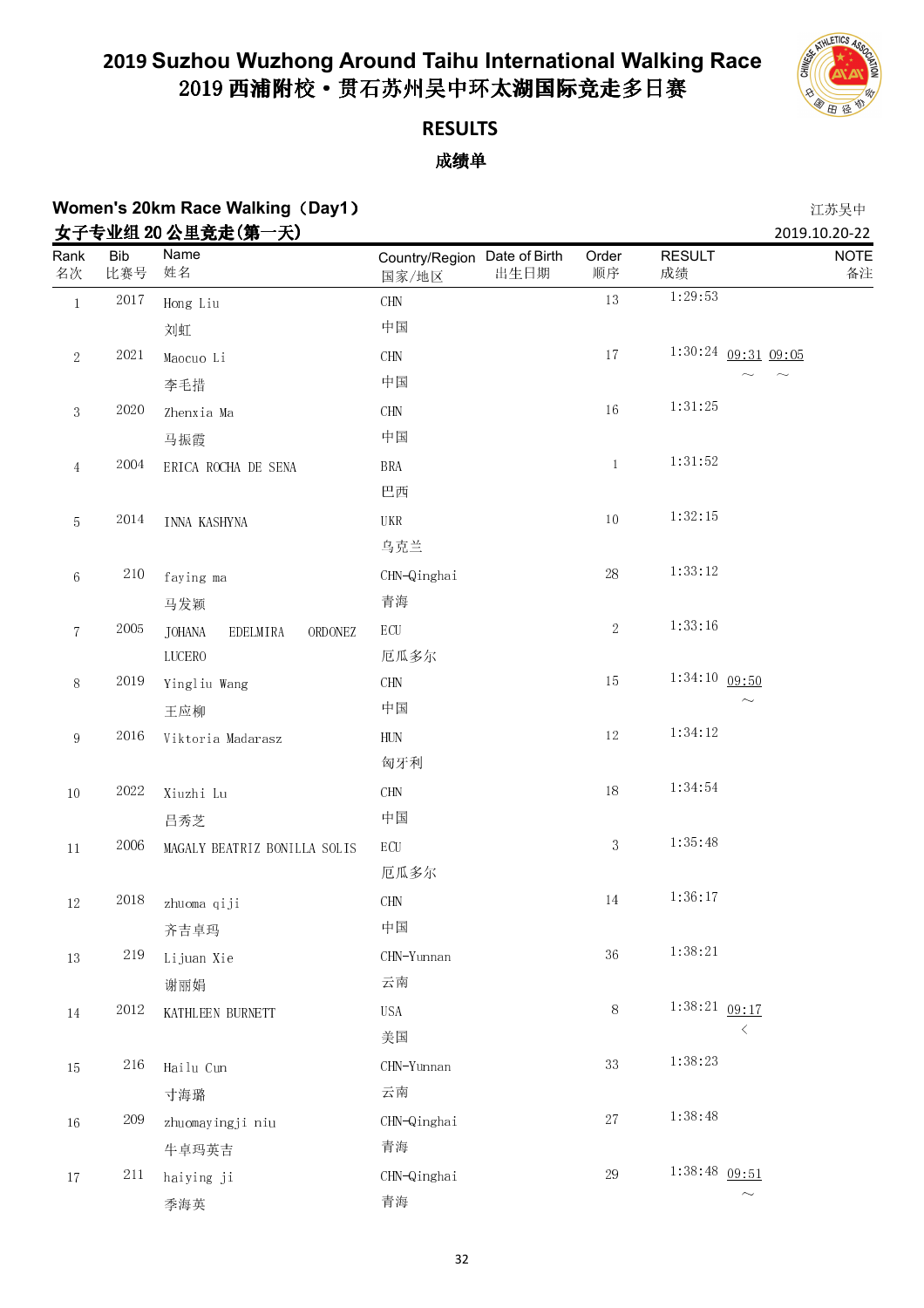

### **RESULTS**

### 成绩单

## **Women's 20km Race Walking (Day1)** 20. 2012年2012年20日 11:45年11月20日 12:45年11月20日 12:45年11月20日 12:45年11月20日 12:45年11月20日 12:45年11月20日 12:45年11月20日 12:45年11月20日 12:45年11月20日 12:45年11月20日 12:45年11月20日 12:45年11月20日 12:45年11月20日

|                   |                   | 女子专业组 20 公里竞走(第一天)                |                                               |             |                     | 2019.10.20-22             |
|-------------------|-------------------|-----------------------------------|-----------------------------------------------|-------------|---------------------|---------------------------|
| Rank<br>名次        | <b>Bib</b><br>比赛号 | Name<br>姓名                        | Country/Region Date of Birth<br>出生日期<br>国家/地区 | Order<br>顺序 | <b>RESULT</b><br>成绩 | <b>NOTE</b><br>备注         |
| $18\,$            | $205\,$           | Wenqing Liao                      | CHN-Jiangxi                                   | 23          | 1:39:17             |                           |
|                   |                   | 廖文清                               | 江西                                            |             |                     |                           |
| $19\,$            | 206               | Roumei Liu                        | CHN-Jiangxi                                   | 24          | 1:39:17             |                           |
|                   |                   | 刘柔镁                               | 江西                                            |             |                     |                           |
| $20\,$            | 2007              | MARITZA JEANETH GUAMAN MAZA       | $\operatorname{ECU}$                          | $\,4\,$     | 1:39:41             |                           |
|                   |                   |                                   | 厄瓜多尔                                          |             |                     |                           |
| $2\sqrt{1}$       | $20\sqrt{15}$     | CHRISTINA PAPADOPOULOU            | ${\rm GRE}$                                   | 11          | 1:39:47 09:26       |                           |
|                   |                   |                                   | 希腊                                            |             |                     | $\widetilde{\phantom{m}}$ |
| $22\,$            | 203               | Yujie Deng                        | CHN-Jiangxi                                   | $21\,$      | 1:39:48             |                           |
|                   |                   | 邓宇洁                               | 江西                                            |             |                     |                           |
| $23\,$            | $2\sqrt{13}$      | Leilei Li                         | CHN-Tianjin                                   | 30          | 1:41:57             |                           |
|                   |                   | 李蕾蕾                               | 天津                                            |             |                     |                           |
| $24\,$            | $2\sqrt{17}$      | Qiuye Li                          | CHN-Yunnan                                    | $3\,4$      | 1:42:56             |                           |
|                   |                   | 李秋叶                               | 云南                                            |             |                     |                           |
| 25                | 2013              | STEPHANIE ROBIN CASEY             | <b>USA</b>                                    | $\,9$       | 1:43:35             |                           |
|                   |                   |                                   | 美国                                            |             |                     |                           |
| $26\,$            | $220\,$           | Wenli Zhao                        | CHN-Yunnan                                    | 37          | 1:43:57             |                           |
|                   |                   | 赵文丽                               | 云南                                            |             |                     |                           |
| $27\,$            | $202\,$           | lingfen ZHang                     | CHN-Guangdong                                 | $20\,$      | 1:44:42             |                           |
|                   |                   | 张玲芬                               | 广东                                            |             |                     |                           |
| $28\,$            | 201               | Shaojia Tang                      | CHN-Guangdong                                 | 19          | 1:44:42             |                           |
|                   |                   | 汤绍佳                               | 广东                                            |             |                     |                           |
| $\ensuremath{29}$ | 218               | Yanfen Tan                        | CHN-Yunnan                                    | 35          | 1:44:42             |                           |
|                   |                   | 谭艳芬                               | 云南                                            |             |                     |                           |
| $3\,0$            | 208               | Xiangkun Chang                    | CHN-Qinghai                                   | $26\,$      |                     | $1:45:38$ 08:51 08:46     |
|                   |                   | 常相锟                               | 青海                                            |             |                     | $\langle$<br>$\langle$    |
| $3\,1$            | 2011              | STEVENS ROBYN SIERRA              | <b>USA</b>                                    | $\tau$      | 1:46:20             |                           |
|                   |                   |                                   | 美国                                            |             |                     |                           |
| $3\sqrt{2}$       | 2009              | ELENA GOH LING YIN                | MAS                                           | 5           | 1:53:17             |                           |
|                   |                   |                                   | 马来西亚                                          |             |                     |                           |
| 33                | $20\sqrt{10}$     | <b>NURUL</b><br>ALYAHAZIQAH       | MAS<br>马来西亚                                   | $\,6\,$     | 1:57:52             |                           |
| 34                | 215               | <b>KAMARAZAMAN</b><br>ya hui Zhao | CHN-Tianjin                                   | 32          | 1 59 22             |                           |
|                   |                   | 赵亚慧                               | 天津                                            |             |                     |                           |
| $35\,$            | 214               | qu duo jie Xiang                  | $CHN-Tianjin$                                 | 31          | 1:59:22             |                           |
|                   |                   | 向去多杰                              | 天津                                            |             |                     |                           |
| 36                | 204               | Yanhong Fu                        | $CHN-Jiangxi$                                 | $22\,$      | DNF                 |                           |
|                   |                   | 傅燕虹                               | 江西                                            |             |                     |                           |
| $3\,7$            | 207               | Yuan Zhong                        | CHN-Jiangxi                                   | 25          | DNF                 |                           |
|                   |                   | 钟源                                | 江西                                            |             |                     |                           |
|                   |                   |                                   |                                               |             |                     |                           |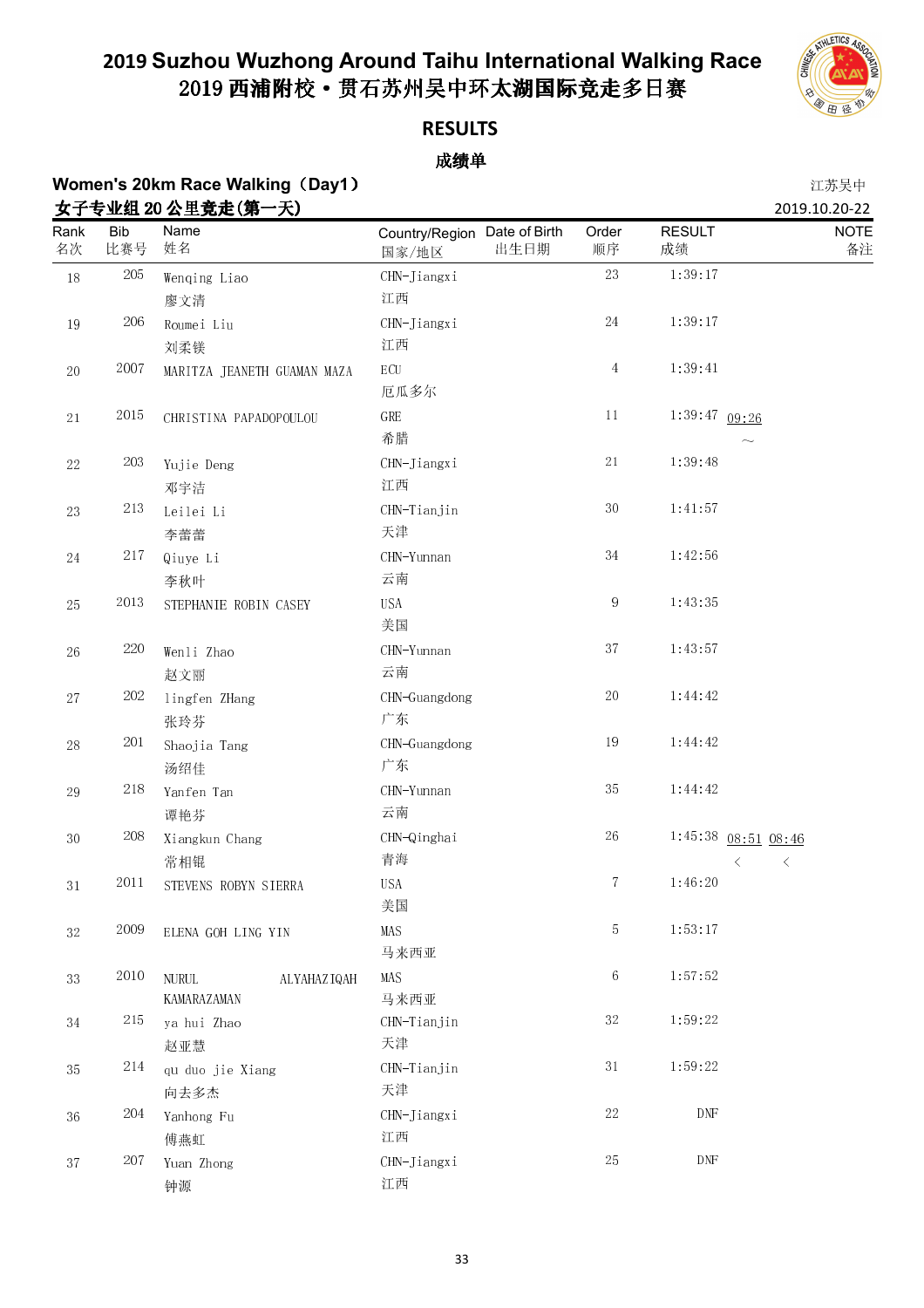

## **RESULTS**

|                  |               | <b>Women's 12km Race Walking (Day2)</b>               |                                               |                |                     | 江苏吴中                               |
|------------------|---------------|-------------------------------------------------------|-----------------------------------------------|----------------|---------------------|------------------------------------|
| Rank<br>名次       | Bib<br>比赛号    | 女子专业组 12 公里竞走(第二天)<br>Name<br>姓名                      | Country/Region Date of Birth<br>出生日期<br>国家/地区 | Order<br>顺序    | <b>RESULT</b><br>成绩 | 2019.10.20-22<br><b>NOTE</b><br>备注 |
| $\,1\,$          | 2004          | ERICA ROCHA DE SENA                                   | <b>BRA</b><br>巴西                              | $\mathbf{1}$   | 54:43               |                                    |
| $\sqrt{2}$       | 2021          | Maocuo Li<br>李毛措                                      | <b>CHN</b><br>中国                              | 17             | 55:25               |                                    |
| $\boldsymbol{3}$ | 2020          | Zhenxia Ma<br>马振霞                                     | $\rm CHN$<br>中国                               | $16\,$         | 55:35               |                                    |
| $\overline{4}$   | 2022          | Xiuzhi Lu<br>吕秀芝                                      | $\rm CHN$<br>中国                               | $18\,$         | 55:57               | 10:20 10:21                        |
| 5                | 2014          | INNA KASHYNA                                          | UKR<br>乌克兰                                    | $10\,$         | 55:59               | 09:44                              |
| $\,6\,$          | 2019          | Yingliu Wang<br>王应柳                                   | $\rm CHN$<br>中国                               | 15             | 56:20               | 10:24<br>$\sim$                    |
| $\tau$           | 2006          | MAGALY BEATRIZ BONILLA SOLIS                          | ECU<br>厄瓜多尔                                   | $\sqrt{3}$     | 56:22               |                                    |
| $8\,$            | 210           | faying ma<br>马发颖                                      | CHN-Qinghai<br>青海                             | $28\,$         | 56:24               | 09:50<br>$\widetilde{\phantom{m}}$ |
| $\,9$            | 2016          | Viktoria Madarasz                                     | <b>HUN</b><br>匈牙利                             | $12\,$         | 57:40               |                                    |
| $10\,$           | 2005          | <b>JOHANA</b><br>EDELMIRA<br>ORDONEZ<br><b>LUCERO</b> | $\operatorname{ECU}$<br>厄瓜多尔                  | $\sqrt{2}$     | 58:22               | 10:20<br>$\widetilde{\phantom{m}}$ |
| $11\,$           | 220           | Wenli Zhao<br>赵文丽                                     | CHN-Yunnan<br>云南                              | $3\,7$         | 59:20               |                                    |
| $12\,$           | 2012          | KATHLEEN BURNETT                                      | <b>USA</b><br>美国                              | 8              | 59:38               |                                    |
| $13\,$           | 216           | Hailu Cun<br>寸海璐                                      | CHN-Yunnan<br>云南                              | $3\sqrt{3}$    | 59:42               | 10:14<br>$\sim$                    |
| $14\,$           | 2018          | zhuoma qiji<br>齐吉卓玛                                   | $\rm CHN$<br>中国                               | 14             | 59:51               | 09:39                              |
| $15\,$           | $20\sqrt{15}$ | CHRISTINA PAPADOPOULOU                                | GRE<br>希腊                                     | $11\,$         | 59:54               |                                    |
| 16               | 2007          | MARITZA JEANETH GUAMAN MAZA                           | $\operatorname{ECU}$<br>厄瓜多尔                  | $\overline{4}$ | 1:00:23             |                                    |
| 17               | 206           | Roumei Liu<br>刘柔镁                                     | CHN-Jiangxi<br>江西                             | $24\,$         | 1:00:24             |                                    |
| $18\,$           | $208\,$       | Xiangkun Chang<br>常相锟                                 | CHN-Qinghai<br>青海                             | $26\,$         | 1:00:43             | 09.39<br>$\sim$                    |
| 19               | 218           | Yanfen Tan<br>谭艳芬                                     | CHN-Yunnan<br>云南                              | $3\sqrt{5}$    | 1:01:02             | 09:40<br>$\sim$                    |
| $20\,$           | 209           | zhuomayingji niu<br>牛卓玛英吉                             | CHN-Qinghai<br>青海                             | $27\,$         | 1:01:04             |                                    |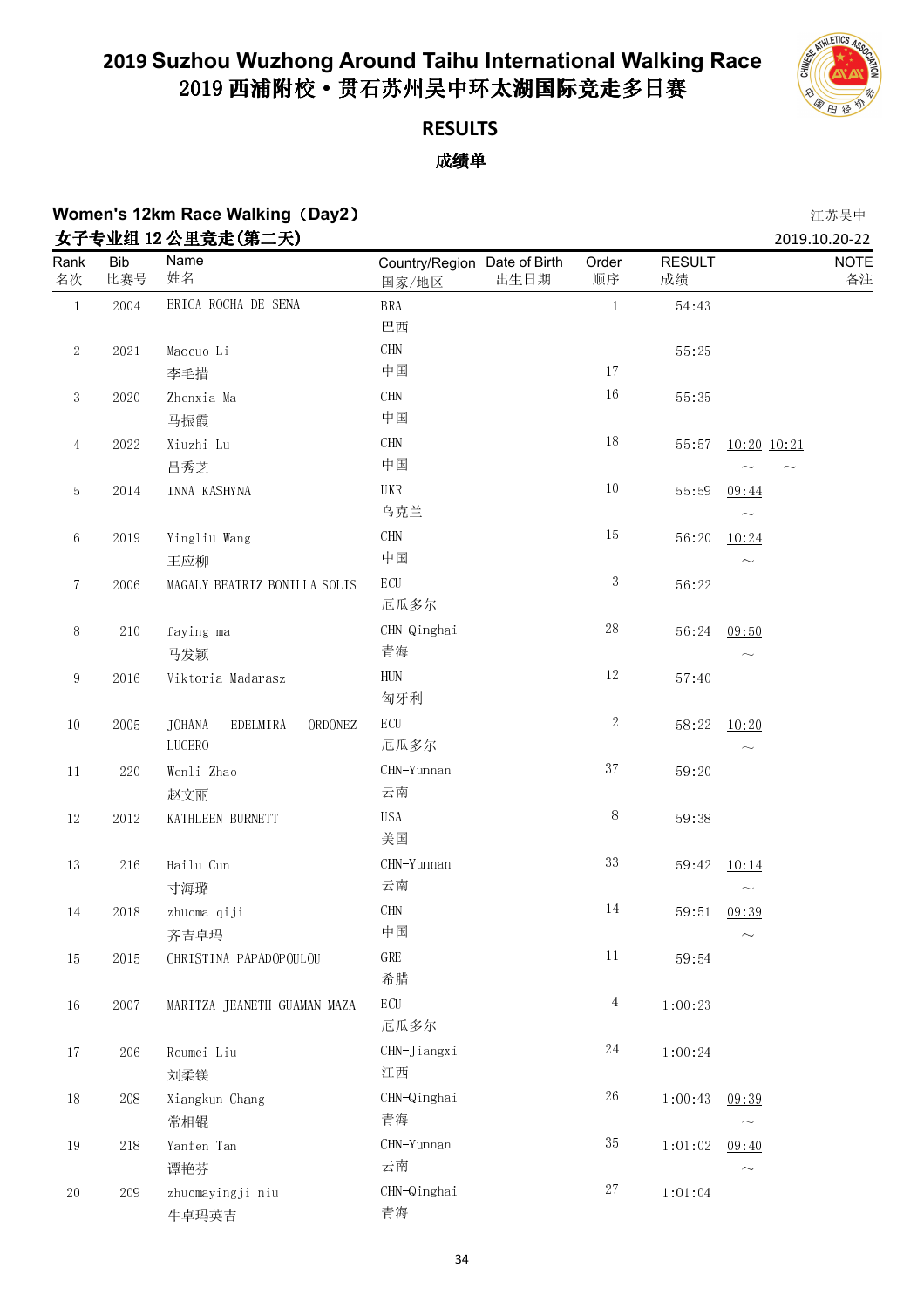

### **RESULTS**

### 成绩单

## **Women's 12km Race Walking**(**Day2**) 江苏吴中

|             |                   | 女子专业组 12 公里竞走(第二天)                         |                                               |             |                     | 2019.10.20-22                      |
|-------------|-------------------|--------------------------------------------|-----------------------------------------------|-------------|---------------------|------------------------------------|
| Rank<br>名次  | <b>Bib</b><br>比赛号 | <b>Name</b><br>姓名                          | Country/Region Date of Birth<br>出生日期<br>国家/地区 | Order<br>顺序 | <b>RESULT</b><br>成绩 | <b>NOTE</b><br>备注                  |
| $2\sqrt{1}$ | $2\sqrt{13}$      | Leilei Li                                  | CHN-Tianjin                                   | $3\,0$      | 1:01:32             |                                    |
|             |                   | 李蕾蕾                                        | 天津                                            |             |                     |                                    |
| $22\,$      | $202\,$           | lingfen ZHang<br>张玲芬                       | CHN-Guangdong<br>广东                           | $20\,$      | 1:02:01             | 09:34<br>$\widetilde{\phantom{m}}$ |
| $23\,$      | 2011              | STEVENS ROBYN SIERRA                       | <b>USA</b><br>美国                              | $\tau$      | 1:02:15             |                                    |
| 24          | 204               | Yanhong Fu<br>傅燕虹                          | CHN-Jiangxi<br>江西                             | $22\,$      | 1:03:05             | 10:06<br>$\sim$                    |
| $25\,$      | $205\,$           | Wenqing Liao<br>廖文清                        | CHN-Jiangxi<br>江西                             | 23          | 1:03:15             | 09:40 09:35 10:31                  |
| $26\,$      | 211               | haiying ji<br>季海英                          | CHN-Qinghai<br>青海                             | $\sqrt{29}$ | 1:04:05             | 09:36 09:34                        |
| $27\,$      | $201\,$           | Shaojia Tang<br>汤绍佳                        | CHN-Guangdong<br>广东                           | 19          | 1:04:28             |                                    |
| $28\,$      | $217\,$           | Qiuye Li<br>李秋叶                            | CHN-Yunnan<br>云南                              | $3\,4$      | 1:05:07             | 09:57<br>$\widetilde{\phantom{m}}$ |
| 29          | 2013              | STEPHANIE ROBIN CASEY                      | <b>USA</b><br>美国                              | 9           | 1:05:25             |                                    |
| $3\,0$      | $203\,$           | Yujie Deng<br>邓宇洁                          | CHN-Jiangxi<br>江西                             | $2\sqrt{1}$ | 1:05:27             |                                    |
| $3\,1$      | 2009              | ELENA GOH LING YIN                         | MAS<br>马来西亚                                   | 5           | 1:14:20             |                                    |
| $3\sqrt{2}$ | $20\sqrt{10}$     | <b>NURUL</b><br>ALYAHAZIQAH<br>KAMARAZAMAN | MAS<br>马来西亚                                   | 6           | 1:15:10             | 09:31<br>$\langle$                 |
| $3\sqrt{3}$ | 214               | qu duo jie Xiang<br>向去多杰                   | CHN-Tianjin<br>天津                             | $3\,1$      | 1:16:34             |                                    |
| $3\,4$      | 215               | ya hui Zhao<br>赵亚慧                         | CHN-Tianjin<br>天津                             | $3\sqrt{2}$ | 1:16:34             | 09:32<br>$\langle$                 |
| $3\sqrt{5}$ | 2017              | Hong Liu<br>刘虹                             | $\rm CHN$<br>中国                               | 13          | <b>DNS</b>          |                                    |
| $36\,$      | $207\,$           | Yuan Zhong<br>钟源                           | CHN-Jiangxi<br>江西                             | $25\,$      | <b>DNF</b>          |                                    |
| 37          | 219               | Lijuan Xie<br>谢丽娟                          | CHN-Yunnan<br>云南                              | $36\,$      | DNF                 | 09:34<br>$\sim$                    |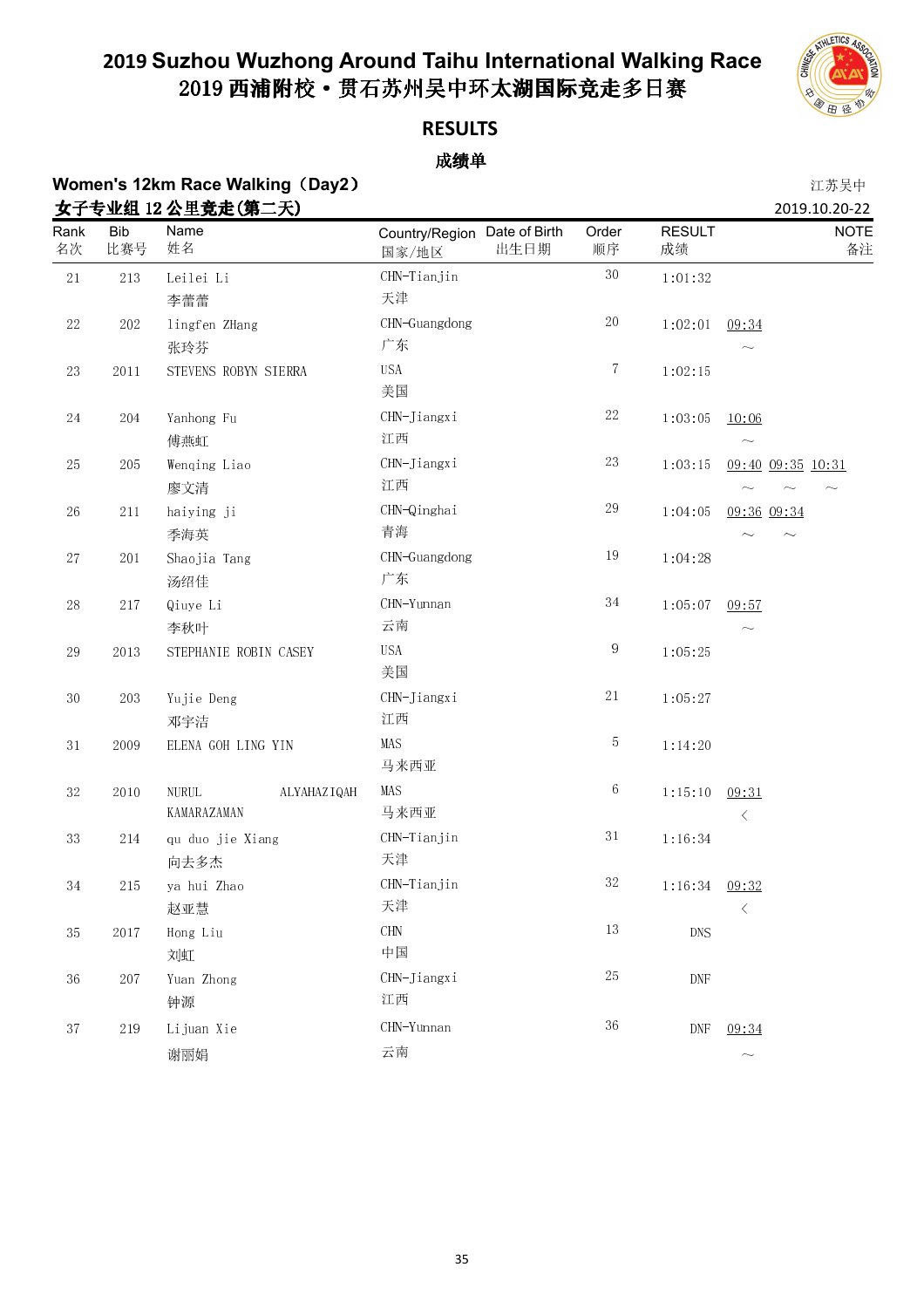

### **RESULTS** 成绩单

## **Women's 12km Race Walking**(**Day3**) 江苏吴中

|                |                   | 女子专业组 12 公里竞走(第三天)                             |                                       |      |                  |                     | 2019.10.20-22                            |
|----------------|-------------------|------------------------------------------------|---------------------------------------|------|------------------|---------------------|------------------------------------------|
| Rank<br>名次     | <b>Bib</b><br>比赛号 | Name<br>姓名                                     | Country/Region Date of Birth<br>国家/地区 | 出生日期 | Order<br>顺序      | <b>RESULT</b><br>成绩 | <b>NOTE</b><br>备注                        |
| $\,1$          | 2004              | ERICA ROCHA DE SENA                            | <b>BRA</b><br>巴西                      |      | $\mathbf{1}$     | 52:25               |                                          |
| $\sqrt{2}$     | 2022              | Xiuzhi Lu                                      | <b>CHN</b>                            |      | 18               | 52:50               |                                          |
|                |                   | 吕秀芝                                            | 中国                                    |      |                  |                     |                                          |
| $\sqrt{3}$     | 2019              | Yingliu Wang                                   | $\rm CHN$                             |      | $15\,$           | 52:55               |                                          |
|                |                   | 王应柳                                            | 中国                                    |      |                  |                     |                                          |
| $\overline{4}$ | 2006              | MAGALY BEATRIZ BONILLA SOLIS                   | $\operatorname{ECU}$<br>厄瓜多尔          |      | $\boldsymbol{3}$ |                     | $52:58$ $\underline{10:20}$<br>$\sim$    |
| 5              | $2014\,$          | INNA KASHYNA                                   | UKR<br>乌克兰                            |      | $10\,$           | 53:20               |                                          |
| $6\,$          | 2021              | Maocuo Li                                      | <b>CHN</b>                            |      | $17\,$           | 53:24               |                                          |
|                |                   | 李毛措                                            | 中国                                    |      |                  |                     |                                          |
| 7              | 2020              | Zhenxia Ma                                     | $\rm CHN$                             |      | $16\,$           | 53:40               |                                          |
|                |                   | 马振霞                                            | 中国                                    |      |                  |                     |                                          |
| $8\,$          | $2\,10$           | faying ma<br>马发颖                               | CHN-Qinghai<br>青海                     |      | $28\,$           |                     | 53:55 10:06<br>$\widetilde{\phantom{m}}$ |
| $\,9$          | 2005              | <b>JOHANA</b><br>EDELMIRA<br>ORDONEZ<br>LUCERO | $\operatorname{ECU}$<br>厄瓜多尔          |      | $\sqrt{2}$       | 54:42               |                                          |
| $10\,$         | 2016              | Viktoria Madarasz                              | ${\rm HUN}$<br>匈牙利                    |      | $12\,$           | 55:32               |                                          |
| $11\,$         | 211               | haiying ji<br>季海英                              | CHN-Qinghai<br>青海                     |      | $29\,$           | 56:05               |                                          |
| $12\,$         | $2\,19$           | Lijuan Xie<br>谢丽娟                              | CHN-Yunnan<br>云南                      |      | 36               | 56:20               |                                          |
| 13             | 2018              | zhuoma qiji<br>齐吉卓玛                            | <b>CHN</b><br>中国                      |      | $14\,$           | 56.23               |                                          |
| 14             | 220               | Wenli Zhao                                     | CHN-Yunnan                            |      | $3\,7$           | 56:27               |                                          |
|                |                   | 赵文丽                                            | 云南                                    |      |                  |                     |                                          |
| $15\,$         | 206               | Roumei Liu                                     | CHN-Jiangxi                           |      | $24\,$           | 56:38               |                                          |
|                |                   | 刘柔镁                                            | 江西                                    |      |                  |                     |                                          |
| $16\,$         | $20\sqrt{15}$     | CHRISTINA PAPADOPOULOU                         | GRE<br>希腊                             |      | 11               | 56:42               |                                          |
| 17             | 208               | Xiangkun Chang                                 | CHN-Qinghai                           |      | $26\,$           |                     | 56:45 09:39 09:54                        |
|                |                   | 常相锟                                            | 青海                                    |      |                  |                     | $\langle$<br>$\sim$ $\sim$ $<$           |
| $18\,$         | 218               | Yanfen Tan                                     | CHN-Yunnan                            |      | 35               | 57:08               |                                          |
|                |                   | 谭艳芬                                            | 云南                                    |      |                  |                     |                                          |
| 19             | 2007              | MARITZA JEANETH GUAMAN MAZA                    | $\operatorname{ECU}$<br>厄瓜多尔          |      | $\overline{4}$   | 57.29               |                                          |
| $20\,$         | 2012              | KATHLEEN BURNETT                               | <b>USA</b>                            |      | $8\,$            |                     | 57:30 10:03 09:45                        |
|                |                   |                                                | 美国                                    |      |                  |                     | $\widetilde{\phantom{m}}$                |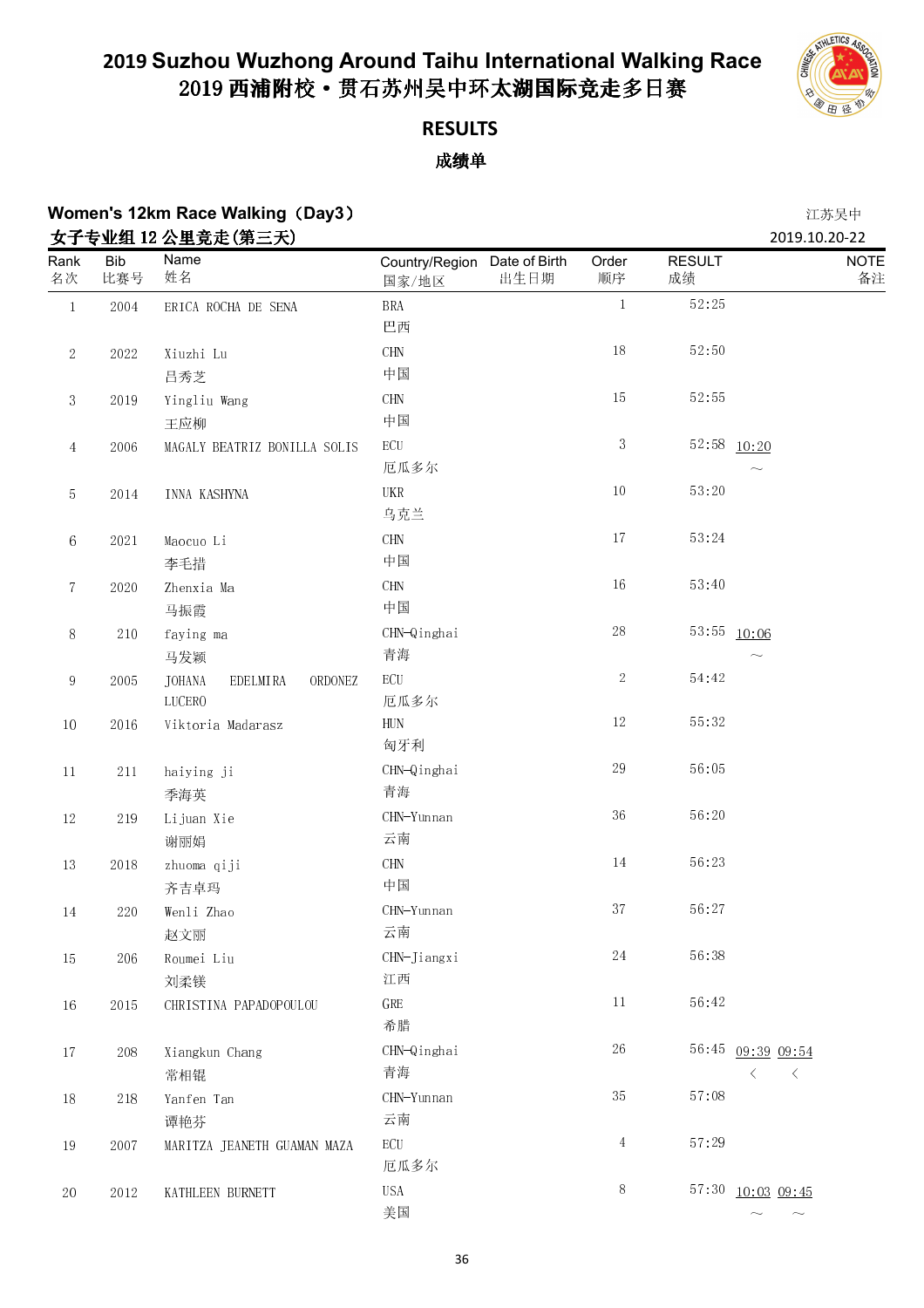

### **RESULTS**

### 成绩单

### **Women's 12km Race Walking (Day3) 2008年7月11日 12:00 12:00 12:00 12:00 12:00 12:00 12:00 12:00 12:00 12:00 12:00 12:00 12:00 12:00 12:00 12:00 12:00 12:00 12:00 12:00 12:00 12:00 12:00 12:00 12:00 12:00 12:00 12:00 12:00 12 女子专业组 12 公里音击(笛二天)** 2019.10.20-22

| <u>yı</u><br>Rank | <b>Bib</b> | ヾ╨҉҈҈҈ӵ <i>▖</i> ዹ╩ <del>҉ѡᄹ∖ᅏ<u></u><i>▃</i>⋏⋏</del><br>Name | Country/Region Date of Birth |      | Order          | <b>RESULT</b> |             | 2013.10.20 <sup>-</sup> 22<br><b>NOTE</b> |
|-------------------|------------|---------------------------------------------------------------|------------------------------|------|----------------|---------------|-------------|-------------------------------------------|
| 名次                | 比赛号        | 姓名                                                            | 国家/地区                        | 出生日期 | 顺序             | 成绩            |             | 备注                                        |
| $2\sqrt{1}$       | 2011       | STEVENS ROBYN SIERRA                                          | <b>USA</b>                   |      | $\overline{7}$ |               | 58:27 10:21 |                                           |
|                   |            |                                                               | 美国                           |      |                |               |             |                                           |
| $22\,$            | 209        | zhuomayingji niu                                              | CHN-Qinghai                  |      | $2\,7$         | 58:47         |             |                                           |
|                   |            | 牛卓玛英吉                                                         | 青海                           |      |                |               |             |                                           |
| $23\,$            | 213        | Leilei Li                                                     | CHN-Tianjin                  |      | $3\,0$         | 58:47         |             |                                           |
|                   |            | 李蕾蕾                                                           | 天津                           |      |                |               |             |                                           |
| $24\,$            | 205        | Wenqing Liao                                                  | CHN-Jiangxi                  |      | $23\,$         | 58:53         |             | 09:36 10:02 10:23                         |
|                   |            | 廖文清                                                           | 江西                           |      |                |               |             |                                           |
| 25                | 201        | Shaojia Tang                                                  | CHN-Guangdong                |      | $19\,$         | 58.59         | 09:36       |                                           |
|                   |            | 汤绍佳                                                           | 广东                           |      |                |               |             |                                           |
| $26\,$            | 202        | lingfen ZHang                                                 | CHN-Guangdong                |      | $20\,$         | 59:04         |             |                                           |
|                   |            | 张玲芬                                                           | 广东                           |      |                |               |             |                                           |
| $2\,7$            | 204        | Yanhong Fu                                                    | CHN-Jiangxi                  |      | $22\,$         |               | 59:08 10:24 |                                           |
|                   |            | 傅燕虹                                                           | 江西                           |      |                |               |             |                                           |
| $28\,$            | 216        | Hailu Cun                                                     | CHN-Yunnan                   |      | $3\sqrt{3}$    | 1:00:44       |             |                                           |
|                   |            | 寸海璐                                                           | 云南                           |      |                |               |             |                                           |
| $\rm 29$          | 217        | Qiuye Li                                                      | CHN-Yunnan                   |      | $3\,4$         | 1:00:44       |             |                                           |
|                   |            | 李秋叶                                                           | 云南                           |      |                |               |             |                                           |
| $30\,$            | 2013       | STEPHANIE ROBIN CASEY                                         | <b>USA</b>                   |      | $\,9$          | 1:01:52       |             |                                           |
|                   |            |                                                               | 美国                           |      |                |               |             |                                           |
| 31                | 203        | Yujie Deng                                                    | CHN-Jiangxi                  |      | $2\sqrt{1}$    | 1:03:52       |             |                                           |
|                   |            | 邓宇洁                                                           | 江西                           |      |                |               |             |                                           |
| $32\,$            | 215        | ya hui Zhao                                                   | CHN-Tianjin                  |      | $3\sqrt{2}$    | 1:05:11       |             |                                           |
|                   |            | 赵亚慧                                                           | 天津                           |      |                |               |             |                                           |
| 33                | 214        | qu duo jie Xiang                                              | CHN-Tianjin                  |      | $3\,1$         | 1:05:11       |             |                                           |
|                   |            | 向去多杰                                                          | 天津                           |      |                |               |             |                                           |
| $3\,4$            | 2009       | ELENA GOH LING YIN                                            | MAS                          |      | 5              | 1:06:13       |             |                                           |
|                   |            |                                                               | 马来西亚                         |      |                |               |             |                                           |
| 35                | $20\,10$   | <b>NURUL</b><br>ALYAHAZIQAH                                   | MAS                          |      | $\,6\,$        | 1:09:51       |             |                                           |
|                   |            | <b>KAMARAZAMAN</b>                                            | 马来西亚                         |      |                |               |             |                                           |
| 36                | 2017       | Hong Liu                                                      | $\rm CHN$                    |      | $13\,$         | $\rm DNS$     |             |                                           |
|                   |            | 刘虹                                                            | 中国                           |      |                |               |             |                                           |
| 37                | $207\,$    | Yuan Zhong                                                    | CHN-Jiangxi                  |      | $25\,$         | DNF           |             |                                           |
|                   |            | 钟源                                                            | 江西                           |      |                |               |             |                                           |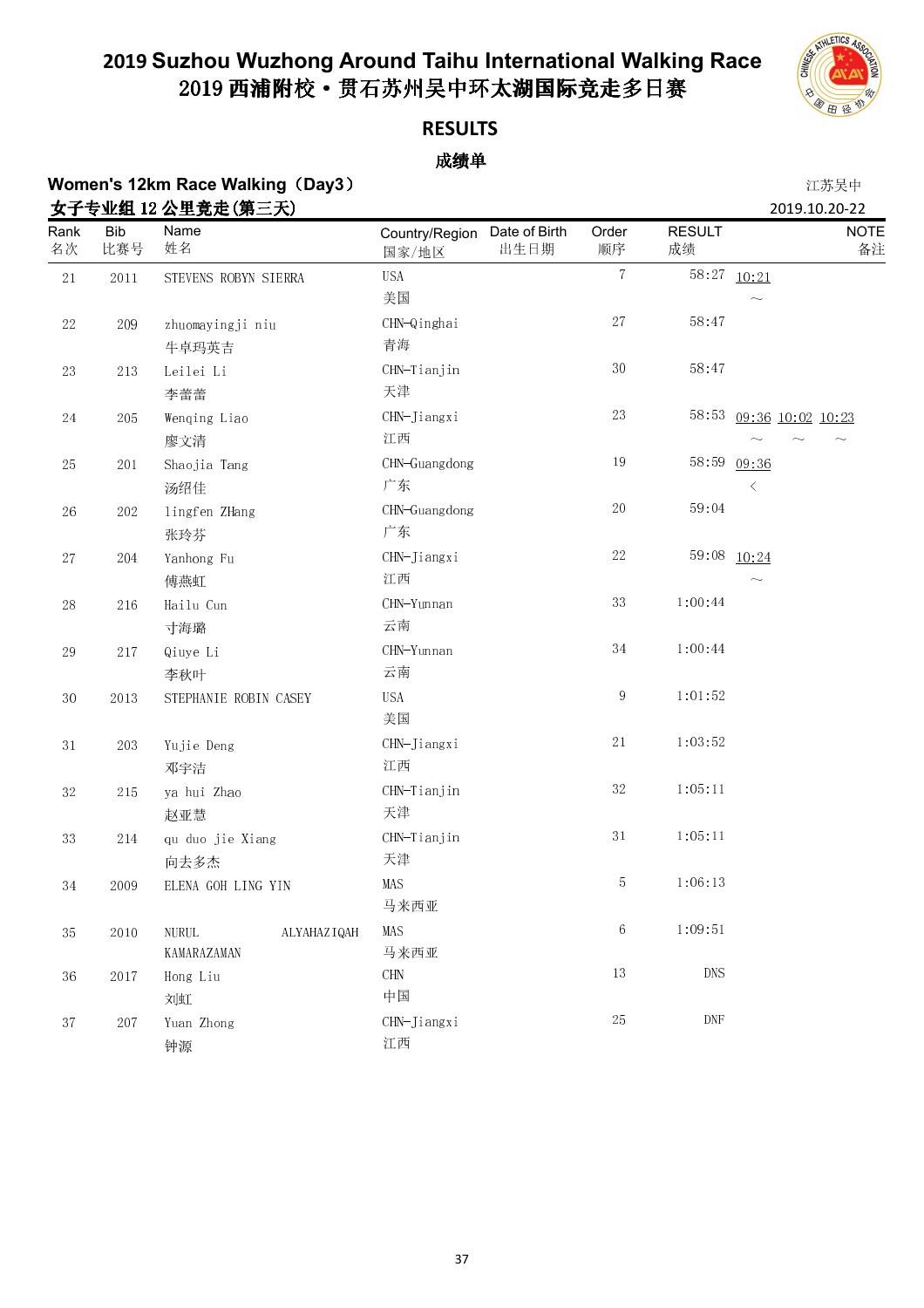

## **RESULTS**

| Men's Race Walking (Provincial Team) | 江苏吴中         |
|--------------------------------------|--------------|
| 男子专业组团体竞走总成绩 (省队)                    | 2019 10 20-2 |

|            |                   | 男子专业组团体竞走总成绩(省队)      |                                               |                         |                         |                        | 2019.10.20-22       |
|------------|-------------------|-----------------------|-----------------------------------------------|-------------------------|-------------------------|------------------------|---------------------|
| Rank<br>名次 | <b>Bib</b><br>比赛号 | Name<br>姓名            | Country/Region Date of Birth<br>出生日期<br>国家/地区 | DAY <sub>1</sub><br>第1天 | DAY <sub>2</sub><br>第2天 | DAY 3<br>第3天           | <b>RESULT</b><br>成绩 |
| $\,1\,$    | 152               | Jiaxu Zhang           | $CHN-Yunnan1$                                 | 1:26:04                 | 51:27                   | 50:41                  | 9:26:28             |
|            |                   | 张家旭                   |                                               |                         |                         |                        |                     |
|            | 153               | Lihong Cui            |                                               | 1:28:00                 | 52:30                   | DQ                     |                     |
|            |                   | 崔利宏                   |                                               |                         |                         |                        |                     |
|            | 154               | Fanglong Gong         |                                               | 1:26:40                 | 53:10                   | 51:15                  |                     |
|            |                   | 龚方龙                   |                                               |                         |                         |                        |                     |
|            | 157               | Wenchao Niu           |                                               | 1 25 22                 | 53:35                   | 49:19                  |                     |
|            |                   | 牛文超                   |                                               |                         |                         |                        |                     |
|            | 159               | Jun Yin               |                                               | 1:27:10                 | 54.53                   | 52:16                  |                     |
|            |                   | 尹俊                    |                                               |                         |                         |                        |                     |
| $\sqrt{2}$ | 155               | Yunjiang Hu<br>胡云江    | CHN-Yunnan2                                   | 1:29:30                 | 57.04                   | 53:21                  | 9:44:28             |
|            | 156               | Zhi Liu               |                                               | 1:29:15                 | 56:02                   | 50:52                  |                     |
|            |                   | 刘志                    |                                               |                         |                         |                        |                     |
|            |                   | 158 Shiyi Peng        |                                               | $\mathbf{D}\mathbf{Q}$  | DQ                      | 52:14                  |                     |
|            |                   | 彭仕义                   |                                               |                         |                         |                        |                     |
|            |                   | 160 Yongcai Yu        |                                               | 1:28:57                 | 53:39                   | 50:31                  |                     |
|            |                   | 于永才                   |                                               |                         |                         |                        |                     |
|            |                   | 161 Chendong Zhu      |                                               | 1:30:36                 | 55:31                   | $5\,0\colon 11$        |                     |
|            |                   | 朱陈东                   |                                               |                         |                         |                        |                     |
| $\sqrt{3}$ | 135               | Liang Yang            | CHN-Tianjin                                   | 1:32:04                 | 55:12                   | 53:12                  | 9:49:44             |
|            |                   | 杨亮                    |                                               |                         |                         |                        |                     |
|            | 136               | jia hui Yang<br>杨嘉辉   |                                               | 1:39:05                 | 59.53                   | 56:21                  |                     |
|            |                   | 142 Xuejing Hou       |                                               | 1 35 49                 | 58:24                   | 54.28                  |                     |
|            |                   | 侯学京                   |                                               |                         |                         |                        |                     |
|            |                   | 144 tian cai Chen     |                                               | 1:25:53                 | 53:04                   | 52:04                  |                     |
|            |                   | 陈天才                   |                                               |                         |                         |                        |                     |
|            |                   | 151 Dongpo Luo<br>罗东坡 |                                               | 1:30:57                 | 56:09                   | 51:09                  |                     |
| 4          | 101               | Qiang Chen            | CHN-Guangdong                                 | 1:31:34                 | 55:37                   | $5\,3\cdot 14$         | 9:56:35             |
|            |                   | 陈强                    |                                               |                         |                         |                        |                     |
|            | 103               | Hang Liu              |                                               | 1:36:31                 | 55:01                   | $\mathbf{D}\mathbf{Q}$ |                     |
|            |                   | 刘行                    |                                               |                         |                         |                        |                     |
|            | 104               | Jingyuan Pan          |                                               | 1 31 33                 | 59:12                   | 54:53                  |                     |
|            |                   | 盘景源                   |                                               |                         |                         |                        |                     |
|            | 105               | Chengyuan Zhang       |                                               | 1:31:38                 | 55:39                   | 52:29                  |                     |
|            |                   | 张丞源                   |                                               |                         |                         |                        |                     |
|            | 106               | Yingcheng Zhou        |                                               | 1:32:46                 | 55.28                   | 50:01                  |                     |
|            |                   | 周应成                   |                                               |                         |                         |                        |                     |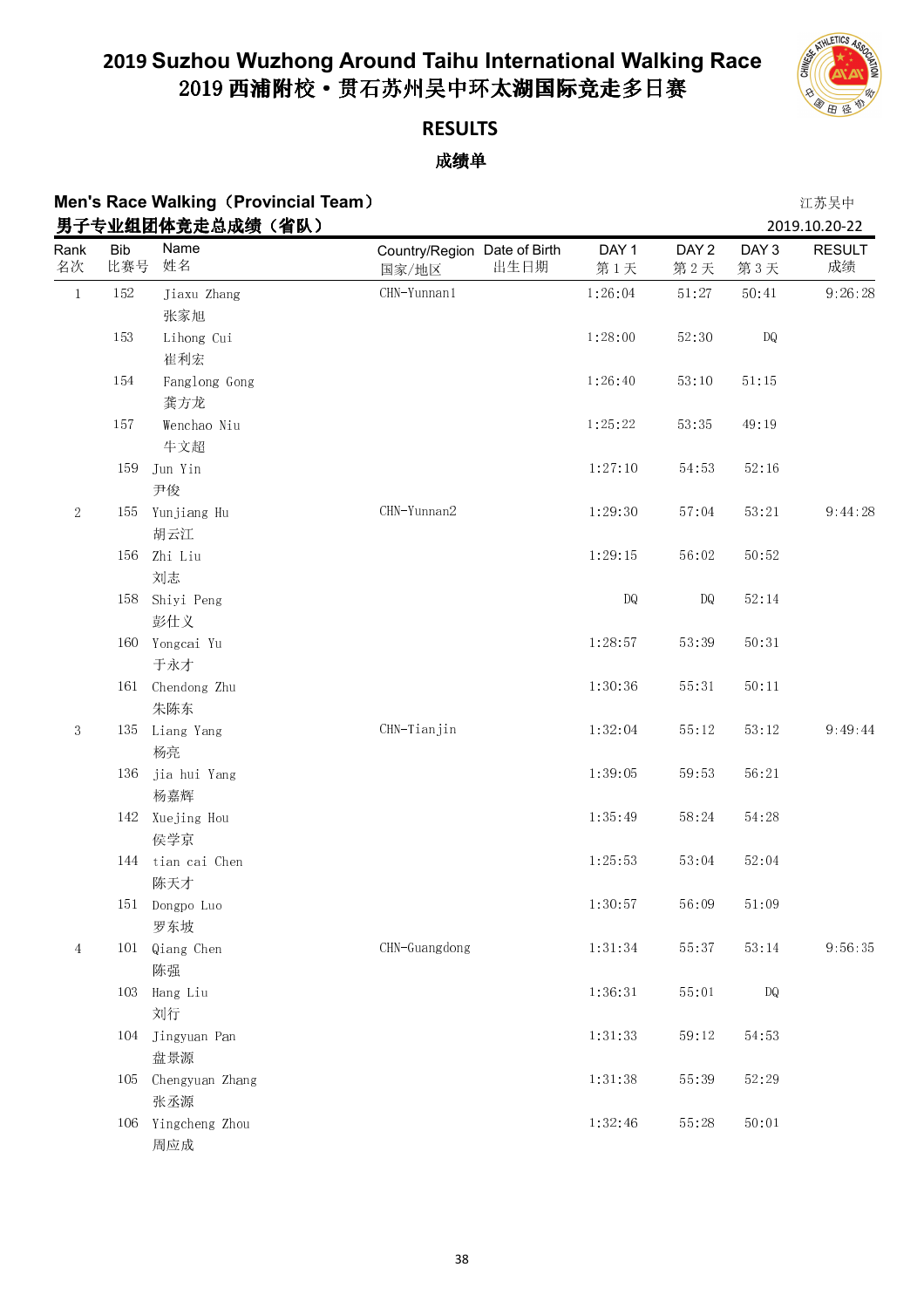

**RESULT** 成绩

DQ 10:04:20

CHN-Jiangsu2 1:26:55 55:14 51:43 10:08:20

DQ 10:25:23

#### **RESULTS**

|            |                   | <b>Men's Race Walking (Provincial Team)</b> |                                       |      |                         |                             |                         | 江苏吴中                     |
|------------|-------------------|---------------------------------------------|---------------------------------------|------|-------------------------|-----------------------------|-------------------------|--------------------------|
|            |                   | 男子专业组团体竞走总成绩(省队)                            |                                       |      |                         |                             |                         | 2019.10.20-22            |
| Rank<br>名次 | <b>Bib</b><br>比赛号 | Name<br>姓名                                  | Country/Region Date of Birth<br>国家/地区 | 出生日期 | DAY <sub>1</sub><br>第1天 | DAY <sub>2</sub><br>第2天     | DAY <sub>3</sub><br>第3天 | RESUL <sup>-</sup><br>成绩 |
| 5          | 108               | Haoxiang Liu<br>刘昊祥                         | CHN-Jiangsul                          |      | 1:33:23                 | 55:27                       | DQ                      | 10:04:                   |
|            | 110               | Sen Wang<br>王森                              |                                       |      | 1:38:10                 | 57:57                       | DQ                      |                          |
|            | 111               | Zhendong Wang<br>王振东                        |                                       |      | <b>DNF</b>              | 56:24                       | 52:49                   |                          |
|            | 113               | Luqiang Yan<br>阎禄强                          |                                       |      | 1 33 33                 | 1:01:45                     | 53.39                   |                          |
|            |                   | 114 Yu Zeng<br>曾宇                           |                                       |      | 1 33 23                 | 53:51                       | 51:51                   |                          |
| 6          | 107               | Tianlei Li<br>李天蕾                           | CHN-Jiangsu2                          |      | 1:26:55                 | 55:14                       | 51:43                   | 10.08:                   |
|            | 109               | Yiming Liu<br>刘一铭                           |                                       |      | 1:37:05                 | 56:16                       | 56 43                   |                          |
|            |                   | 112 Wenan Xu<br>徐文安                         |                                       |      | 1:33:38                 | 57:57                       | 52:49                   |                          |
| $\tau$     | 116               | Mingming Huang<br>黄明明                       | CHN-Jiangxi                           |      | 1:34:44                 | DQ                          | DQ                      | 10.25                    |
|            |                   | 117 Leping Yang<br>杨乐平                      |                                       |      | 1:37:54                 | 1:01:28                     | 56:15                   |                          |
|            | 118               | Jun Huang<br>黄俊                             |                                       |      | 1:31:50                 | $\ensuremath{\mathrm{DNF}}$ | 55:04                   |                          |
|            | 119               | Xianrui Zeng<br>曾宪瑞                         |                                       |      | DQ                      | 58.24                       | 58:23                   |                          |

|   |     | 黄俊            |             |         |         |       |         |
|---|-----|---------------|-------------|---------|---------|-------|---------|
|   | 119 | Xianrui Zeng  |             | DQ      | 58:24   | 58.23 |         |
|   |     | 曾宪瑞           |             |         |         |       |         |
|   | 120 | Yong Liu      |             | DNF     | 55:11   | 54:33 |         |
|   |     | 刘勇            |             |         |         |       |         |
| 8 | 122 | kuizhijia guo | CHN-Qinghai | 1 33 08 | 1.00.37 | DQ    | 9:24:01 |
|   |     | 郭魁智嘉          |             |         |         |       |         |
|   | 123 | qiejia jia    |             | DQ      | 57:47   | DQ    |         |
|   |     | 贾切加           |             |         |         |       |         |
|   | 124 | wenliang ma   |             | 1:32:36 | 57:17   | 51.56 |         |
|   |     | 马文良           |             |         |         |       |         |
|   | 125 | Jie Yang      |             | 1:36:17 | 59.24   | 55:36 |         |
|   |     | 杨杰            |             |         |         |       |         |
|   | 126 | Hongrui Zhou  |             | DQ      | DQ      | DQ    |         |
|   |     | 周宏睿           |             |         |         |       |         |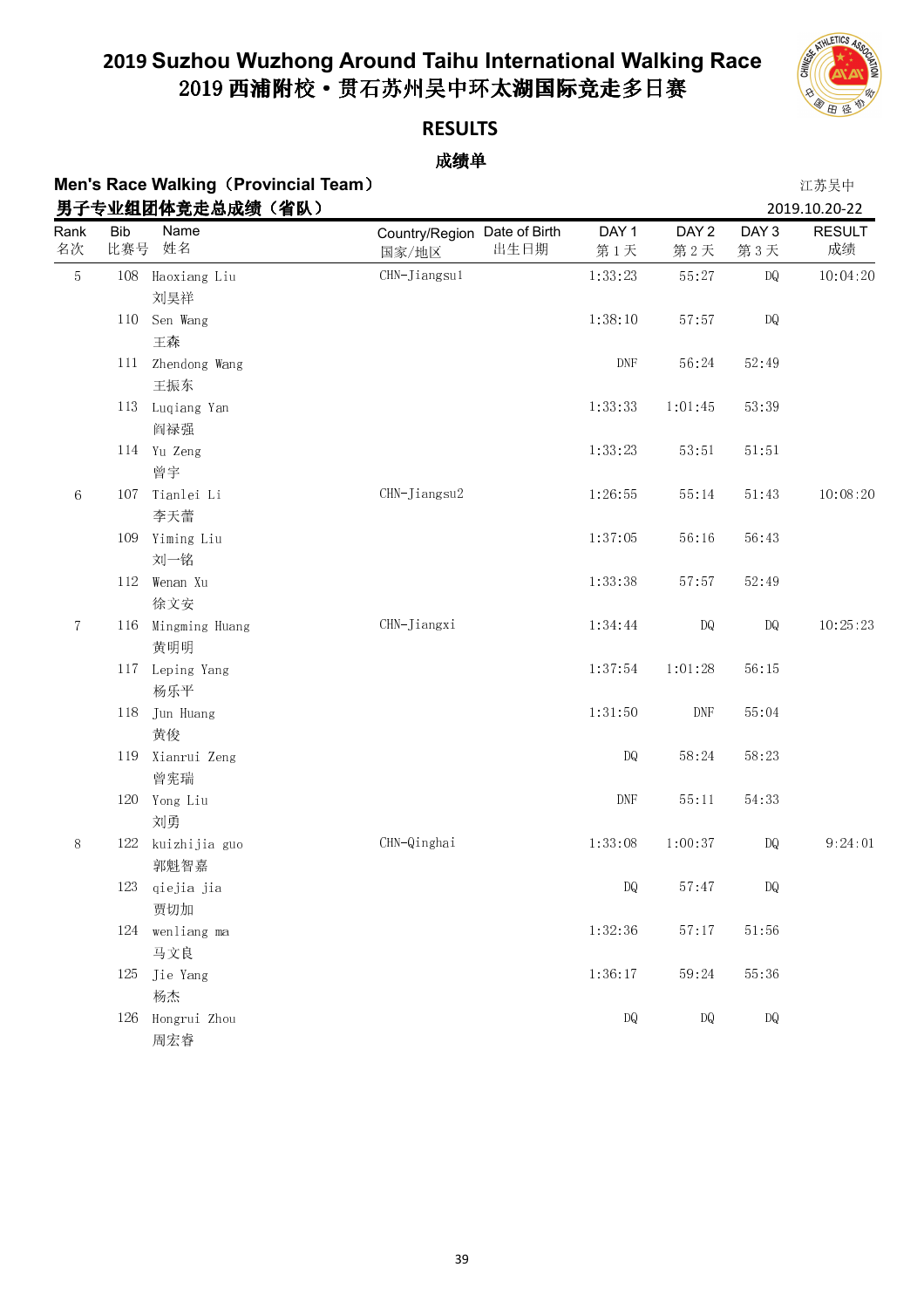

## **RESULTS**

|                |                   | <b>Women's Race Walking (Provincial Team)</b> |                                               |                             |                             |                         | 江苏吴中                                 |
|----------------|-------------------|-----------------------------------------------|-----------------------------------------------|-----------------------------|-----------------------------|-------------------------|--------------------------------------|
| Rank<br>名次     | <b>Bib</b><br>比赛号 | 女子专业组团体竞走总成绩(省队)<br>Name<br>姓名                | Country/Region Date of Birth<br>出生日期<br>国家/地区 | DAY <sub>1</sub><br>第1天     | DAY <sub>2</sub><br>第2天     | DAY <sub>3</sub><br>第3天 | 2019.10.20-22<br><b>RESULT</b><br>成绩 |
| $\,1\,$        | 208               | Xiangkun Chang                                | CHN-Qinghai                                   | 1:45:38                     | 1:00:43                     | 56:45                   | 10:35:44                             |
|                |                   | 常相锟                                           |                                               |                             |                             |                         |                                      |
|                | 209               | zhuomayingji niu                              |                                               | 1:38:48                     | 1:01:04                     | 58:47                   |                                      |
|                |                   | 牛卓玛英吉                                         |                                               |                             |                             |                         |                                      |
|                | 210               | faying ma                                     |                                               | 1:33:12                     | 56:24                       | 53:55                   |                                      |
|                |                   | 马发颖                                           |                                               |                             |                             |                         |                                      |
|                | 211               | haiying ji                                    |                                               | 1:38:48                     | 1:04:05                     | 56:05                   |                                      |
|                |                   | 季海英                                           |                                               |                             |                             |                         |                                      |
| $\sqrt{2}$     |                   | 216 Hailu Cun                                 | CHN-Yunnan                                    | 1:38:23                     | 59:42                       | 1:00:44                 | 10:49:39                             |
|                |                   | 寸海璐                                           |                                               |                             |                             |                         |                                      |
|                | 217               | Qiuye Li                                      |                                               | 1:42:56                     |                             | $1:05:07$ 1:00:44       |                                      |
|                |                   | 李秋叶                                           |                                               |                             |                             |                         |                                      |
|                | 218               | Yanfen Tan                                    |                                               | 1:44:42                     | 1:01:02                     | 57:08                   |                                      |
|                |                   | 谭艳芬                                           |                                               |                             |                             |                         |                                      |
|                | 219               | Lijuan Xie                                    |                                               | 1:38:21                     | $\ensuremath{\mathrm{DNF}}$ | 56:20                   |                                      |
|                |                   | 谢丽娟                                           |                                               |                             |                             |                         |                                      |
|                | 220               | Wenli Zhao                                    |                                               | 1:43:57                     | 59.20                       | 56:27                   |                                      |
|                |                   | 赵文丽                                           |                                               |                             |                             |                         |                                      |
| $\sqrt{3}$     | 203               | Yujie Deng                                    | CHN-Jiangxi                                   | 1:39:48                     |                             | $1:05:27$ $1:03:52$     | 10:59:45                             |
|                |                   | 邓宇洁                                           |                                               |                             |                             |                         |                                      |
|                |                   | 204 Yanhong Fu                                |                                               | $\ensuremath{\mathrm{DNF}}$ | 1:03:05                     | 59:08                   |                                      |
|                |                   | 傅燕虹                                           |                                               |                             |                             |                         |                                      |
|                | 205               | Wenqing Liao                                  |                                               | 1:39:17                     | 1:03:15                     | 58:53                   |                                      |
|                |                   | 廖文清                                           |                                               |                             |                             |                         |                                      |
|                | 206               | Roumei Liu                                    |                                               | 1:39:17                     | 1:00:24                     | 56:38                   |                                      |
|                |                   | 刘柔镁                                           |                                               |                             |                             |                         |                                      |
|                | 207               | Yuan Zhong                                    |                                               | $\ensuremath{\mathrm{DNF}}$ | $\ensuremath{\mathsf{DNF}}$ | DNF                     |                                      |
|                |                   | 钟源                                            |                                               |                             |                             |                         |                                      |
| $\overline{4}$ | 213               | Leilei Li                                     | CHN-Tianjin                                   | 1:41:57                     | 1:01:32                     | 58:47                   | 12:24:30                             |
|                |                   | 李蕾蕾                                           |                                               |                             |                             |                         |                                      |
|                | 214               | qu duo jie Xiang                              |                                               | 1 59 22                     |                             | 1:16:34 1:05:11         |                                      |
|                |                   | 向去多杰                                          |                                               |                             |                             |                         |                                      |
|                | 215               | ya hui Zhao                                   |                                               | 1:59:22                     |                             | 1:16:34 1:05:11         |                                      |
|                |                   | 赵亚慧                                           |                                               |                             |                             |                         |                                      |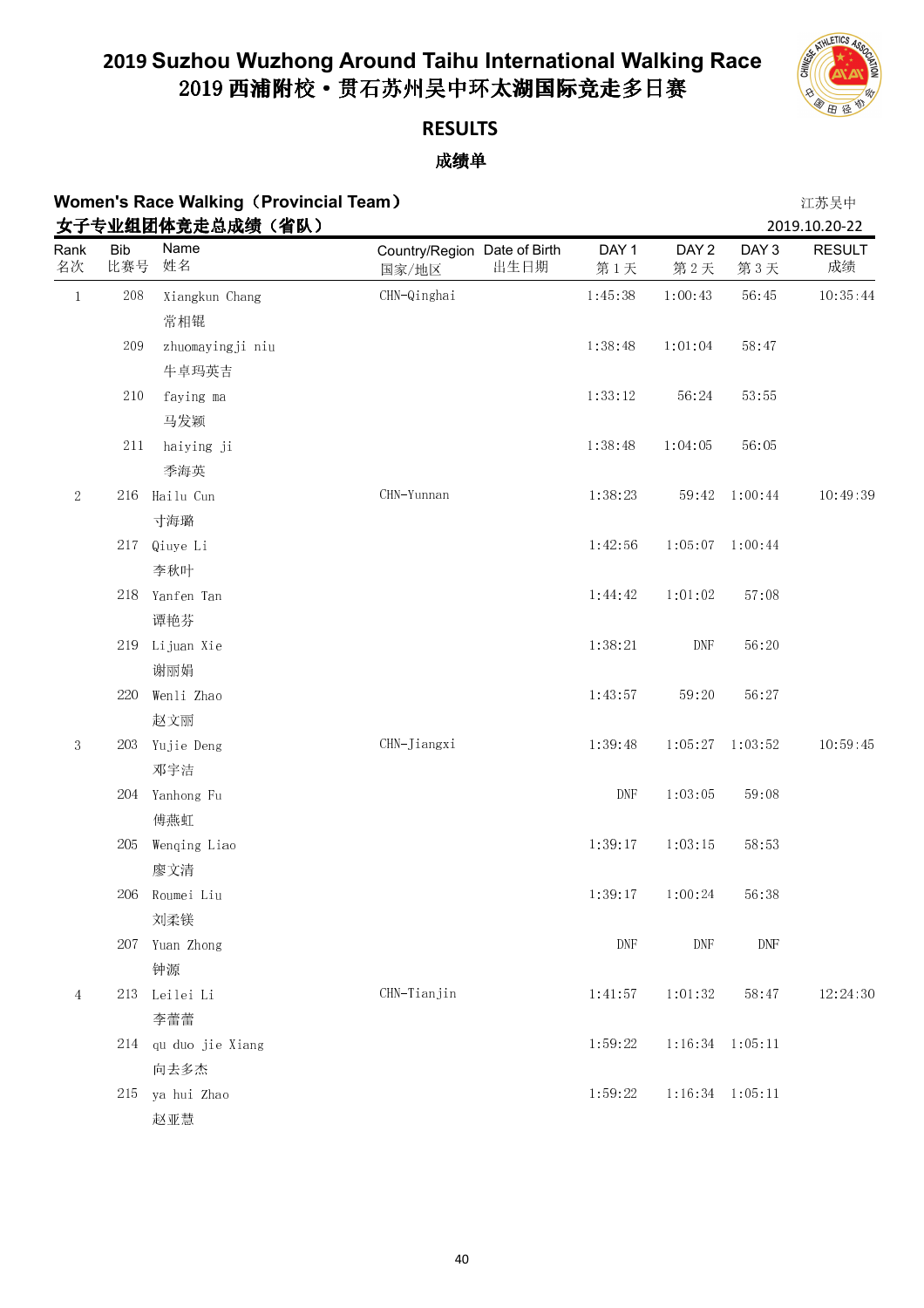

## **RESULTS**

|                |            |                      | Youth Group: Men's Race Walking (Individual) |                  |                  |                  | 江苏吴中                           |
|----------------|------------|----------------------|----------------------------------------------|------------------|------------------|------------------|--------------------------------|
| Rank           | <b>Bib</b> | 男子少年组个人竞走总成绩<br>Name | Country/Region Date of Birth                 | DAY <sub>1</sub> | DAY <sub>2</sub> | DAY <sub>3</sub> | 2019.10.20-22<br><b>RESULT</b> |
| 名次             | 比赛号        | 姓名                   | 出生日期<br>国家/地区                                | 第1天              | 第2天              | 第3天              | 成绩                             |
| $\,1$          | 534        | 王榛浩                  | 中国竞走学校                                       | 24:05            | 18:17            | 26:14            | 1:08:36                        |
| $\sqrt{2}$     | 537        | 鲁程程                  | 中国竞走学校                                       | 25:00            | 18:54            | 26:26            | 1:10:20                        |
| $\mathbf{3}$   | 533        | 张兴东                  | 中国竞走学校                                       | 25:24            | 19:49            | $25\colon11$     | 1:10:24                        |
| $\overline{4}$ | 532        | 李涛                   | 中国竞走学校                                       | 25:10            | 18:46            | 26:39            | 1:10:35                        |
| 5              | 527        | 吕云博                  | 辽宁沈阳体校                                       | 23:37            | 18:03            | 29:05            | 1:10:45                        |
| $\,6\,$        | 523        | 丁硕                   | 辽宁丹东体校                                       | 25:38            | 19:54            | 25:26            | 1:10:58                        |
| $\!\tau$       |            | 512 刘宇               | 江苏徐州体校                                       | 25:04            | 19:43            | 26:15            | 1:11:02                        |
| $8\,$          | 530        | 张煜                   | 中国竞走学校                                       | 25:25            | 19:00            | 27:09            | 1:11:34                        |
| 9              | 541        | 周升攀                  | 云南保山体校                                       | 25:09            | 19:17            | 27:57            | 1:12:23                        |
| $10\,$         | 516        | 祁勇龙                  | 青海省体校                                        | 26:59            | 19:27            | 26:08            | 1:12:34                        |
| $11\,$         | 507        | 李宗义                  | 扬州基地                                         | 27:11            | 18:41            | 26:54            | 1:12:46                        |
| $12\,$         | 536        | 洛桑多吉                 | 中国竞走学校                                       | 27:29            | 19:10            | 26:42            | 1:13:21                        |
| $13\,$         | $5\,18$    | 王景潮                  | 山西吕梁体校                                       | 26:25            | 19:16            | 28:09            | 1:13:50                        |
| $14\,$         |            | 501 任轩辉              | 兰州市体校                                        | 27:26            | 19:56            | 26:59            | 1:14:21                        |
| 15             |            | 514 杨林               | 贵阳体育中学                                       | 27:17            | 19:45            | 27:53            | 1:14:55                        |
| $16\,$         |            | 515 李文博              | 定西市体校                                        | 27:19            | 19:27            | 28:24            | 1:15:10                        |
| $17\,$         | 503        | 苏星辰                  | 济南田径中心                                       | 25:54            | 19:01            | 30:30            | 1:15:25                        |
| $18\,$         |            | 510 张鑫               | 城固县体校                                        | 26:26            | 20:16            | 29:12            | 1:15:54                        |
| $19\,$         | 509        | 朱华清                  | 甘肃省体校                                        | 27:12            | $20\cdot 11$     | 29:30            | 1:16:53                        |
| $20\,$         | 505        | 张宇轩                  | 陕西宝鸡体校                                       | 27:26            | 20:09            | $29\!\cdot\!41$  | 1:17:16                        |
| 21             | 521        | 李阳                   | 马龙竞走学校                                       | 25:31            | 21:53            | 30:07            | 1:17:31                        |
| $22\,$         | 520        | 陈贵文                  | 郑州惠济一中                                       | 27:41            | 20:23            | 29:56            | 1:18:00                        |
| 23             | 511        | 郑佳宝                  | 乌兰察布体校                                       | 29:08            | 20:19            | 28:55            | 1:18:22                        |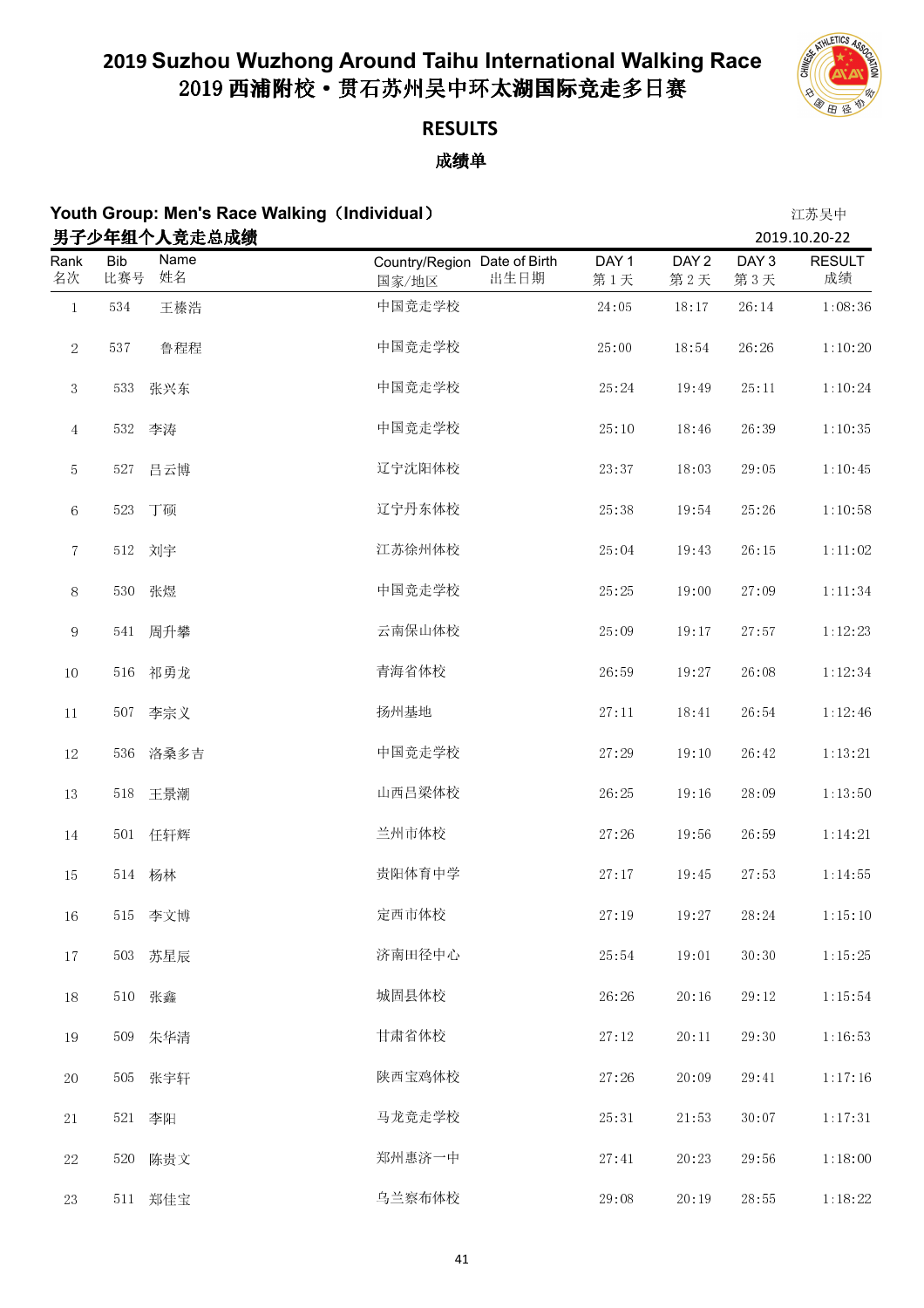

### **RESULTS**

|             | Youth Group: Men's Race Walking (Individual) |              |                                               |                         |                         |                         | 江苏吴中                |
|-------------|----------------------------------------------|--------------|-----------------------------------------------|-------------------------|-------------------------|-------------------------|---------------------|
|             |                                              | 男子少年组个人竞走总成绩 |                                               |                         |                         |                         | 2019.10.20-22       |
| Rank<br>名次  | <b>Bib</b><br>比赛号                            | Name<br>姓名   | Country/Region Date of Birth<br>出生日期<br>国家/地区 | DAY <sub>1</sub><br>第1天 | DAY <sub>2</sub><br>第2天 | DAY <sub>3</sub><br>第3天 | <b>RESULT</b><br>成绩 |
| 24          | 526                                          | 龙正银          | 云南保山体校                                        | 28:12                   | 22:20                   | 27:56                   | 1:18:28             |
| $25\,$      | 539                                          | 范亮           | 乌兰察布体校                                        | 28:24                   | 20:47                   | 30:04                   | 1:19:15             |
| 26          | 524                                          | 赵宇博          | 乌海体育中学                                        | 29:07                   | 21:22                   | 33:44                   | 1:24:13             |
| 27          | 519                                          | 张涛           | 山西吕梁体校                                        | <b>DQ</b>               | 19:57                   | 26:28                   | 46:25               |
| 28          | 502                                          | 杜世俭          | 济南田径中心                                        | 27:05                   | 19:20                   | <b>DQ</b>               | 46:25               |
| 29          | 525                                          | 郭小翔          | 乌海体育中学                                        | 27:03                   | 19:42                   | <b>DQ</b>               | 46:45               |
| $3\,0$      | 506                                          | 李浩哲          | 陕西宝鸡体校                                        | <b>DQ</b>               | 19:09                   | 28:53                   | 48:02               |
| 31          | 504                                          | 王铄           | 河南鹤壁体校                                        | 27:14                   | 22:38                   | DNF                     | 49:52               |
| $3\sqrt{2}$ | 540                                          | 胡选非          | 云南会泽体校                                        | 25:08                   | DQ.                     | 26:07                   | 51:15               |
| 33          | 528                                          | 李志朋          | 辽宁沈阳体校                                        | 25:52                   | DQ.                     | 27 36                   | 53:28               |
| 34          | 522                                          | 丁畅           | 辽宁丹东体校                                        | 24:08                   | DQ                      | 30:17                   | 54:25               |
| 35          | 517                                          | 徐万胜          | 云南会泽体校                                        | 28:48                   | DQ                      | DNS                     | 28:48               |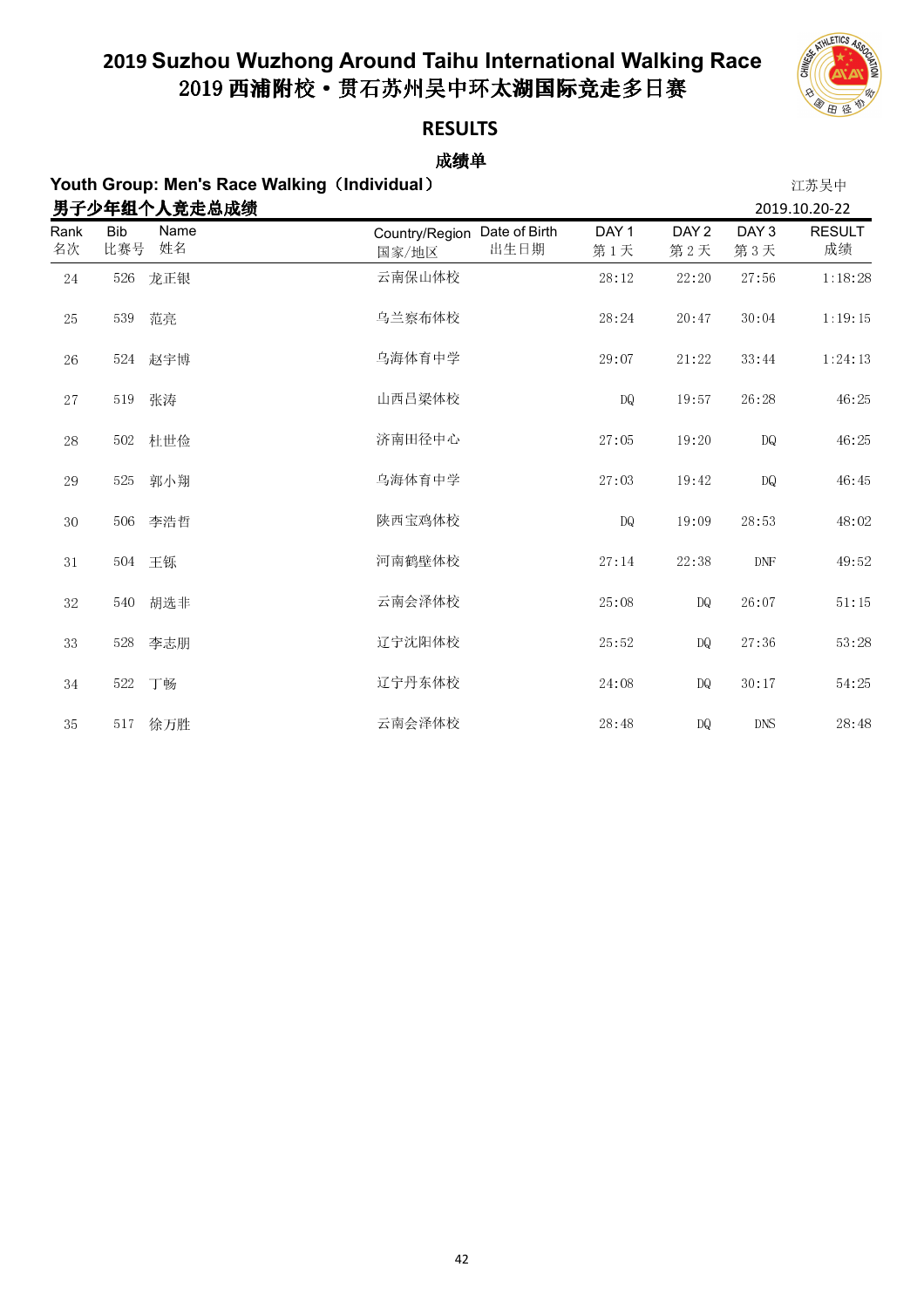

### **RESULTS**

|                 | Youth Group: Men's 6km Race Walking (Day1)<br>男子少年组6公里竞走(第一天) |            |                                               |                 |                     |                                                                                       |  |
|-----------------|---------------------------------------------------------------|------------|-----------------------------------------------|-----------------|---------------------|---------------------------------------------------------------------------------------|--|
| Rank<br>名次      | <b>Bib</b><br>比赛号                                             | Name<br>姓名 | Country/Region Date of Birth<br>国家/地区<br>出生日期 | Order<br>顺序     | <b>RESULT</b><br>成绩 | 2019.10.20-22<br><b>NOTE</b><br>备注                                                    |  |
| $\mathbf{1}$    | 527                                                           | 吕云博        | 辽宁沈阳体校                                        | $\overline{26}$ | 23:37               |                                                                                       |  |
| $\sqrt{2}$      | 534                                                           | 王榛浩        | 中国竞走学校                                        | $3\,1$          | 24:05               | 09:22                                                                                 |  |
| $\sqrt{3}$      | $5\,22$                                                       | 丁畅         | 辽宁丹东体校                                        | $2\sqrt{1}$     | 24:08               | $\sim$<br>08:29                                                                       |  |
| $\overline{4}$  | 537                                                           | 鲁程程        | 中国竞走学校                                        | $3\sqrt{3}$     | 25:00               | $\widetilde{\phantom{m}}$                                                             |  |
| 5               | $5\,12$                                                       | 刘宇         | 江苏徐州体校                                        | $12\,$          | 25:04               |                                                                                       |  |
| $\,6\,$         | 540                                                           | 胡选非        | 云南会泽体校                                        | $3\sqrt{5}$     | 25:08               | 08:30 08:33 08:26                                                                     |  |
| $\,7$           | $5\,41$                                                       | 周升攀        | 云南保山体校                                        | $36\,$          | 25:09               |                                                                                       |  |
| $8\,$           | 532                                                           | 李涛         | 中国竞走学校                                        | $\rm 29$        | 25:10               |                                                                                       |  |
| 9               | 533                                                           | 张兴东        | 中国竞走学校                                        | $3\,0$          | 25:24               |                                                                                       |  |
| $10\,$          | 530                                                           | 张煜         | 中国竞走学校                                        | $28\,$          | 25:25               |                                                                                       |  |
| 11              | 521                                                           | 李阳         | 马龙竞走学校                                        | $20\,$          | 25:31               | 08:23 08:25                                                                           |  |
| $12\,$          | 523                                                           | 丁硕         | 辽宁丹东体校                                        | $22\,$          | 25:38               | 08:30 08:31 08:35                                                                     |  |
| $13\,$          | $5\,28$                                                       | 李志朋        | 辽宁沈阳体校                                        | $27\,$          | 25:52               |                                                                                       |  |
| $14\phantom{.}$ | 503                                                           | 苏星辰        | 济南田径中心                                        | $\mathbf{3}$    | 25:54               | 08:30                                                                                 |  |
| 15              | $5\,18$                                                       | 王景潮        | 山西吕梁体校                                        | $17\,$          | 26:25               |                                                                                       |  |
| 16              | $5\,10$                                                       | 张鑫         | 城固县体校                                         | $10\,$          | 26:26               | 08:31 08:38 08:39<br>$\sim$<br>$\widetilde{\phantom{m}}$<br>$\widetilde{\phantom{m}}$ |  |
| $17\,$          | $5\,16$                                                       | 祁勇龙        | 青海省体校                                         | $15\,$          | 26:59               | 08:30 08:32 08:36 08:30                                                               |  |
| $18\,$          | 525                                                           | 郭小翔        | 乌海体育中学                                        | $24\,$          | 27:03               | 08:36<br>$\sim$                                                                       |  |
| $19\,$          | $5\,02$                                                       | 杜世俭        | 济南田径中心                                        | $\overline{2}$  | 27:05               | 08:44<br>$\sim$                                                                       |  |
| 20              | 507                                                           | 李宗义        | 扬州基地                                          | $\tau$          | 27:11               | 08:33 08:45<br>$\widetilde{\phantom{m}}$<br>$\sim$                                    |  |
| $2\sqrt{1}$     | 509                                                           | 朱华清        | 甘肃省体校                                         | 9               | 27:12               |                                                                                       |  |
| $22\,$          | 504                                                           | 王铄         | 河南鹤壁体校                                        | $\overline{4}$  | 27:14               |                                                                                       |  |
| $23\,$          | $5\,14$                                                       | 杨林         | 贵阳体育中学                                        | $13\,$          | 27:17               | 08:36 08:45                                                                           |  |
| $24\,$          | $5\,15$                                                       | 李文博        | 定西市体校                                         | $14\,$          | 27:19               | $\widetilde{\phantom{m}}$                                                             |  |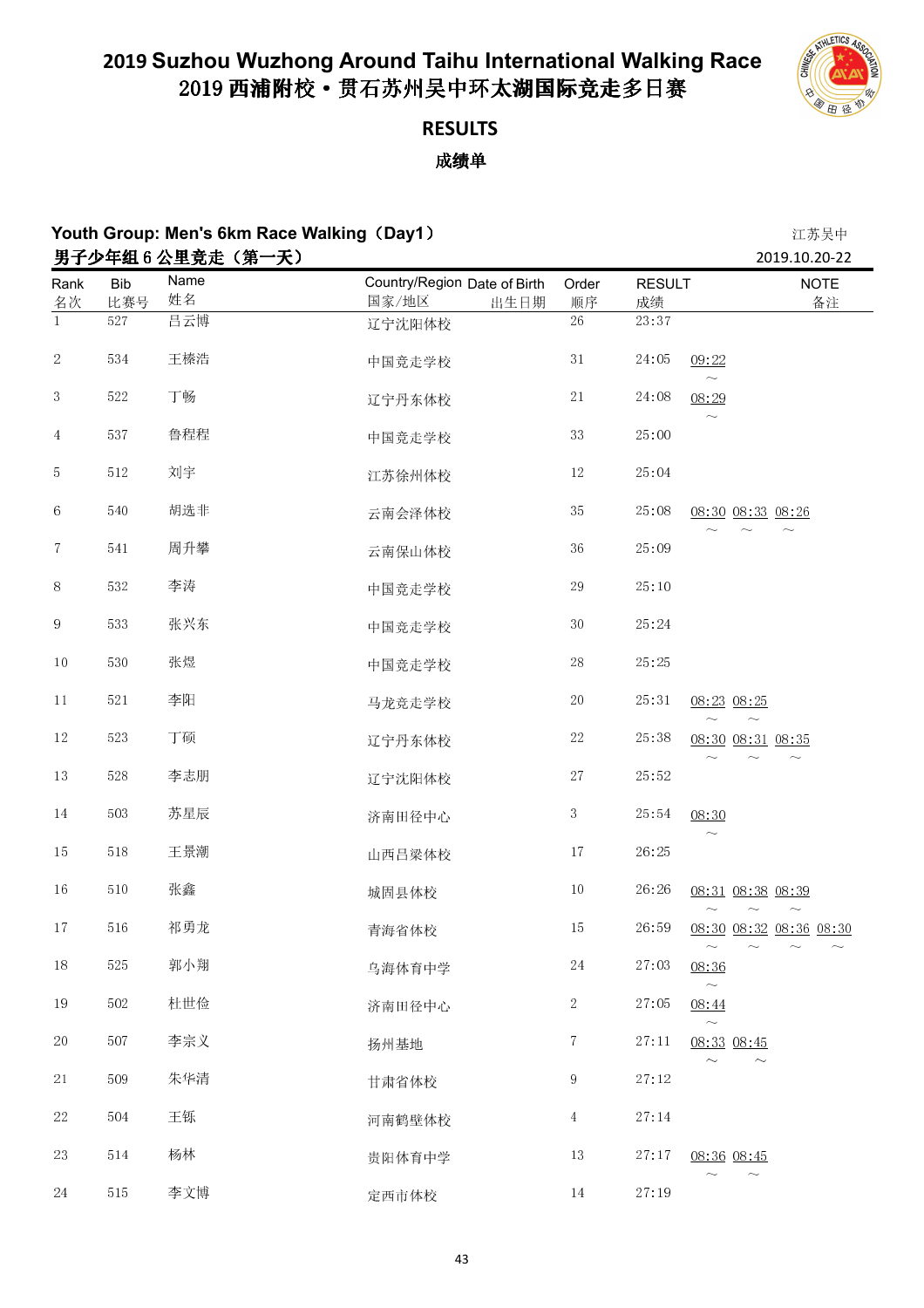

08:35  $\sim$ 

### **RESULTS**

成绩单 **Youth Group: Men's 6km Race Walking**(**Day1**) 江苏吴中

|            | 男子少年组6公里竞走(第一天)<br>2019.10.20-22 |            |                                               |              |                     |                                                                                                                          |  |  |  |
|------------|----------------------------------|------------|-----------------------------------------------|--------------|---------------------|--------------------------------------------------------------------------------------------------------------------------|--|--|--|
| Rank<br>名次 | <b>Bib</b><br>比赛号                | Name<br>姓名 | Country/Region Date of Birth<br>国家/地区<br>出生日期 | Order<br>顺序  | <b>RESULT</b><br>成绩 | <b>NOTE</b><br>备注                                                                                                        |  |  |  |
| 25         | 505                              | 张宇轩        | 陕西宝鸡体校                                        | 5            | 27:26               | 08:36<br>ぐ                                                                                                               |  |  |  |
| 26         | 501                              | 任轩辉        | 兰州市体校                                         | $\mathbf{1}$ | 27:26               | 08:30 08:28                                                                                                              |  |  |  |
| 27         | 536                              | 洛桑多吉       | 中国竞走学校                                        | $3\sqrt{2}$  | 27:29               | 08:28 08:27 08:37 09:22                                                                                                  |  |  |  |
| 28         | $5\,20$                          | 陈贵文        | 郑州惠济一中                                        | $19\,$       | 27:41               | 08:43<br>$\sim$                                                                                                          |  |  |  |
| 29         | 526                              | 龙正银        | 云南保山体校                                        | $25\,$       | 28:12               | 08:45<br>08:31<br>08:43<br>$\langle$<br>$\langle$                                                                        |  |  |  |
| 30         | 539                              | 范亮         | 乌兰察布体校                                        | 34           | 28:24               |                                                                                                                          |  |  |  |
| 31         | 517                              | 徐万胜        | 云南会泽体校                                        | $16\,$       | 28:48               | 08:45                                                                                                                    |  |  |  |
| 32         | 524                              | 赵宇博        | 乌海体育中学                                        | 23           | 29:07               |                                                                                                                          |  |  |  |
| 33         | 511                              | 郑佳宝        | 乌兰察布体校                                        | 11           | 29:08               |                                                                                                                          |  |  |  |
| 34         | 506                              | 李浩哲        | 陕西宝鸡体校                                        | $\,6\,$      | DQ                  | 08:39 08:30 08:41 08:28<br>$\langle$<br>$\sim$                                                                           |  |  |  |
|            |                                  |            |                                               |              |                     | 08:29 08:42 08:40                                                                                                        |  |  |  |
| 35         | 508                              | 王建国        | 甘肃省体校                                         | $8\,$        | <b>DNS</b>          |                                                                                                                          |  |  |  |
| 36         | 519                              | 张涛         | 山西吕梁体校                                        | 18           | DQ                  | 08:30 08:31 08:30 08:23<br>$\widetilde{\phantom{m}}$<br>$\widetilde{\phantom{m}}$<br>$\sim$<br>$\widetilde{\phantom{m}}$ |  |  |  |

44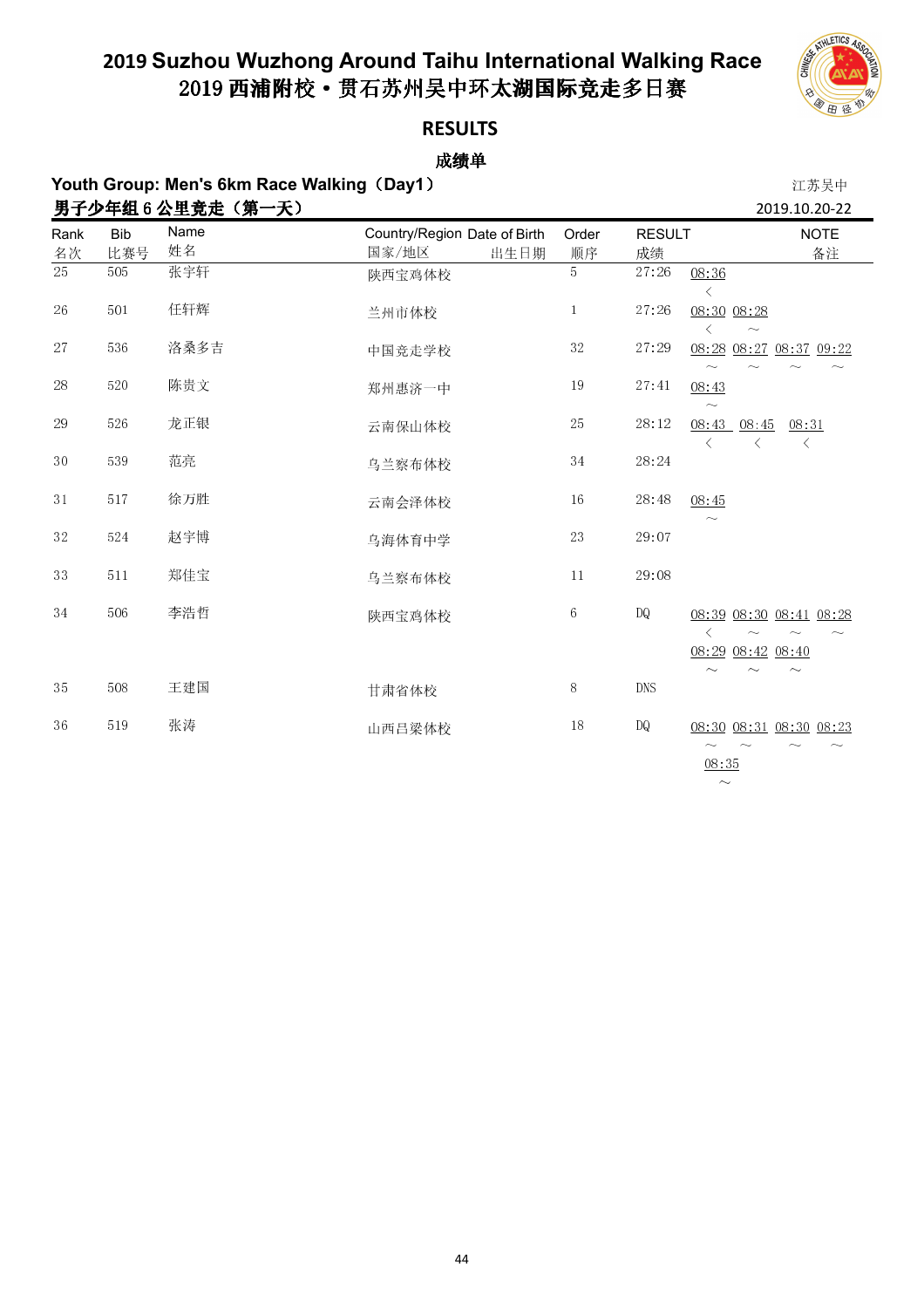

### **RESULTS**

成绩单

|                |            | 男子少年组 4 公里竞走 (第二天) |                                       |      |                 |                     | トーンデントード<br>2019.10.20-22                                             |
|----------------|------------|--------------------|---------------------------------------|------|-----------------|---------------------|-----------------------------------------------------------------------|
| Rank<br>名次     | Bib<br>比赛号 | Name<br>姓名         | Country/Region Date of Birth<br>国家/地区 | 出生日期 | Order<br>顺序     | <b>RESULT</b><br>成绩 | <b>NOTE</b><br>备注                                                     |
| $\mathbf{1}$   | 527        | 吕云博                | 辽宁沈阳体校                                |      | $25\,$          | 18:03               | 09:36<br>$\sim$                                                       |
| $\sqrt{2}$     | 534        | 王榛浩                | 中国竞走学校                                |      | 30              | 18:17               | 09 36<br>$\widetilde{\phantom{m}}$                                    |
| $\sqrt{3}$     | 507        | 李宗义                | 扬州基地                                  |      | $\tau$          | 18:41               | 09:45<br>$\langle$                                                    |
| $\overline{4}$ | 532        | 李涛                 | 中国竞走学校                                |      | $28\,$          | 18:46               |                                                                       |
| 5              | 537        | 鲁程程                | 中国竞走学校                                |      | $3\sqrt{2}$     | 18:54               | 09:30<br>$\sim$                                                       |
| $\,6\,$        | 530        | 张煜                 | 中国竞走学校                                |      | $27\,$          | 19:00               |                                                                       |
| $\tau$         | 503        | 苏星辰                | 济南田径中心                                |      | $\mathbf{3}$    | 19:01               |                                                                       |
| $8\,$          | 506        | 李浩哲                | 陕西宝鸡体校                                |      | $6\phantom{.0}$ | 19:09               | 09:40 09:40<br>$\sim$                                                 |
| $\,9$          | 536        | 洛桑多吉               | 中国竞走学校                                |      | $3\,1$          | 19:10               |                                                                       |
| $10\,$         | $5\,18$    | 王景潮                | 山西吕梁体校                                |      | $16\,$          | 19:16               |                                                                       |
| $11\,$         | 541        | 周升攀                | 云南保山体校                                |      | $3\sqrt{5}$     | 19:17               |                                                                       |
| $12\,$         | 502        | 杜世俭                | 济南田径中心                                |      | $\sqrt{2}$      | 19:20               |                                                                       |
| $13\,$         | $5\,15$    | 李文博                | 定西市体校                                 |      | $13\,$          | 19:27               |                                                                       |
| $14\,$         | 516        | 祁勇龙                | 青海省体校                                 |      | $14\,$          | 19:27               | 09:38 09:36 09:40 09:42                                               |
| 15             | 525        | 郭小翔                | 乌海体育中学                                |      | $23\,$          | 19:42               | 09.38<br>$\sim$                                                       |
| $16\,$         | 512        | 刘宇                 | 江苏徐州体校                                |      | $11\,$          | 19:43               | 09:42 09:40 09:45<br>$\left\langle \right\rangle$<br>$\sim$<br>$\sim$ |
| 17             | 514        | 杨林                 | 贵阳体育中学                                |      | 12              | 19:45               | 09:32<br>$\sim$                                                       |
| 18             | 533        | 张兴东                | 中国竞走学校                                |      | 29              | 19:49               | 09:45 09:33 09:45<br>$\prec$<br>$\sim$                                |
| 19             | 523        | 丁硕                 | 辽宁丹东体校                                |      | 21              | 19:54               | 09:32 09:42 09:38<br>$\langle$<br>$\widetilde{\phantom{m}}$<br>$\sim$ |
| $2\sqrt{0}$    | 501        | 任轩辉                | 兰州市体校                                 |      | $\mathbf{1}$    | 19:56               | 09:47<br>$\langle$                                                    |
| 21             | 519        | 张涛                 | 山西吕梁体校                                |      | 17              | 19:57               | 09:38 09:40 09:35<br>$\sim$ $\sim$ $\sim$                             |

**Youth Group: Men's 4km Race Walking**(**Day2**) 江苏吴中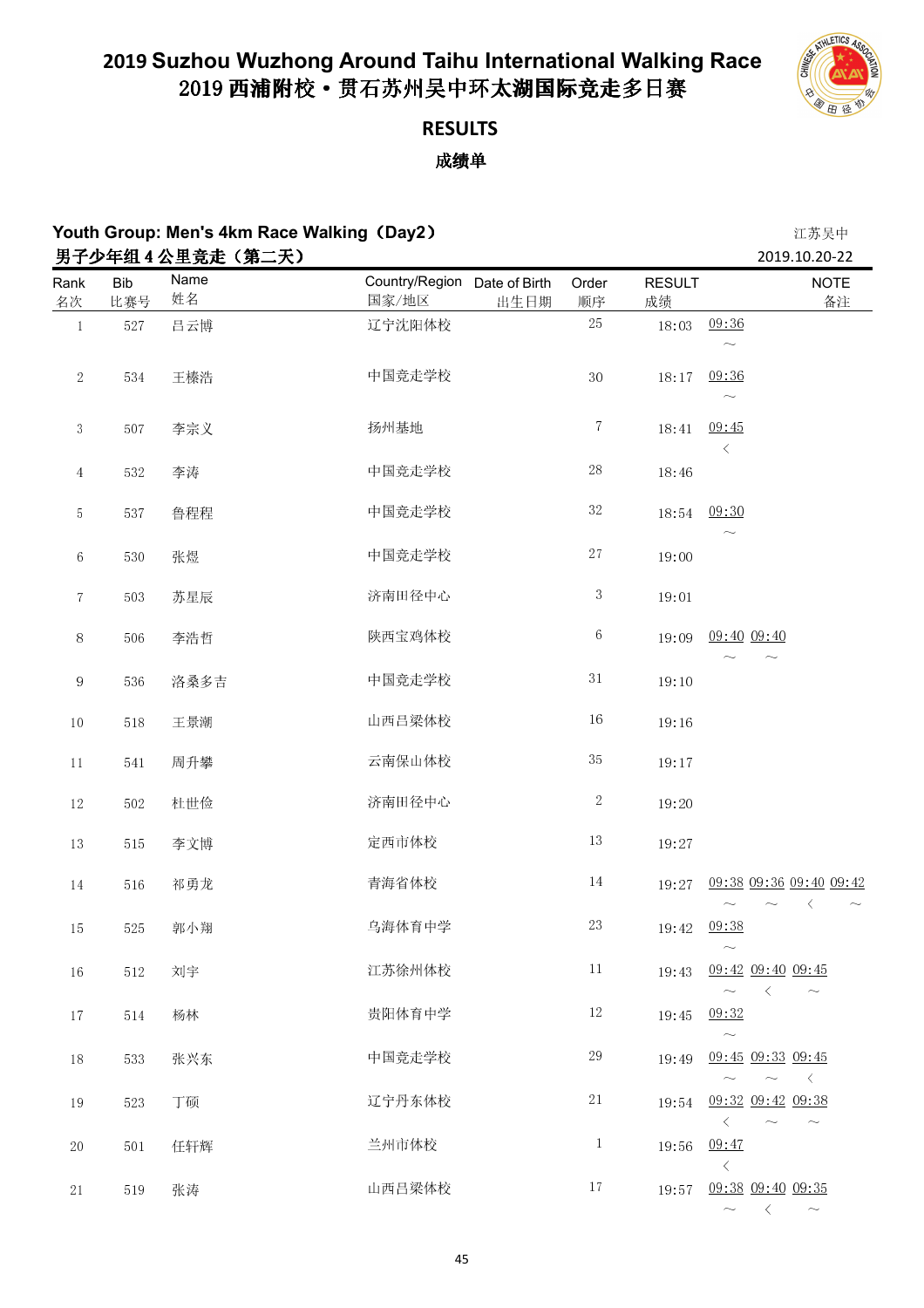

#### **RESULTS**

| Youth Group: Men's 4km Race Walking (Day2) | 江苏吴中       |                   |                                       |      |                |                     |                                                                                       |
|--------------------------------------------|------------|-------------------|---------------------------------------|------|----------------|---------------------|---------------------------------------------------------------------------------------|
|                                            |            | 男子少年组 4 公里竞走(第二天) |                                       |      |                |                     | 2019.10.20-22                                                                         |
| Rank<br>名次                                 | Bib<br>比赛号 | Name<br>姓名        | Country/Region Date of Birth<br>国家/地区 | 出生日期 | Order<br>顺序    | <b>RESULT</b><br>成绩 | <b>NOTE</b><br>备注                                                                     |
| $2\sqrt{2}$                                | $505\,$    | 张宇轩               | 陕西宝鸡体校                                |      | 5              | 20:09               |                                                                                       |
| $2\sqrt{3}$                                | 509        | 朱华清               | 甘肃省体校                                 |      | $8\,$          | 20:11               |                                                                                       |
| $2\sqrt{4}$                                | $5\,10$    | 张鑫                | 城固县体校                                 |      | $\,9$          | 20:16               | 09:35 09:32 09:43 09:46<br>$\langle$<br>$\langle$                                     |
| $25\,$                                     | $5\,11$    | 郑佳宝               | 乌兰察布体校                                |      | $10\,$         | 20:19               |                                                                                       |
| $26\,$                                     | $520\,$    | 陈贵文               | 郑州惠济一中                                |      | $18\,$         | 20:23               |                                                                                       |
| 27                                         | 539        | 范亮                | 乌兰察布体校                                |      | $3\sqrt{3}$    | 20:47               |                                                                                       |
| $2\sqrt{8}$                                | 524        | 赵宇博               | 乌海体育中学                                |      | $22\,$         | 21:22               | 09:36 09:40<br>$\langle$                                                              |
| $2\sqrt{9}$                                | 521        | 李阳                | 马龙竞走学校                                |      | 19             | 21:53               | 09:37 09:42 09:39 09:46<br>ぐ                                                          |
| $3\,0$                                     | 526        | 龙正银               | 云南保山体校                                |      | $24\,$         | 22:20               | 09:47 09:41 09:26 09:42<br>ぐ<br>$\widetilde{\phantom{m}}$                             |
| $3\,1$                                     | 504        | 王铄                | 河南鹤壁体校                                |      | $\overline{4}$ | 22:38               | 09:32 09:49<br>$\langle$                                                              |
| $3\sqrt{2}$                                | $5\,17$    | 徐万胜               | 云南会泽体校                                |      | $15\,$         | <b>DQ</b>           | 09:42 09:49 09:33<br>$\widetilde{\phantom{m}}$                                        |
|                                            |            |                   |                                       |      |                |                     | 09:32<br>09:40<br>$\sim$                                                              |
| 33                                         | 522        | 丁畅                | 辽宁丹东体校                                |      | $20\,$         | <b>DQ</b>           | 09:37 09:35 09:40<br>$\widetilde{\phantom{m}}$                                        |
|                                            |            |                   |                                       |      |                |                     | 09:32 09:45<br>$\sim$<br>$\sim$                                                       |
| $3\,4$                                     | 528        | 李志朋               | 辽宁沈阳体校                                |      | $26\,$         | <b>DQ</b>           | 09:39 09:36 09:39<br>$\widetilde{\phantom{m}}$<br>$\sim$<br>$\widetilde{\phantom{m}}$ |
|                                            |            |                   |                                       |      |                |                     | 09:43 09:46<br>$\sim$ $ <$                                                            |
| 35                                         | 540        | 胡选非               | 云南会泽体校                                |      | $3\,4$         | DQ.                 | 09:38 09:43 09:35<br>$\sim$<br>$\sim$                                                 |
|                                            |            |                   |                                       |      |                |                     | 09:32 09:35                                                                           |
|                                            |            |                   |                                       |      |                |                     | $\sim$                                                                                |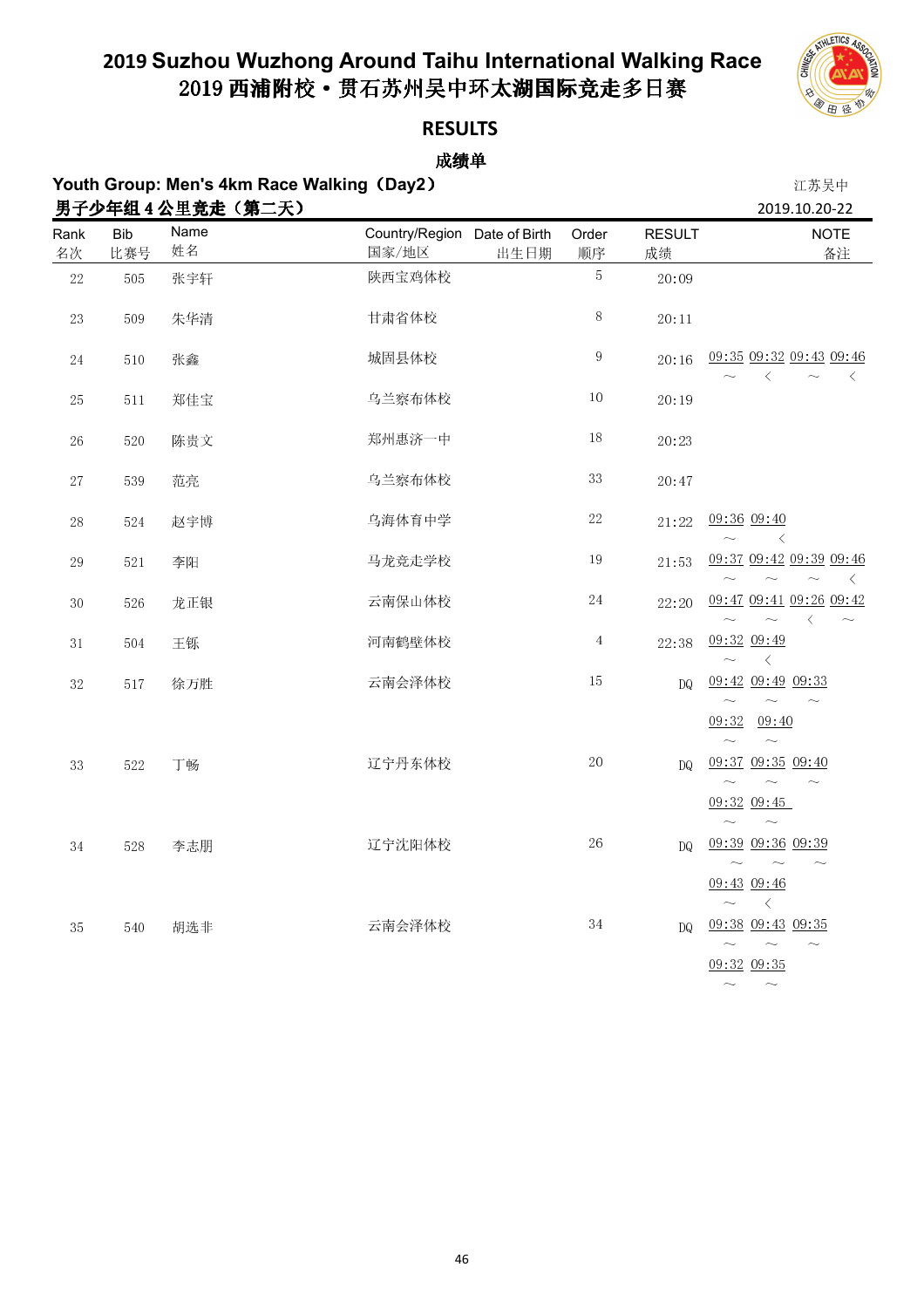

 $\sim$   $\sim$   $\sim$   $\sim$ 

## **RESULTS**

### 成绩单

|                 |            | au oroap, mon o onin naoo naming (Dayo)<br>男子少年组6公里竞走(第三天) |                                               | エンデンマー<br>2019.10.20-22 |                     |                                                                 |
|-----------------|------------|------------------------------------------------------------|-----------------------------------------------|-------------------------|---------------------|-----------------------------------------------------------------|
| Rank<br>名次      | Bib<br>比赛号 | Name<br>姓名                                                 | Country/Region Date of Birth<br>国家/地区<br>出生日期 | Order<br>顺序             | <b>RESULT</b><br>成绩 | <b>NOTE</b><br>备注                                               |
| $\mathbf{1}$    | 533        | 张兴东                                                        | 中国竞走学校                                        | $2\sqrt{9}$             |                     | 25:11 09:44                                                     |
| $\sqrt{2}$      | 523        | 丁硕                                                         | 辽宁丹东体校                                        | $2\sqrt{1}$             |                     | $\sim$<br>25:26 09:51<br>$\sim$                                 |
| $\sqrt{3}$      | 540        | 胡选非                                                        | 云南会泽体校                                        | $3\,4$                  |                     | 26:07 09:53<br>$\widetilde{\phantom{m}}$                        |
| $\overline{4}$  | 516        | 祁勇龙                                                        | 青海省体校                                         | $14\,$                  |                     | 26:08 09:46<br>$\widetilde{\phantom{m}}$                        |
| 5               | 534        | 王榛浩                                                        | 中国竞走学校                                        | $3\,0$                  | 26:14               |                                                                 |
| $\,6\,$         | $5\,12$    | 刘宇                                                         | 江苏徐州体校                                        | $11\,$                  | 26:15               |                                                                 |
| $\tau$          | 537        | 鲁程程                                                        | 中国竞走学校                                        | $3\,2$                  | 26:26               |                                                                 |
| $8\,$           | 519        | 张涛                                                         | 山西吕梁体校                                        | $17\,$                  | 26:28               |                                                                 |
| $\,9$           | 532        | 李涛                                                         | 中国竞走学校                                        | $2\sqrt{8}$             | 26:39               |                                                                 |
| $10\,$          | 536        | 洛桑多吉                                                       | 中国竞走学校                                        | $3\,1$                  |                     | 26:42 09:41 09:45<br>$\sim$                                     |
| $11\,$          | 507        | 李宗义                                                        | 扬州基地                                          | $\,7$                   |                     | 26:54 09:44 09:45<br>$\langle$                                  |
| $12\,$          | $5\,0\,1$  | 任轩辉                                                        | 兰州市体校                                         | $\mathbf{1}$            | 26:59               | 09.46<br>$\langle$                                              |
| $13\,$          | 530        | 张煜                                                         | 中国竞走学校                                        | $2\,7$                  | 27:09               |                                                                 |
| $14\phantom{.}$ | 528        | 李志朋                                                        | 辽宁沈阳体校                                        | $2\sqrt{6}$             |                     | 27:36 09:47                                                     |
| $15\,$          | $5\,14$    | 杨林                                                         | 贵阳体育中学                                        | $12\,$                  | 27:53               |                                                                 |
| $16\,$          | 526        | 龙正银                                                        | 云南保山体校                                        | $2\sqrt{4}$             | 27:56               |                                                                 |
| $17\,$          | 541        | 周升攀                                                        | 云南保山体校                                        | $3\,5$                  |                     | 27:57 09:43                                                     |
| $18\,$          | 518        | 王景潮                                                        | 山西吕梁体校                                        | $16\,$                  | 28:09               |                                                                 |
| $19\,$          | 515        | 李文博                                                        | 定西市体校                                         | $13\,$                  |                     | 28:24 09:36 09:45<br>$\sim$<br>$\sim$                           |
| $20\,$          | 506        | 李浩哲                                                        | 陕西宝鸡体校                                        | $\,6\,$                 |                     | 28:53 09:43 09:40 09:35<br>$\sim$                               |
| $2\sqrt{1}$     | 511        | 郑佳宝                                                        | 乌兰察布体校                                        | $10\,$                  | 28:55               | $\sim$<br>$\sim$<br>09:55 09:47 09:39<br>$\langle$<br>$\langle$ |
| 22              | 527        | 吕云博                                                        | 辽宁沈阳体校                                        | $25\,$                  |                     | 29:05 09:39 09:54 09:45 09:40                                   |

**Youth Group: Men's 6km Race Walking**(**Day3**) 江苏吴中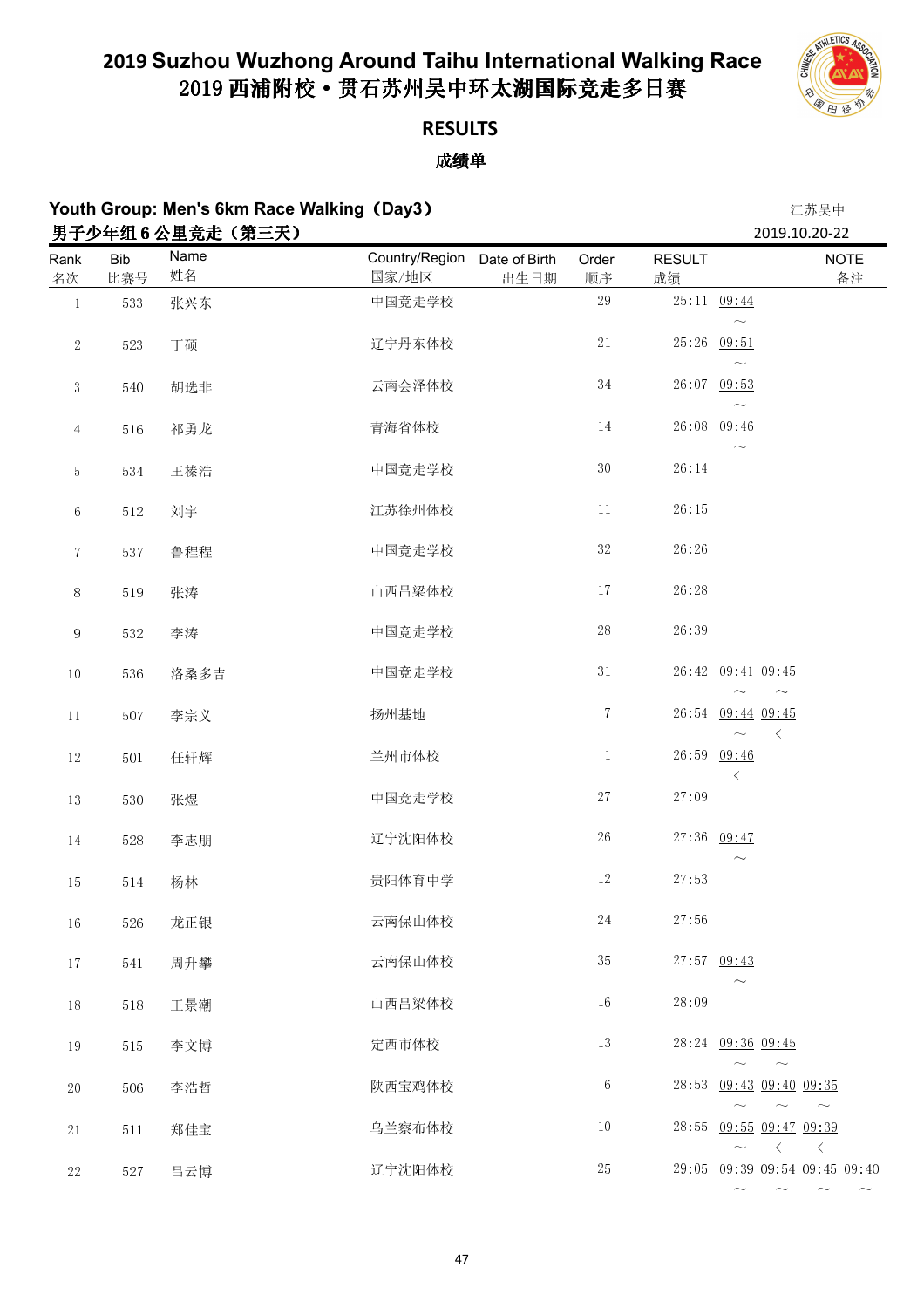

### **RESULTS**

| Youth Group: Men's 6km Race Walking (Day3) |            |                 |                         |                       |                |                     |                                                               | 江苏吴中      |                              |
|--------------------------------------------|------------|-----------------|-------------------------|-----------------------|----------------|---------------------|---------------------------------------------------------------|-----------|------------------------------|
|                                            |            | 男子少年组6公里竞走(第三天) |                         |                       |                |                     | 2019.10.20-22                                                 |           |                              |
| Rank<br>名次                                 | Bib<br>比赛号 | Name<br>姓名      | Country/Region<br>国家/地区 | Date of Birth<br>出生日期 | Order<br>顺序    | <b>RESULT</b><br>成绩 |                                                               |           | <b>NOTE</b><br>备注            |
| 23                                         | 510        | 张鑫              | 城固县体校                   |                       | 9              |                     | 29:12 09:45 09:51 09:32 09:42                                 | $\langle$ |                              |
| 24                                         | 509        | 朱华清             | 甘肃省体校                   |                       | $8\,$          | 29:30               | 09:52 09:56 09:35                                             |           |                              |
| 25                                         | 505        | 张宇轩             | 陕西宝鸡体校                  |                       | 5              | 29:41               |                                                               |           |                              |
| 26                                         | 520        | 陈贵文             | 郑州惠济一中                  |                       | 18             | 29:56               |                                                               |           |                              |
| 27                                         | 539        | 范亮              | 乌兰察布体校                  |                       | 33             | 30:04               |                                                               |           |                              |
| 28                                         | 521        | 李阳              | 马龙竞走学校                  |                       | 19             |                     | 30:07 09:44 09:45 09:32 09:45<br>ぐ                            | $\sim$    |                              |
| 29                                         | 522        | 丁畅              | 辽宁丹东体校                  |                       | $2\sqrt{0}$    | 30:17               | 09:37 09:40 09:53 09:38                                       |           |                              |
| 30                                         | 503        | 苏星辰             | 济南田径中心                  |                       | $\mathbf{3}$   | 30:30               | $09:49$ $09:40$ $09:41$ $09:33$                               |           |                              |
| 31                                         | 524        | 赵宇博             | 乌海体育中学                  |                       | $2\sqrt{2}$    |                     | 33:44 09:56 09:47 09:44 09:32<br>$\langle$<br>$\langle$       | $\sim$    |                              |
| 32                                         | 502        | 杜世俭             | 济南田径中心                  |                       | $\sqrt{2}$     | DQ                  | 09:38 09:47 09:33<br>$\overline{\left\langle \right\rangle }$ | $\sim$    |                              |
| 33                                         | 504        | 王铄              | 河南鹤壁体校                  |                       | $\overline{4}$ | <b>DNF</b>          | $09:45$ 09:46<br>$\langle$                                    |           |                              |
| 34                                         | 525        | 郭小翔             | 乌海体育中学                  |                       | $2\sqrt{3}$    | DQ.                 | 09:37 09:51 09:40 09:32<br>09:42                              |           | $\left\langle \right\rangle$ |
| 35                                         | 517        | 徐万胜             | 云南会泽体校                  |                       | 15             | <b>DNS</b>          | $\sim$                                                        |           |                              |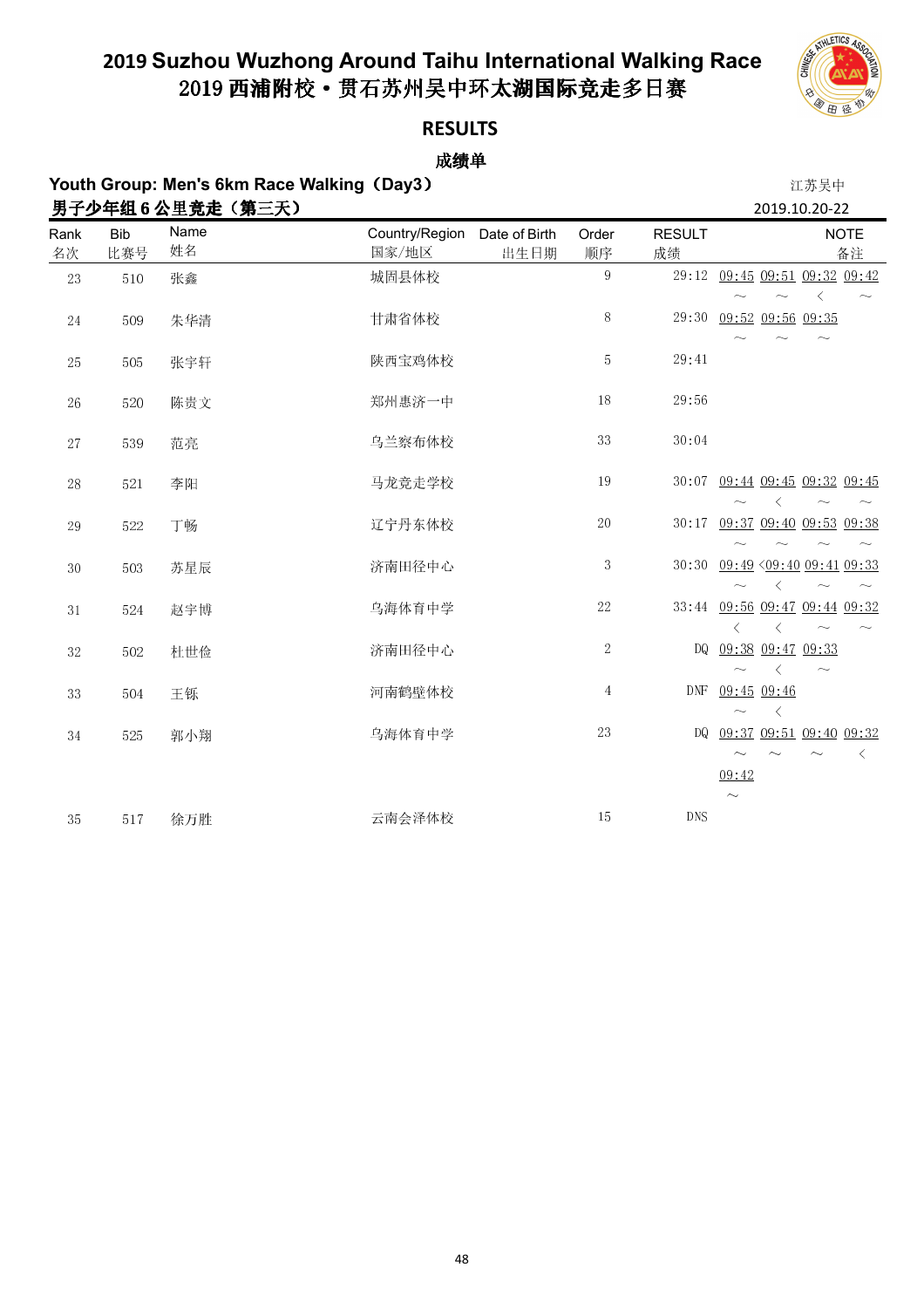

## **RESULTS**

| Youth Group: Women's Race Walking (Individual) |  | 江苏吴中 |
|------------------------------------------------|--|------|
|------------------------------------------------|--|------|

|                 |                   | 女子少年组个人竞走总成绩 |                                               |                         |                         |                         | 2019.10.20-22       |
|-----------------|-------------------|--------------|-----------------------------------------------|-------------------------|-------------------------|-------------------------|---------------------|
| Rank<br>名次      | <b>Bib</b><br>比赛号 | Name<br>姓名   | Country/Region Date of Birth<br>出生日期<br>国家/地区 | DAY <sub>1</sub><br>第1天 | DAY <sub>2</sub><br>第2天 | DAY <sub>3</sub><br>第3天 | <b>RESULT</b><br>成绩 |
| $\mathbf{1}$    | 620               | 杨心如          | 辽宁丹东体校                                        | 26:27                   | 19:35                   | 27:32                   | 1:13:34             |
| $\sqrt{2}$      | 630               | 殷腊梅          | 中国竞走学校                                        | $27\colon\!11$          | 19:38                   | 28:19                   | 1:15:08             |
| $\mathbf{3}$    | 607               | 李敏           | 甘肃省体校                                         | 27:42                   | $20\colon\!11$          | 28:00                   | 1:15:53             |
| $\overline{4}$  | 628               | 岗拉美多         | 中国竞走学校                                        | 27:23                   | 20:39                   | 28:03                   | 1:16:05             |
| $\overline{5}$  | 623               | 王燕           | 青岛市体校                                         | 28:11                   | $21\!\cdot\!01$         | 28:48                   | 1:18:00             |
| 6               | 634               | 角林荟          | 马龙竞走学校                                        | 27:21                   | 21:41                   | 29:06                   | 1:18:08             |
| $\!\tau$        | 608               | 袁熙曼          | 城固县体校                                         | 28:54                   | 20:28                   | 28:48                   | 1:18:10             |
| $8\,$           | 625               | 边玛归桑         | 中国竞走学校                                        | 27:02                   | $21\!\cdot\!46$         | 29:43                   | 1:18:31             |
| 9               | 631               | 王琳芝          | 中国竞走学校                                        | 28:48                   | 20:51                   | 29:32                   | 1:19:11             |
| $10\,$          | 606               | 刘阳           | 甘肃省体校                                         | 28:28                   | 22:08                   | 29:56                   | 1:20:32             |
| $11\,$          | 601               | 谢婷           | 兰州市体校                                         | 29:50                   | 21:19                   | 29:48                   | 1:20:57             |
| $12\,$          |                   | 632 唐丹       | 中国竞走学校                                        | 28:51                   | 21:20                   | 30:50                   | 1:21:01             |
| $13\,$          | 626               | 张嘉怡          | 中国竞走学校                                        | 28:54                   | $21\!\cdot\!45$         | 30:23                   | 1:21:02             |
| $14\phantom{.}$ | 614               | 白领领          | 青海省体校                                         | 29:47                   | 21:23                   | 30:22                   | 1:21:32             |
| 15              | 609               | 李桐           | 江苏徐州体校                                        | 29:57                   | 21:24                   | 30:42                   | 1:22:03             |
| 16              |                   | 604 曹原       | 扬州基地                                          | 28:58                   | 22:25                   | 31:42                   | 1:23:05             |
| $17\,$          | 627               | 次仁曲珍         | 中国竞走学校                                        | 29:47                   | 22:50                   | 31:02                   | 1:23:39             |
| $18\,$          | 633               | 柴学雅          | 贵阳体育中学                                        | 30:22                   | 22:59                   | $3\,1\cdot 12$          | 1:24:33             |
| $19\,$          | 622               | 李媛           | 新余市体校                                         | $3\,1\cdot 3\,1$        | 23:13                   | 32:04                   | 1:26:48             |
| $20\,$          |                   | 621 朱佳慧      | 新余市体校                                         | 31:41                   | 22:56                   | $3\sqrt{3}$ : $11$      | 1:27:48             |
| $2\sqrt{1}$     | 603               | 董冰华          | 河南鹤壁体校                                        | 31:21                   | 24:17                   | 32:54                   | 1:28:32             |
| $22\,$          | 615               | 王学艳          | 云南会泽体校                                        | 31:43                   | 23:26                   | 33:49                   | 1:28:58             |
| $23\,$          |                   | 602 赵宇       | 济南田径中心                                        | 31:38                   | 24:06                   | 33:55                   | 1:29:39             |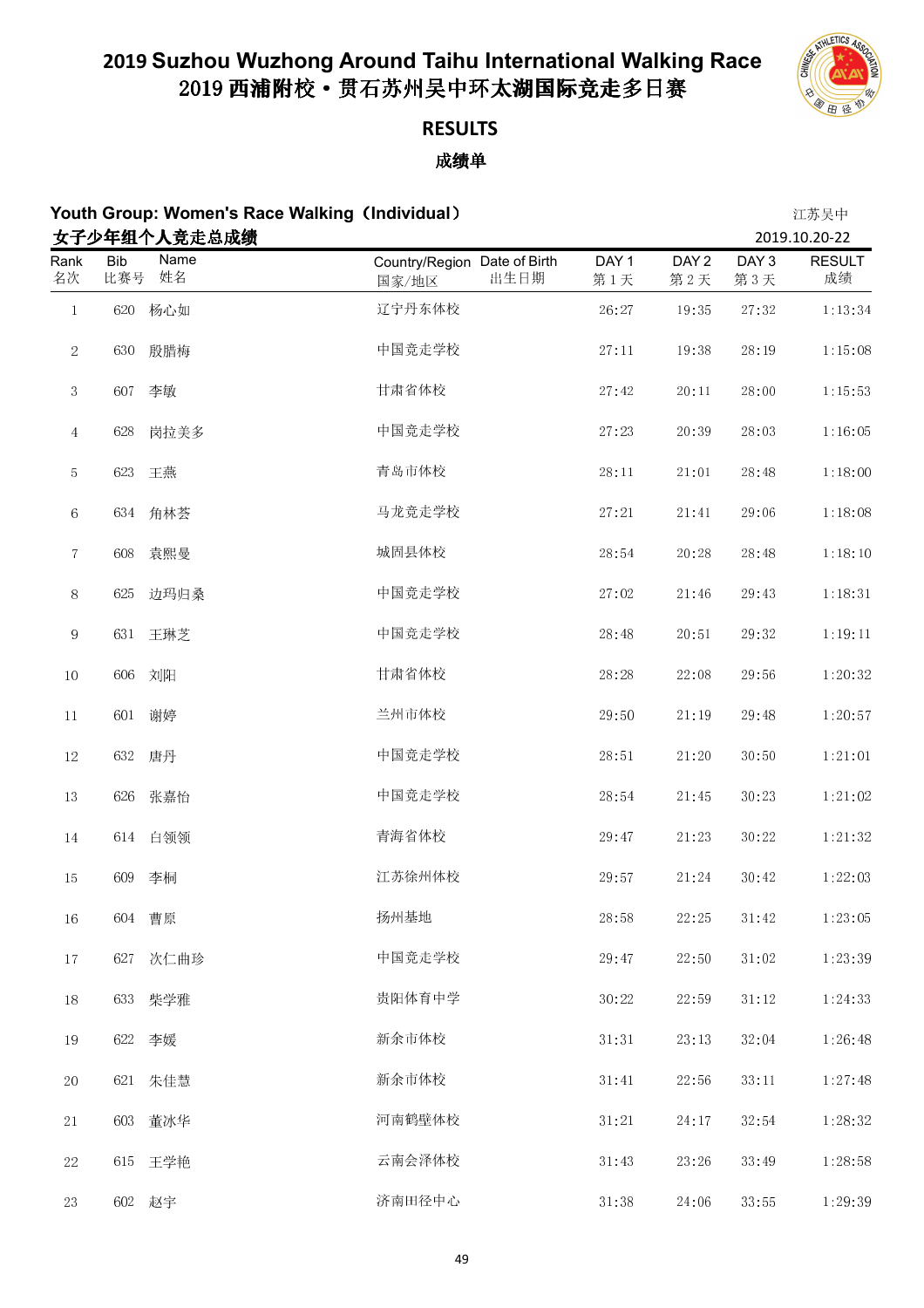

### **RESULTS**

成绩单

### **Youth Group: Women's Race Walking**(**Individual**) 江苏吴中 女子少年组个人竞走总成绩 2019.10.20-22

|            | 女子少年组个人党走总成绩             |                                                                                          |              | 2019.10.20-22       |
|------------|--------------------------|------------------------------------------------------------------------------------------|--------------|---------------------|
| Rank<br>名次 | Name<br>Bib<br>姓名<br>比赛号 | DAY <sub>1</sub><br>DAY 2<br>Country/Region Date of Birth<br>出生日期<br>第1天<br>第2天<br>国家/地区 | DAY 3<br>第3天 | <b>RESULT</b><br>成绩 |
| 24         | 616 平倩倩                  | 郑州惠济一中<br>33.41<br>24:51                                                                 | 32:50        | $1 \t31 \t22$       |
| 25         | 611 王瑞                   | 定西市体校<br>35.21<br>27:31                                                                  | 36.49        | 1:39:41             |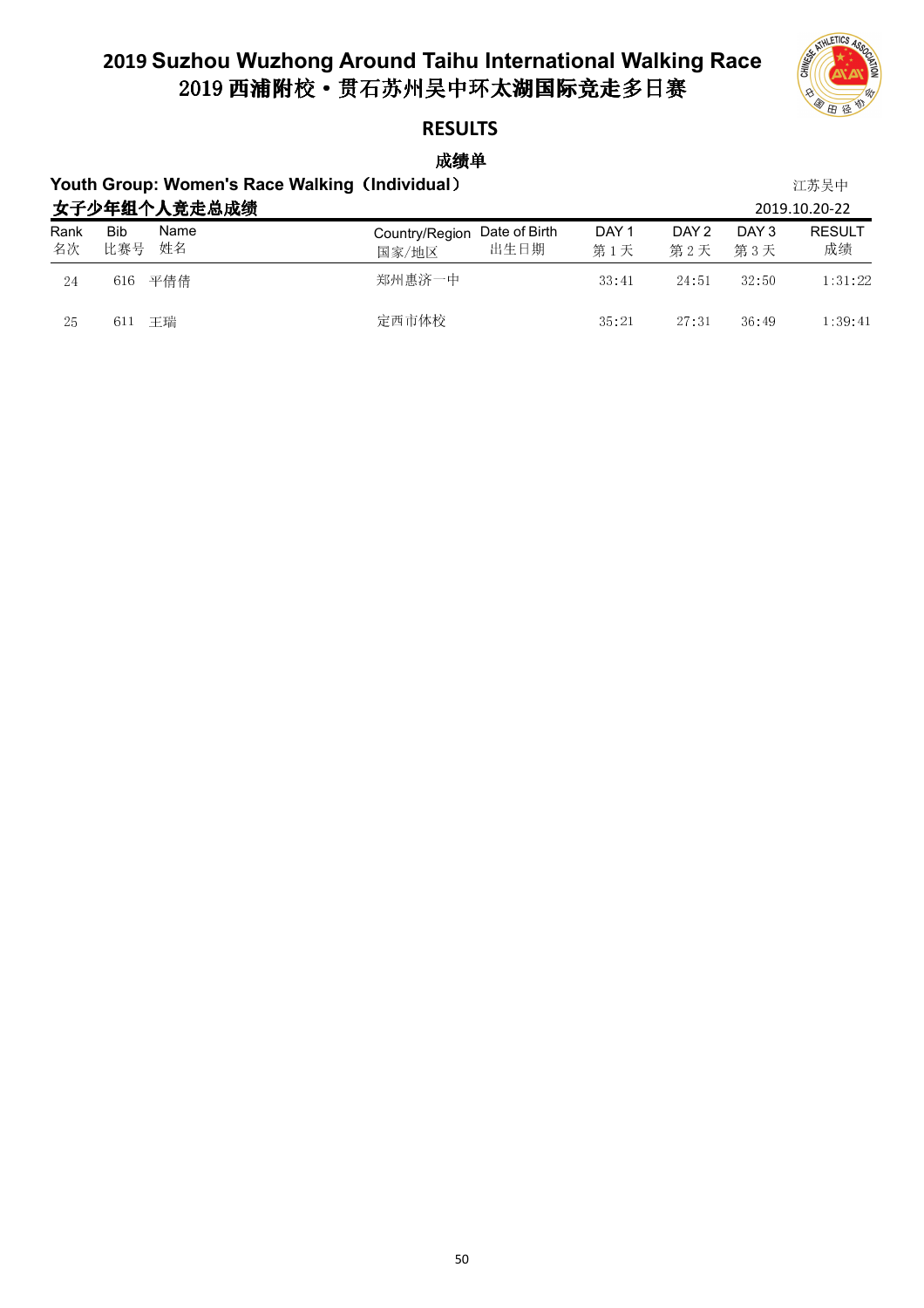

### **RESULTS**

成绩单

#### **Youth Group: Women's 6km Race Walking**(**Day1**) 江苏吴中 ,<br>4 乙小左伸 6 八甲辛土(答—王)

|                  |            |            |                                       |      |                 |                     |                    | 2019.10.20-22     |
|------------------|------------|------------|---------------------------------------|------|-----------------|---------------------|--------------------|-------------------|
| Rank<br>名次       | Bib<br>比赛号 | Name<br>姓名 | Country/Region Date of Birth<br>国家/地区 | 出生日期 | Order<br>顺序     | <b>RESULT</b><br>成绩 |                    | <b>NOTE</b><br>备注 |
| $\overline{1}$   | 620        | 杨心如        | 辽宁丹东体校                                |      | $\overline{13}$ | 26:27               |                    |                   |
| $\sqrt{2}$       | 625        | 边玛归桑       | 中国竞走学校                                |      | $17\,$          | 27:02               |                    |                   |
| $\boldsymbol{3}$ | 630        | 殷腊梅        | 中国竞走学校                                |      | $2\sqrt{1}$     | 27:11               |                    |                   |
| $\overline{4}$   | 634        | 角林荟        | 马龙竞走学校                                |      | $25\,$          | 27:21               | 08:23<br>$\langle$ |                   |
| 5                | 628        | 岗拉美多       | 中国竞走学校                                |      | $20\,$          | 27:23               |                    |                   |
| 6                | 607        | 李敏         | 甘肃省体校                                 |      | $\,6\,$         | 27:42               | 08:35<br>$\sim$    | 08:38<br>$\sim$   |
| $\tau$           | 623        | 王燕         | 青岛市体校                                 |      | 16              | $28\!\cdot\!11$     |                    |                   |
| $8\,$            | 606        | 刘阳         | 甘肃省体校                                 |      | $\overline{5}$  | 28:28               |                    |                   |
| $\overline{9}$   | 631        | 王琳芝        | 中国竞走学校                                |      | $22\,$          | 28:48               |                    |                   |
| $10\,$           | 632        | 唐丹         | 中国竞走学校                                |      | $23\,$          | 28:51               |                    |                   |
| 11               | 626        | 张嘉怡        | 中国竞走学校                                |      | $18\,$          | 28:54               |                    |                   |
| $12\,$           | 608        | 袁熙曼        | 城固县体校                                 |      | $\,7$           | 28:54               | 08:31<br>$\sim$    |                   |
| $13\,$           | 604        | 曹原         | 扬州基地                                  |      | $\overline{4}$  | 28:58               | 08:26<br>ぐ         |                   |
| $14\phantom{.}$  | 614        | 白领领        | 青海省体校                                 |      | $10\,$          | 29:47               |                    |                   |
| $15\,$           | 627        | 次仁曲珍       | 中国竞走学校                                |      | 19              | 29:47               |                    |                   |
| $16\,$           | 601        | 谢婷         | 兰州市体校                                 |      | $\mathbf{1}$    | 29:50               |                    |                   |
| $17\,$           | 609        | 李桐         | 江苏徐州体校                                |      | 8               | 29:57               |                    |                   |
| $18\,$           | 633        | 柴学雅        | 贵阳体育中学                                |      | $24\,$          | 30:22               |                    |                   |
| $19\,$           | 603        | 董冰华        | 河南鹤壁体校                                |      | $\mathbf{3}$    | $3\,1\!:\!2\,1$     |                    |                   |
| $20\,$           | 622        | 李媛         | 新余市体校                                 |      | 15              | $3\,1$ : $3\,1$     |                    |                   |
| $2\sqrt{1}$      | 602        | 赵宇         | 济南田径中心                                |      | $\sqrt{2}$      | 31:38               |                    |                   |
| $22\,$           | 621        | 朱佳慧        | 新余市体校                                 |      | $14\,$          | $3\,1\cdot 4\,1$    |                    |                   |
| $23\,$           | 615        | 王学艳        | 云南会泽体校                                |      | $11\,$          | $3\,1\cdot 43$      |                    |                   |
| $24\,$           | 616        | 平倩倩        | 郑州惠济一中                                |      | $12\,$          | 33:41               |                    | 08:24 08:23 08:26 |
| 25               | 611        | 王瑞         | 定西市体校                                 |      | 9               | 35:21               |                    |                   |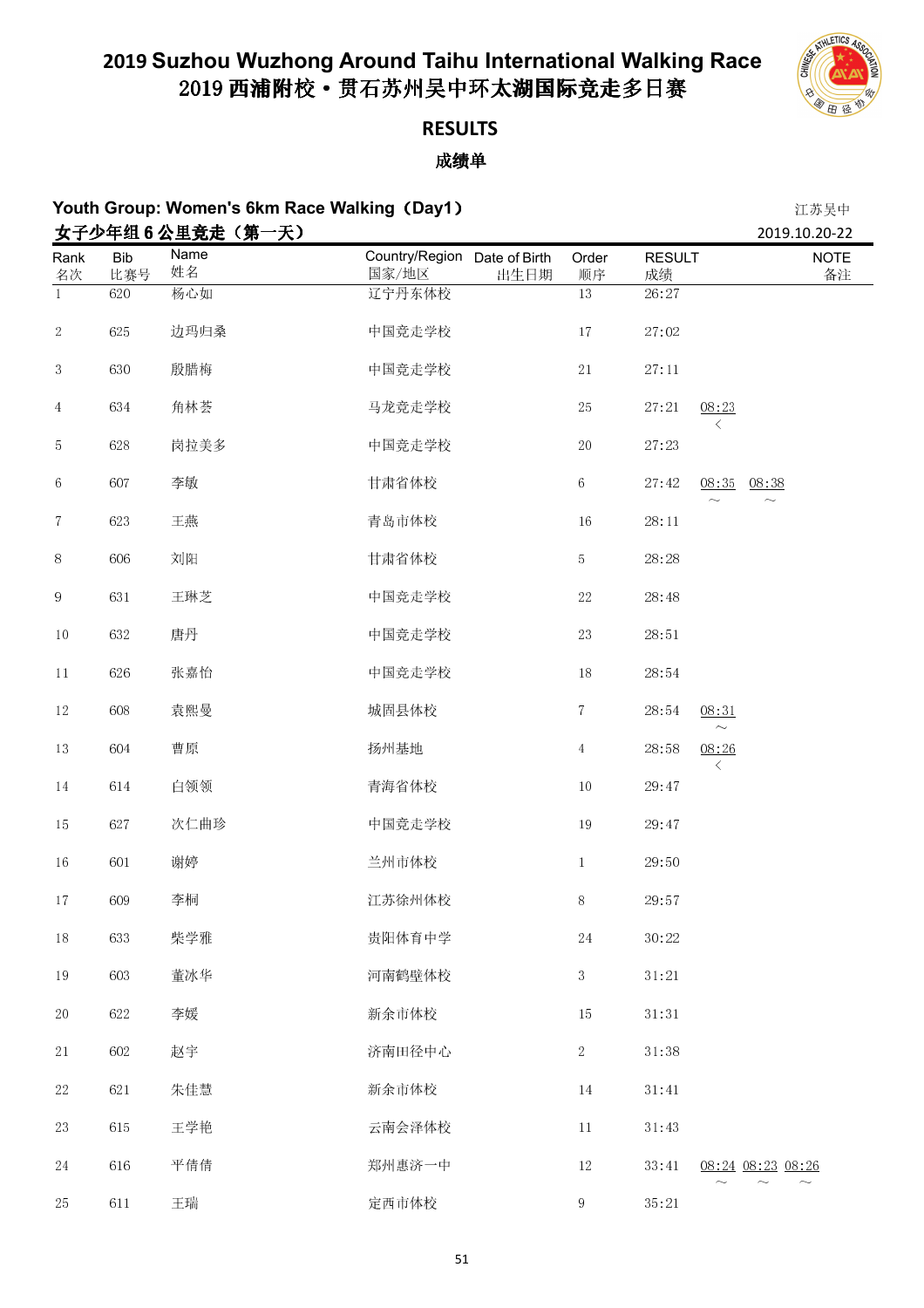

**RESULTS**

| Youth Group: Women's 4km Race Walking (Day2)<br>女子少年组 4 公里竞走 (第二天) |            |            |                                               |                | 江苏吴中                |                                    |
|--------------------------------------------------------------------|------------|------------|-----------------------------------------------|----------------|---------------------|------------------------------------|
| Rank<br>名次                                                         | Bib<br>比赛号 | Name<br>姓名 | Country/Region Date of Birth<br>国家/地区<br>出生日期 | Order<br>顺序    | <b>RESULT</b><br>成绩 | 2019.10.20-22<br><b>NOTE</b><br>备注 |
| $\mathbf{1}$                                                       | 620        | 杨心如        | 辽宁丹东体校                                        | $13\,$         | 19:35               |                                    |
| $\sqrt{2}$                                                         | 630        | 殷腊梅        | 中国竞走学校                                        | $2\sqrt{1}$    | 19:38               |                                    |
| 3                                                                  | 607        | 李敏         | 甘肃省体校                                         | $\,6$          | 20:11               |                                    |
| $\overline{4}$                                                     | 608        | 袁熙曼        | 城固县体校                                         | $\tau$         | 20:28               |                                    |
| 5                                                                  | 628        | 岗拉美多       | 中国竞走学校                                        | $20\,$         | 20:39               |                                    |
| $\,6$                                                              | 631        | 王琳芝        | 中国竞走学校                                        | $22\,$         | 20:51               | 09.41<br>$\langle$                 |
| $\tau$                                                             | 623        | 王燕         | 青岛市体校                                         | $16\,$         | 21:01               |                                    |
| 8                                                                  | 601        | 谢婷         | 兰州市体校                                         | $\mathbf{1}$   | 21:19               |                                    |
| 9                                                                  | 632        | 唐丹         | 中国竞走学校                                        | $23\,$         | 21:20               |                                    |
| $10\,$                                                             | 614        | 白领领        | 青海省体校                                         | $10\,$         | 21:23               |                                    |
| $11\,$                                                             | 609        | 李桐         | 江苏徐州体校                                        | $8\,$          | 21:24               | 09:50<br>$\sim$                    |
| $12\,$                                                             | 634        | 角林荟        | 马龙竞走学校                                        | $25\,$         | 21:41               | 09:37 09:48<br>$\langle$           |
| $13\,$                                                             | 626        | 张嘉怡        | 中国竞走学校                                        | $18\,$         | 21:45               |                                    |
| $14\,$                                                             | 625        | 边玛归桑       | 中国竞走学校                                        | 17             | 21:46               | 09.49<br>ぐ                         |
| $15\,$                                                             | 606        | 刘阳         | 甘肃省体校                                         | 5              | 22:08               |                                    |
| $16\,$                                                             | 604        | 曹原         | 扬州基地                                          | $\overline{4}$ | 22:25               |                                    |
| $17\,$                                                             | 627        | 次仁曲珍       | 中国竞走学校                                        | 19             | 22:50               | 09:38                              |
| $18\,$                                                             | 621        | 朱佳慧        | 新余市体校                                         | 14             | 22:56               |                                    |
| 19                                                                 | 633        | 柴学雅        | 贵阳体育中学                                        | $24\,$         | 22:59               |                                    |
| 20                                                                 | 622        | 李媛         | 新余市体校                                         | 15             | 23:13               |                                    |
| $2\sqrt{1}$                                                        | 615        | 王学艳        | 云南会泽体校                                        | 11             | 23:26               | 09:45<br>$\langle$                 |
| $22\,$                                                             | 602        | 赵宇         | 济南田径中心                                        | $\sqrt{2}$     | 24:06               |                                    |
| $23\,$                                                             | 603        | 董冰华        | 河南鹤壁体校                                        | $\sqrt{3}$     | 24:17               |                                    |
| $24\,$                                                             | 616        | 平倩倩        | 郑州惠济一中                                        | $12\,$         | 24:51               |                                    |
| $25\,$                                                             | $6\,1\,1$  | 王瑞         | 定西市体校                                         | 9              | 27:31               | 09:41 09:56                        |